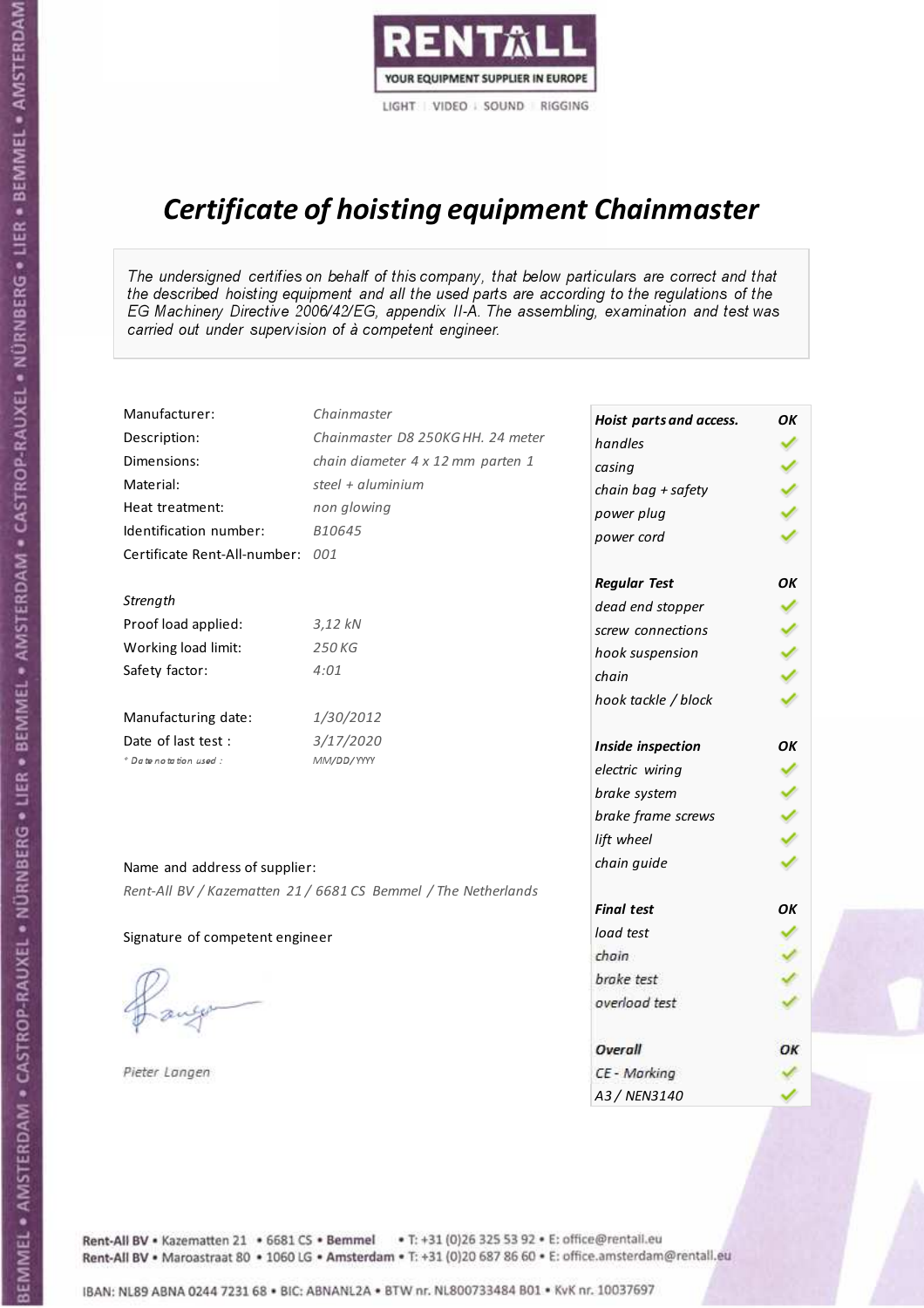

# Certificate of hoisting equipment Chainmaster

The undersigned certifies on behalf of this company, that below particulars are correct and that the described hoisting equipment and all the used parts are according to the regulations of the EG Machinery Directive 2006/42/EG, appendix II-A. The assembling, examination and test was carried out under supervision of à competent engineer.

| Manufacturer:                    | Chainmaster                                                    | Hoist parts and access. | OK  |
|----------------------------------|----------------------------------------------------------------|-------------------------|-----|
| Description:                     | Chainmaster D8 250KG HH. 24 meter                              | handles                 |     |
| Dimensions:                      | chain diameter 4 x 12 mm parten 1                              | casing                  |     |
| Material:                        | steel + aluminium                                              | chain bag + safety      |     |
| Heat treatment:                  | non glowing                                                    | power plug              |     |
| Identification number:           | C00657                                                         | power cord              |     |
| Certificate Rent-All-number: 002 |                                                                |                         |     |
|                                  |                                                                | <b>Regular Test</b>     | OK  |
| Strength                         |                                                                | dead end stopper        |     |
| Proof load applied:              | $3,12$ kN                                                      | screw connections       |     |
| Working load limit:              | 250 KG                                                         | hook suspension         |     |
| Safety factor:                   | 4:01                                                           | chain                   | くくく |
|                                  |                                                                | hook tackle / block     |     |
| Manufacturing date:              | 1/30/2012                                                      |                         |     |
| Date of last test :              | 3/26/2019                                                      | Inside inspection       | OΚ  |
| + Date notation used:            | MM/DD/YYYY                                                     | electric wiring         |     |
|                                  |                                                                | brake system            | ✔   |
|                                  |                                                                | brake frame screws      |     |
|                                  |                                                                | lift wheel              |     |
| Name and address of supplier:    |                                                                | chain guide             |     |
|                                  | Rent-All BV / Kazematten 21 / 6681 CS Bemmel / The Netherlands |                         |     |
|                                  |                                                                | <b>Final test</b>       | OK  |
| Signature of competent engineer  |                                                                | load test               |     |
|                                  |                                                                | chain                   |     |
|                                  |                                                                | brake test              |     |
|                                  |                                                                | overload test           |     |
|                                  |                                                                | Overall                 | ОК  |
| Pieter Langen                    |                                                                | CE - Marking            |     |
|                                  |                                                                | A3 / NEN3140            |     |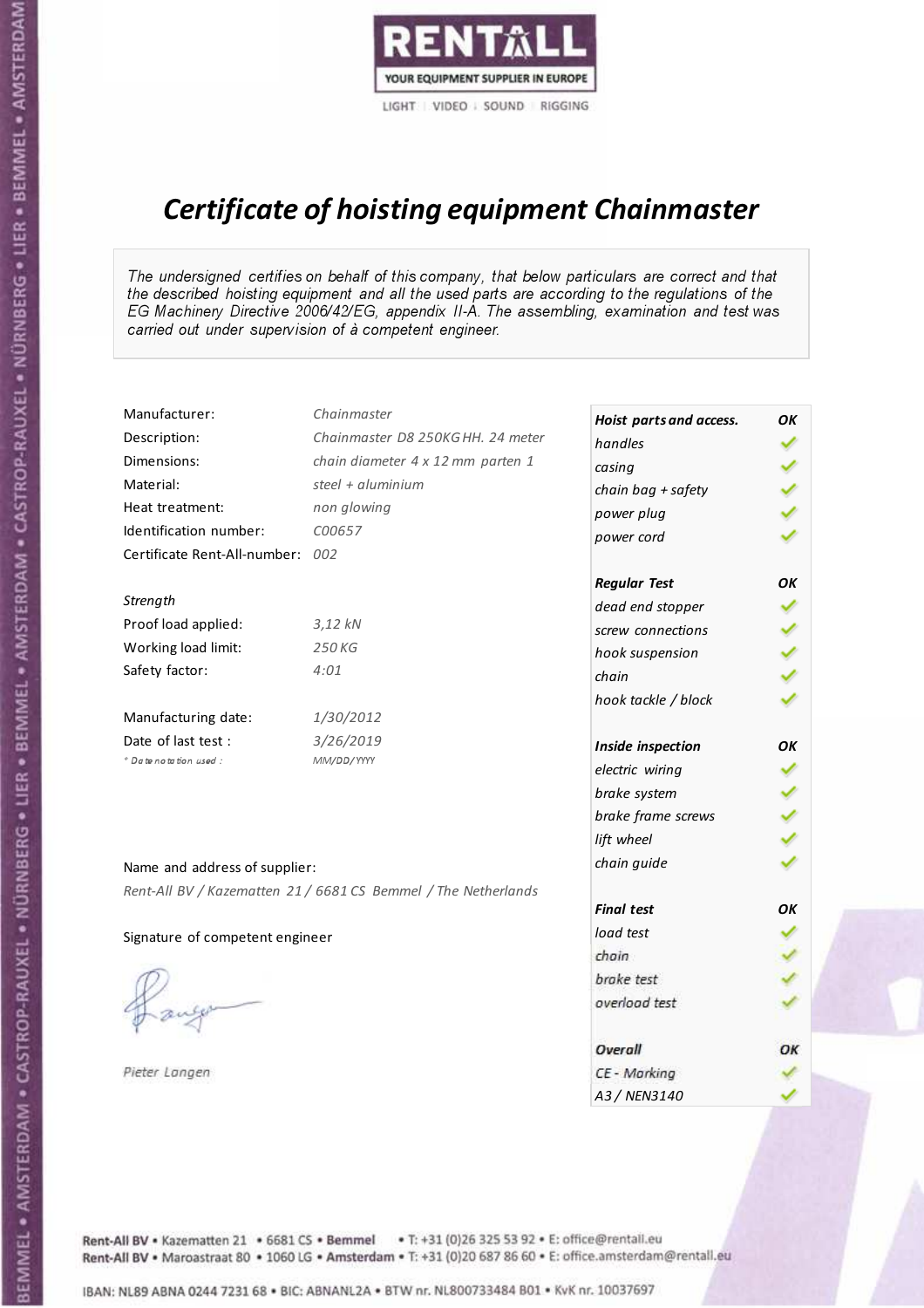

# Certificate of hoisting equipment Chainmaster

The undersigned certifies on behalf of this company, that below particulars are correct and that the described hoisting equipment and all the used parts are according to the regulations of the EG Machinery Directive 2006/42/EG, appendix II-A. The assembling, examination and test was carried out under supervision of à competent engineer.

| Manufacturer:                    | Chainmaster                                                    | Hoist parts and access. | OK  |
|----------------------------------|----------------------------------------------------------------|-------------------------|-----|
| Description:                     | Chainmaster D8 250KG HH. 24 meter                              | handles                 |     |
| Dimensions:                      | chain diameter 4 x 12 mm parten 1                              | casing                  |     |
| Material:                        | steel + aluminium                                              | chain bag + safety      |     |
| Heat treatment:                  | non glowing                                                    | power plug              |     |
| Identification number:           | C00392                                                         | power cord              |     |
| Certificate Rent-All-number: 003 |                                                                |                         |     |
|                                  |                                                                | <b>Regular Test</b>     | ОΚ  |
| Strength                         |                                                                | dead end stopper        | ✔   |
| Proof load applied:              | 3,12 kN                                                        | screw connections       |     |
| Working load limit:              | 250 KG                                                         | hook suspension         |     |
| Safety factor:                   | 4:01                                                           | chain                   | くくく |
|                                  |                                                                | hook tackle / block     |     |
| Manufacturing date:              | 1/30/2012                                                      |                         |     |
| Date of last test :              | 2/23/2017                                                      | Inside inspection       | OK  |
| + Date notation used:            | MM/DD/YYYY                                                     | electric wiring         | ✓   |
|                                  |                                                                | brake system            |     |
|                                  |                                                                | brake frame screws      |     |
|                                  |                                                                | lift wheel              | くくく |
| Name and address of supplier:    |                                                                | chain guide             |     |
|                                  | Rent-All BV / Kazematten 21 / 6681 CS Bemmel / The Netherlands |                         |     |
|                                  |                                                                | <b>Final test</b>       | OK  |
| Signature of competent engineer  |                                                                | load test               |     |
|                                  |                                                                | chain                   |     |
|                                  |                                                                | brake test              |     |
|                                  |                                                                | overload test           |     |
|                                  |                                                                | Overall                 | ОК  |
| Pieter Langen                    |                                                                | CE - Marking            |     |
|                                  |                                                                | A3 / NEN3140            |     |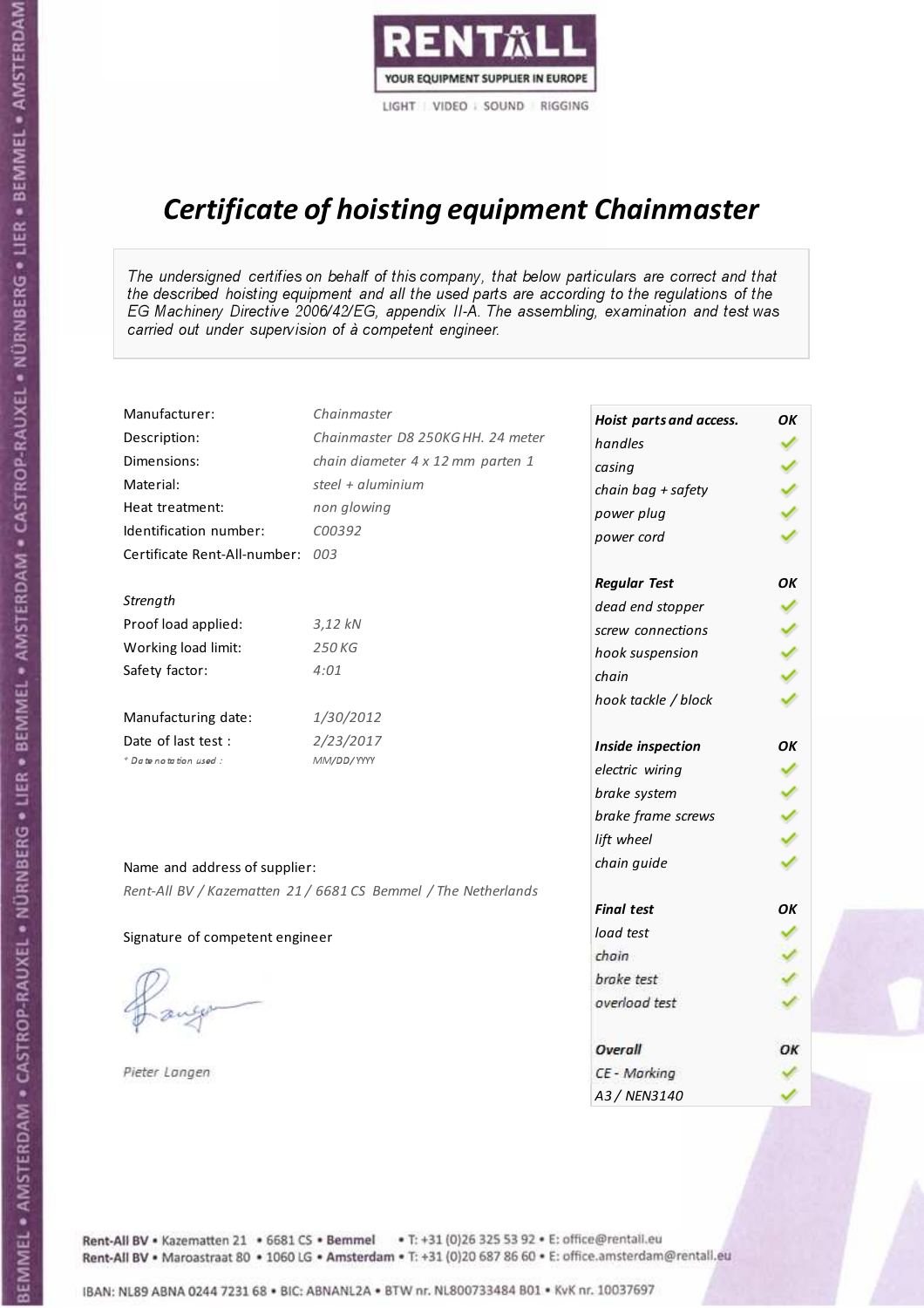

# Certificate of hoisting equipment Chainmaster

The undersigned certifies on behalf of this company, that below particulars are correct and that the described hoisting equipment and all the used parts are according to the regulations of the EG Machinery Directive 2006/42/EG, appendix II-A. The assembling, examination and test was carried out under supervision of à competent engineer.

| Manufacturer:                    | Chainmaster                                                    | Hoist parts and access. | ОΚ  |
|----------------------------------|----------------------------------------------------------------|-------------------------|-----|
| Description:                     | Chainmaster D8 250KG HH. 24 meter                              | handles                 | ✓   |
| Dimensions:                      | chain diameter 4 x 12 mm parten 1                              | casing                  |     |
| Material:                        | steel + aluminium                                              | chain bag + safety      |     |
| Heat treatment:                  | non glowing                                                    | power plug              |     |
| Identification number:           | C00382                                                         | power cord              |     |
| Certificate Rent-All-number: 004 |                                                                |                         |     |
|                                  |                                                                | <b>Regular Test</b>     | OK  |
| Strength                         |                                                                | dead end stopper        | ✔   |
| Proof load applied:              | $3,12$ $kN$                                                    | screw connections       |     |
| Working load limit:              | 250 KG                                                         | hook suspension         |     |
| Safety factor:                   | 4:01                                                           | chain                   | くくく |
|                                  |                                                                | hook tackle / block     |     |
| Manufacturing date:              | 1/30/2012                                                      |                         |     |
| Date of last test :              | 2/23/2017                                                      | Inside inspection       | OK  |
| * Date notation used :           | MM/DD/YYYY                                                     | electric wiring         | ✔   |
|                                  |                                                                | brake system            |     |
|                                  |                                                                | brake frame screws      |     |
|                                  |                                                                | lift wheel              |     |
| Name and address of supplier:    |                                                                | chain guide             |     |
|                                  | Rent-All BV / Kazematten 21 / 6681 CS Bemmel / The Netherlands |                         |     |
|                                  |                                                                | <b>Final test</b>       | OK  |
| Signature of competent engineer  |                                                                | load test               |     |
|                                  |                                                                | chain                   |     |
|                                  |                                                                | brake test              |     |
|                                  |                                                                | overload test           |     |
|                                  |                                                                |                         |     |
|                                  |                                                                | Overall                 | OK  |
| Pieter Langen                    |                                                                | CE - Marking            |     |
|                                  |                                                                | A3 / NEN3140            |     |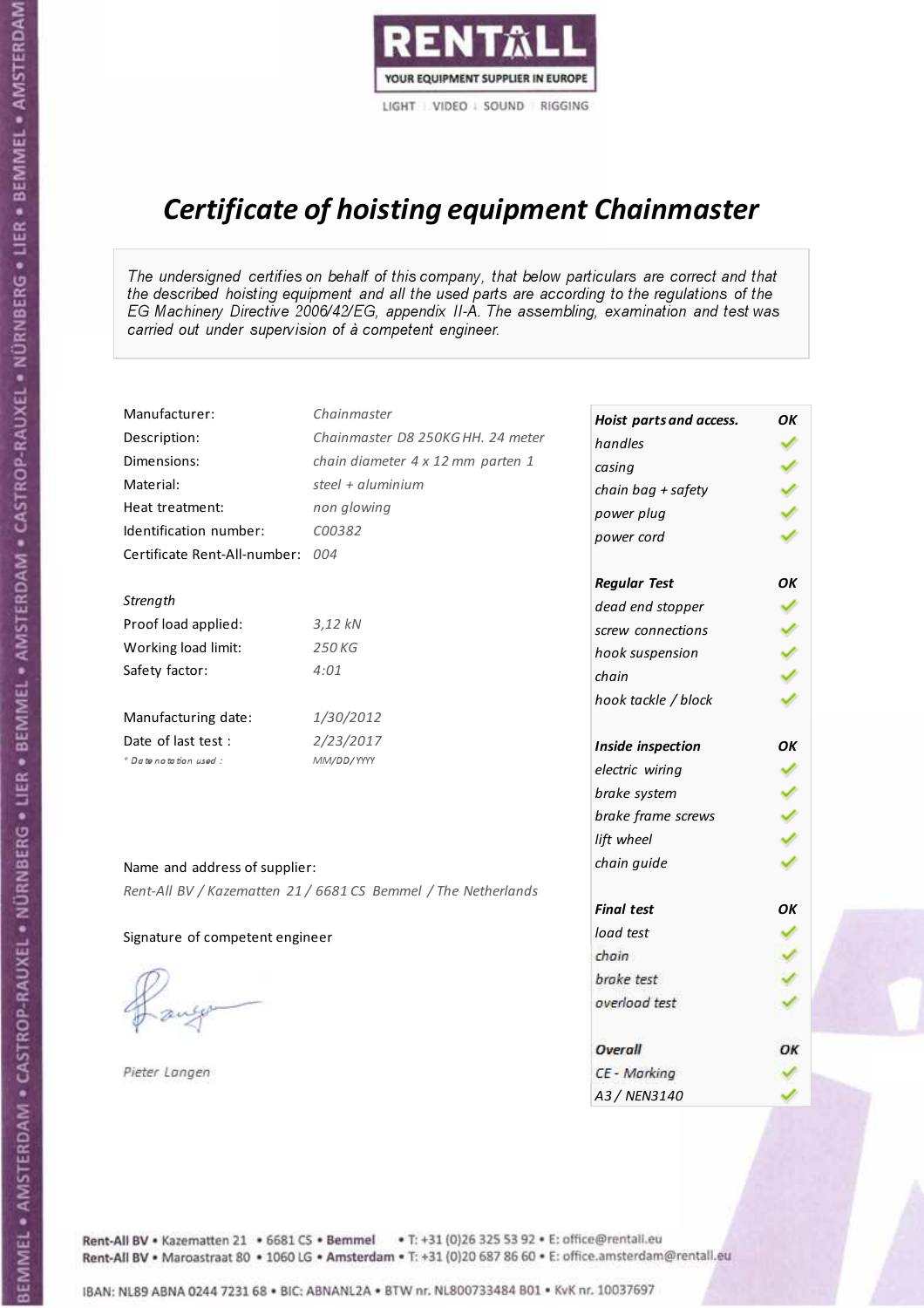

# Certificate of hoisting equipment Chainmaster

The undersigned certifies on behalf of this company, that below particulars are correct and that the described hoisting equipment and all the used parts are according to the regulations of the EG Machinery Directive 2006/42/EG, appendix II-A. The assembling, examination and test was carried out under supervision of à competent engineer.

| Manufacturer:                    | Chainmaster                                                    | Hoist parts and access. | OK  |
|----------------------------------|----------------------------------------------------------------|-------------------------|-----|
| Description:                     | Chainmaster D8 250KG HH. 24 meter                              | handles                 |     |
| Dimensions:                      | chain diameter 4 x 12 mm parten 1                              | casing                  |     |
| Material:                        | steel + aluminium                                              | chain bag + safety      |     |
| Heat treatment:                  | non glowing                                                    | power plug              |     |
| Identification number:           | C00656                                                         | power cord              |     |
| Certificate Rent-All-number: 005 |                                                                |                         |     |
|                                  |                                                                | <b>Regular Test</b>     | OK  |
| Strength                         |                                                                | dead end stopper        | ✔   |
| Proof load applied:              | 3,12 kN                                                        | screw connections       |     |
| Working load limit:              | 250 KG                                                         | hook suspension         |     |
| Safety factor:                   | 4:01                                                           | chain                   | くくく |
|                                  |                                                                | hook tackle / block     |     |
| Manufacturing date:              | 1/30/2012                                                      |                         |     |
| Date of last test :              | 2/19/2020                                                      | Inside inspection       | ОΚ  |
| + Date notation used :           | MM/DD/YYYY                                                     | electric wiring         | ✓   |
|                                  |                                                                | brake system            |     |
|                                  |                                                                | brake frame screws      |     |
|                                  |                                                                | lift wheel              |     |
| Name and address of supplier:    |                                                                | chain guide             |     |
|                                  | Rent-All BV / Kazematten 21 / 6681 CS Bemmel / The Netherlands |                         |     |
|                                  |                                                                | <b>Final test</b>       | OK  |
| Signature of competent engineer  |                                                                | load test               |     |
|                                  |                                                                | chain                   |     |
|                                  |                                                                | brake test              |     |
|                                  |                                                                | overload test           |     |
|                                  |                                                                | Overall                 | ОК  |
| Pieter Langen                    |                                                                | CE - Marking            |     |
|                                  |                                                                | A3 / NEN3140            |     |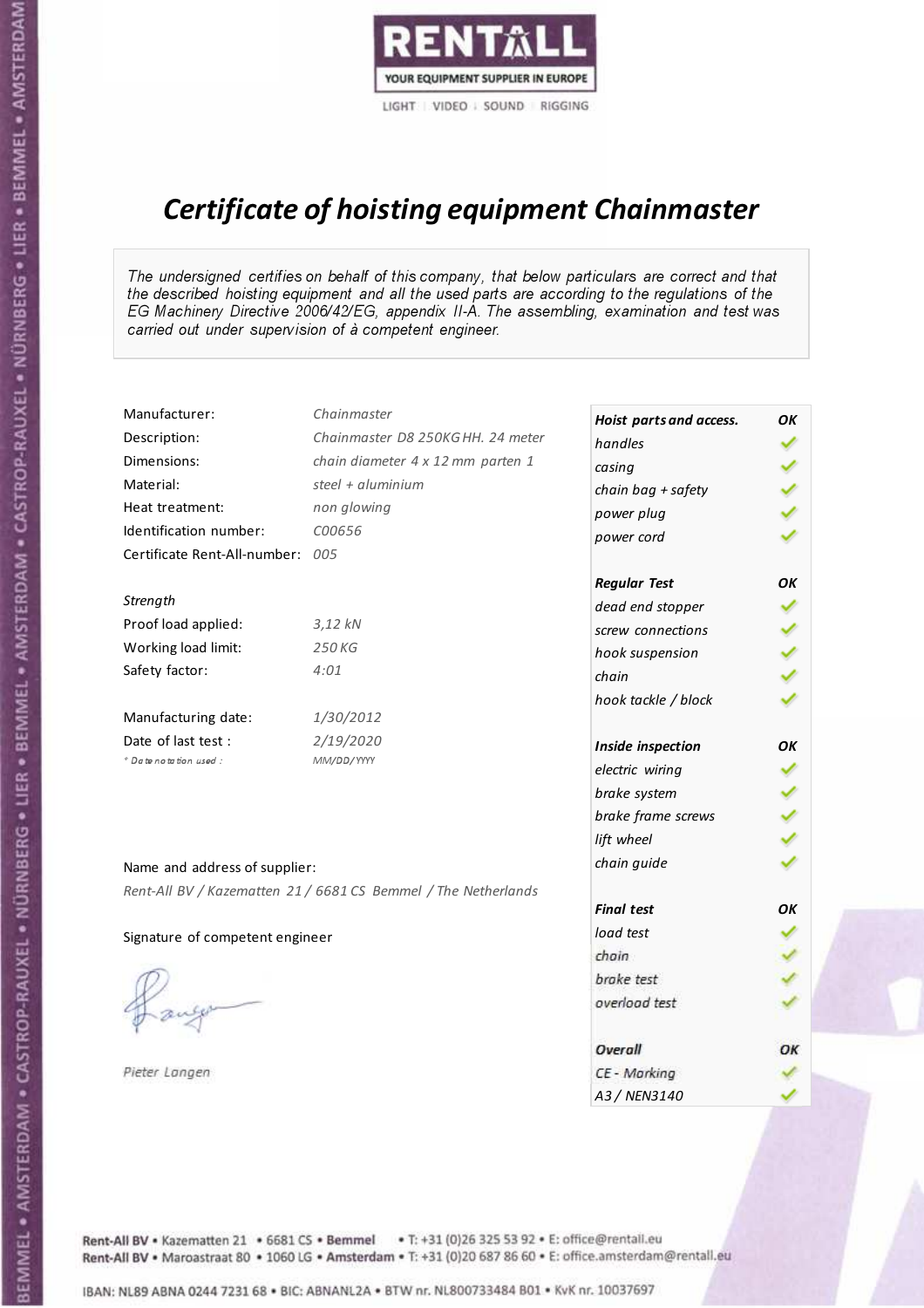

# Certificate of hoisting equipment Chainmaster

The undersigned certifies on behalf of this company, that below particulars are correct and that the described hoisting equipment and all the used parts are according to the regulations of the EG Machinery Directive 2006/42/EG, appendix II-A. The assembling, examination and test was carried out under supervision of à competent engineer.

| Manufacturer:                    | Chainmaster                                                    | Hoist parts and access. | OK  |
|----------------------------------|----------------------------------------------------------------|-------------------------|-----|
| Description:                     | Chainmaster D8 250KG HH. 24 meter                              | handles                 |     |
| Dimensions:                      | chain diameter 4 x 12 mm parten 1                              | casing                  |     |
| Material:                        | steel + aluminium                                              | chain bag + safety      |     |
| Heat treatment:                  | non glowing                                                    | power plug              |     |
| Identification number:           | C00654                                                         | power cord              |     |
| Certificate Rent-All-number: 006 |                                                                |                         |     |
|                                  |                                                                | <b>Regular Test</b>     | OK  |
| Strength                         |                                                                | dead end stopper        |     |
| Proof load applied:              | $3,12$ kN                                                      | screw connections       |     |
| Working load limit:              | 250KG                                                          | hook suspension         |     |
| Safety factor:                   | 4:01                                                           | chain                   | くくく |
|                                  |                                                                | hook tackle / block     |     |
| Manufacturing date:              | 1/30/2012                                                      |                         |     |
| Date of last test:               | 10/2/2019                                                      | Inside inspection       | ΟK  |
| + Date notation used:            | MM/DD/YYYY                                                     | electric wiring         |     |
|                                  |                                                                | brake system            | ✔   |
|                                  |                                                                | brake frame screws      |     |
|                                  |                                                                | lift wheel              |     |
| Name and address of supplier:    |                                                                | chain guide             |     |
|                                  | Rent-All BV / Kazematten 21 / 6681 CS Bemmel / The Netherlands |                         |     |
|                                  |                                                                | <b>Final test</b>       | OK  |
| Signature of competent engineer  |                                                                | load test               |     |
|                                  |                                                                | chain                   |     |
|                                  |                                                                | brake test              |     |
|                                  |                                                                | overload test           |     |
|                                  |                                                                | Overall                 | ОК  |
| Pieter Langen                    |                                                                | CE - Marking            |     |
|                                  |                                                                | A3 / NEN3140            |     |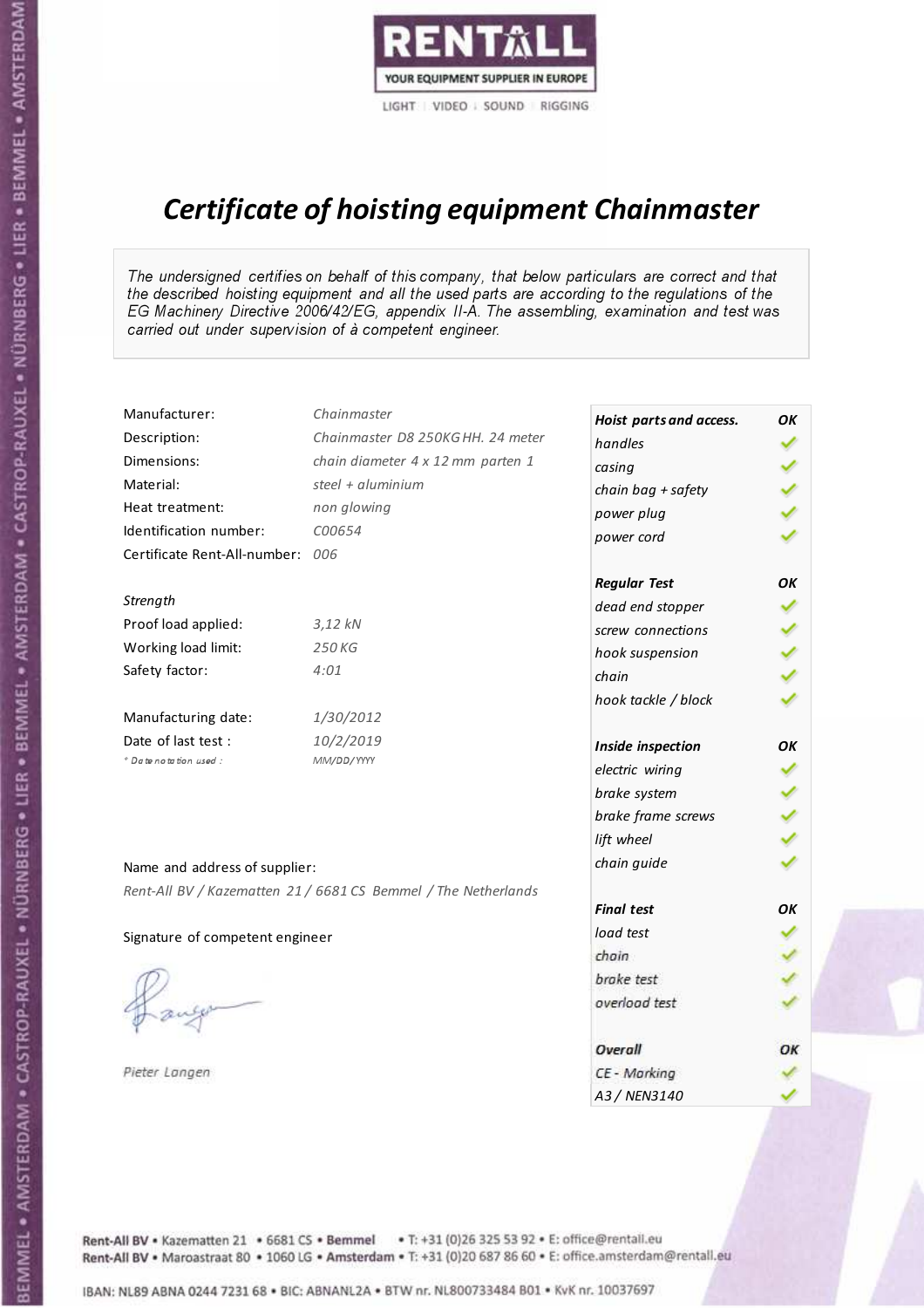

# Certificate of hoisting equipment Chainmaster

The undersigned certifies on behalf of this company, that below particulars are correct and that the described hoisting equipment and all the used parts are according to the regulations of the EG Machinery Directive 2006/42/EG, appendix II-A. The assembling, examination and test was carried out under supervision of à competent engineer.

| Manufacturer:                    | Chainmaster                                                    | Hoist parts and access. | OK  |
|----------------------------------|----------------------------------------------------------------|-------------------------|-----|
| Description:                     | Chainmaster D8 250KG HH. 24 meter                              | handles                 |     |
| Dimensions:                      | chain diameter 4 x 12 mm parten 1                              | casing                  |     |
| Material:                        | steel + aluminium                                              | chain bag + safety      |     |
| Heat treatment:                  | non glowing                                                    | power plug              |     |
| Identification number:           | C00659                                                         | power cord              |     |
| Certificate Rent-All-number: 007 |                                                                |                         |     |
|                                  |                                                                | <b>Regular Test</b>     | OK  |
| Strength                         |                                                                | dead end stopper        | ✔   |
| Proof load applied:              | 3,12 kN                                                        | screw connections       |     |
| Working load limit:              | 250KG                                                          | hook suspension         |     |
| Safety factor:                   | 4:01                                                           | chain                   | くくく |
|                                  |                                                                | hook tackle / block     |     |
| Manufacturing date:              | 1/30/2012                                                      |                         |     |
| Date of last test :              | 3/9/2020                                                       | Inside inspection       | ОΚ  |
| + Date notation used :           | MM/DD/YYYY                                                     | electric wiring         | ✓   |
|                                  |                                                                | brake system            |     |
|                                  |                                                                | brake frame screws      |     |
|                                  |                                                                | lift wheel              |     |
| Name and address of supplier:    |                                                                | chain guide             |     |
|                                  | Rent-All BV / Kazematten 21 / 6681 CS Bemmel / The Netherlands |                         |     |
|                                  |                                                                | <b>Final test</b>       | OK  |
| Signature of competent engineer  |                                                                | load test               |     |
|                                  |                                                                | chain                   |     |
|                                  |                                                                | brake test              |     |
|                                  |                                                                | overload test           |     |
|                                  |                                                                | Overall                 | ОК  |
| Pieter Langen                    |                                                                | CE - Marking            |     |
|                                  |                                                                | A3 / NEN3140            |     |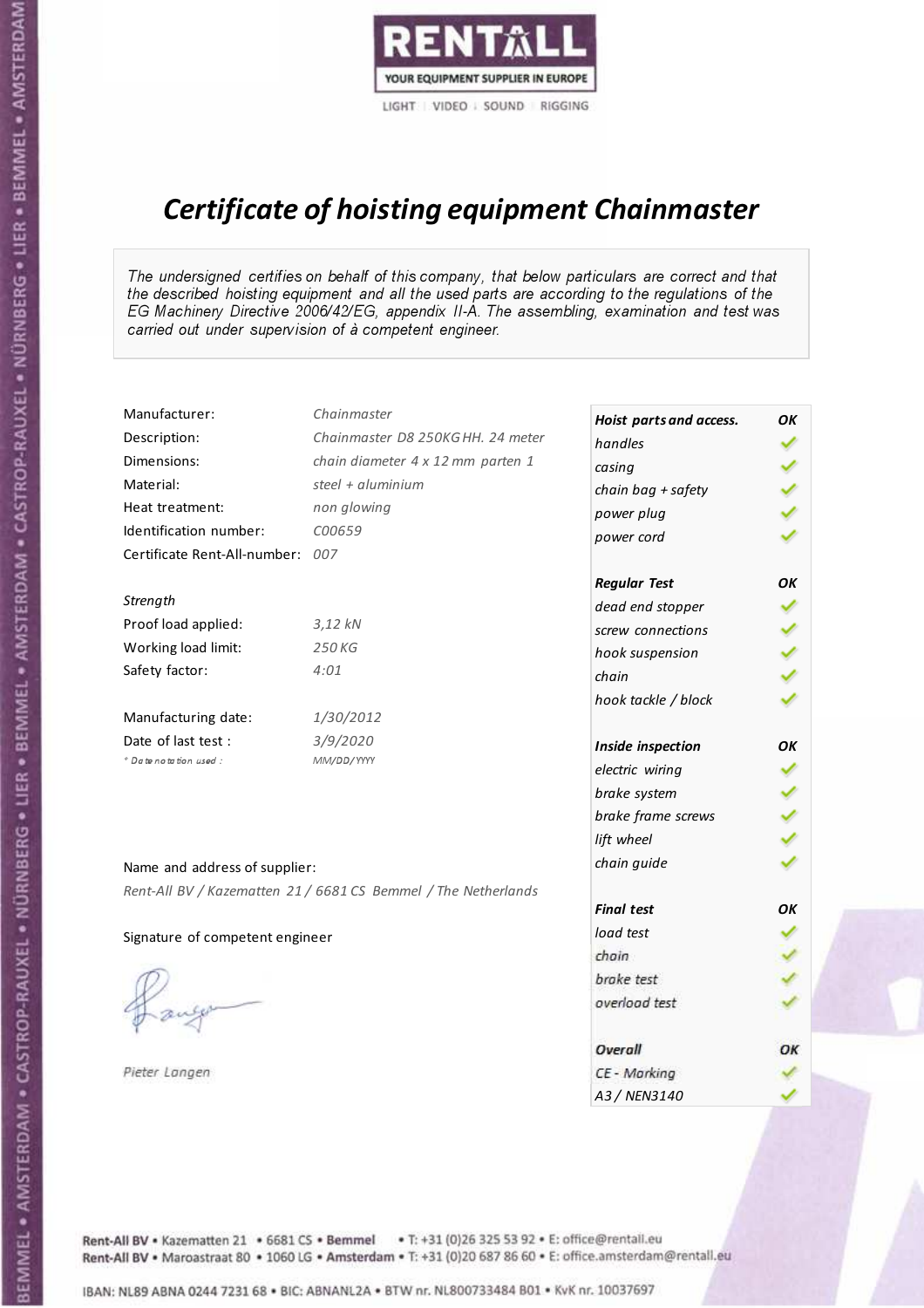

# Certificate of hoisting equipment Chainmaster

The undersigned certifies on behalf of this company, that below particulars are correct and that the described hoisting equipment and all the used parts are according to the regulations of the EG Machinery Directive 2006/42/EG, appendix II-A. The assembling, examination and test was carried out under supervision of à competent engineer.

| Manufacturer:                    | Chainmaster                                                    | Hoist parts and access. | OK  |
|----------------------------------|----------------------------------------------------------------|-------------------------|-----|
| Description:                     | Chainmaster D8 250KG HH. 24 meter                              | handles                 |     |
| Dimensions:                      | chain diameter 4 x 12 mm parten 1                              | casing                  |     |
| Material:                        | steel + aluminium                                              | chain bag + safety      |     |
| Heat treatment:                  | non glowing                                                    | power plug              |     |
| Identification number:           | C00660                                                         | power cord              |     |
| Certificate Rent-All-number: 008 |                                                                |                         |     |
|                                  |                                                                | <b>Regular Test</b>     | OK  |
| Strength                         |                                                                | dead end stopper        |     |
| Proof load applied:              | $3,12$ kN                                                      | screw connections       |     |
| Working load limit:              | 250KG                                                          | hook suspension         |     |
| Safety factor:                   | 4:01                                                           | chain                   | くくく |
|                                  |                                                                | hook tackle / block     |     |
| Manufacturing date:              | 1/30/2012                                                      |                         |     |
| Date of last test:               | 10/11/2019                                                     | Inside inspection       | ΟK  |
| + Date notation used:            | MM/DD/YYYY                                                     | electric wiring         |     |
|                                  |                                                                | brake system            |     |
|                                  |                                                                | brake frame screws      |     |
|                                  |                                                                | lift wheel              |     |
| Name and address of supplier:    |                                                                | chain guide             |     |
|                                  | Rent-All BV / Kazematten 21 / 6681 CS Bemmel / The Netherlands |                         |     |
|                                  |                                                                | <b>Final test</b>       | OK  |
| Signature of competent engineer  |                                                                | load test               |     |
|                                  |                                                                | chain                   |     |
|                                  |                                                                | brake test              |     |
|                                  |                                                                | overload test           |     |
|                                  |                                                                | Overall                 | ОК  |
| Pieter Langen                    |                                                                | CE - Marking            |     |
|                                  |                                                                | A3 / NEN3140            |     |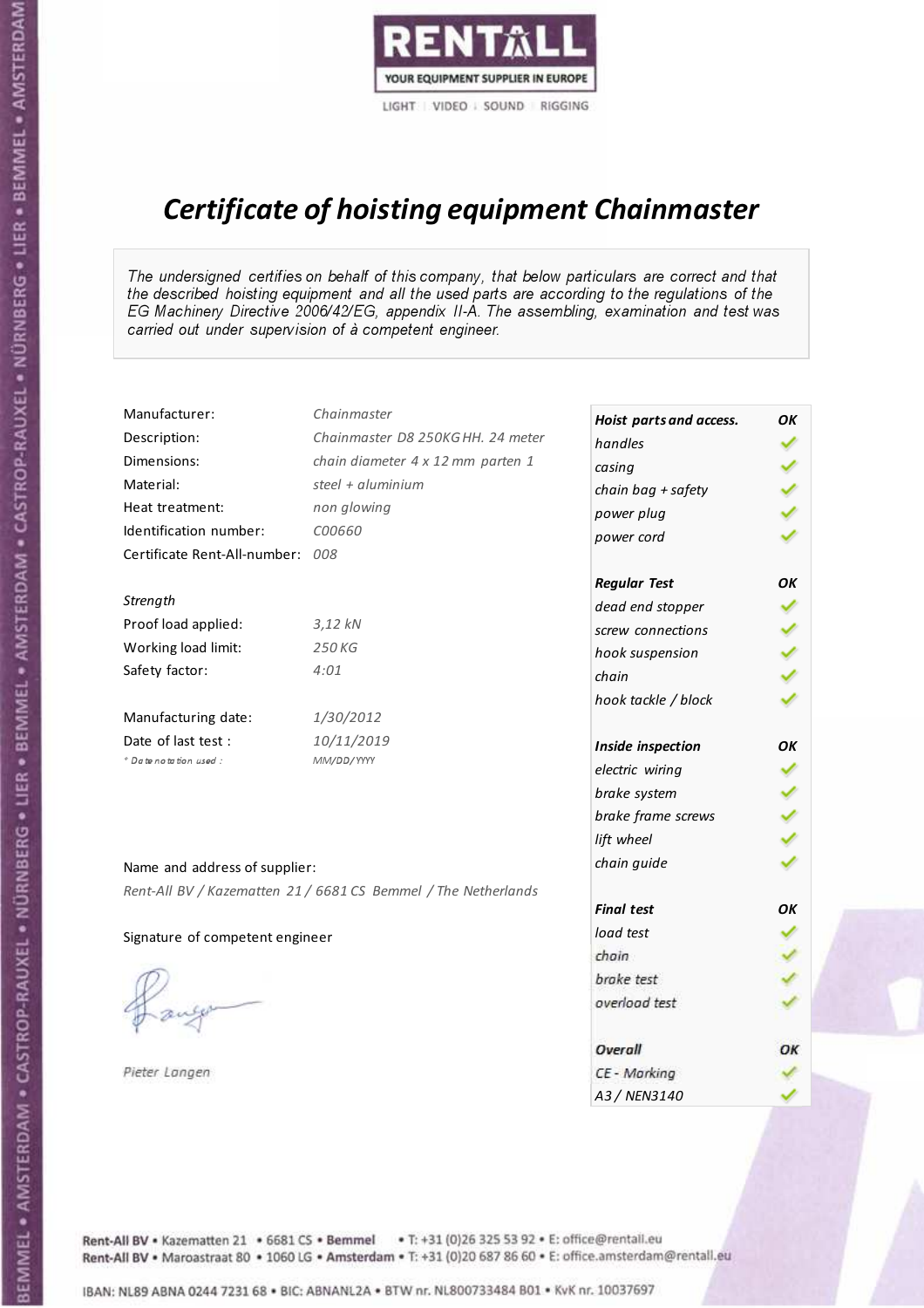

# Certificate of hoisting equipment Chainmaster

The undersigned certifies on behalf of this company, that below particulars are correct and that the described hoisting equipment and all the used parts are according to the regulations of the EG Machinery Directive 2006/42/EG, appendix II-A. The assembling, examination and test was carried out under supervision of à competent engineer.

| Manufacturer:                    | Chainmaster                                                    | Hoist parts and access. | OK  |
|----------------------------------|----------------------------------------------------------------|-------------------------|-----|
| Description:                     | Chainmaster D8 250KG HH. 24 meter                              | handles                 |     |
| Dimensions:                      | chain diameter 4 x 12 mm parten 1                              | casing                  |     |
| Material:                        | steel + $aluminim$                                             | chain bag + safety      |     |
| Heat treatment:                  | non glowing                                                    | power plug              |     |
| Identification number:           | C00387                                                         | power cord              |     |
| Certificate Rent-All-number: 009 |                                                                |                         |     |
|                                  |                                                                | <b>Regular Test</b>     | OK  |
| Strength                         |                                                                | dead end stopper        | ✔   |
| Proof load applied:              | $3,12$ $kN$                                                    | screw connections       |     |
| Working load limit:              | 250 KG                                                         | hook suspension         |     |
| Safety factor:                   | 4:01                                                           | chain                   | くくく |
|                                  |                                                                | hook tackle / block     |     |
| Manufacturing date:              | 1/30/2012                                                      |                         |     |
| Date of last test :              | 2/6/2017                                                       | Inside inspection       | ОΚ  |
| * Date notation used :           | MM/DD/YYYY                                                     | electric wiring         | ✔   |
|                                  |                                                                | brake system            |     |
|                                  |                                                                | brake frame screws      |     |
|                                  |                                                                | lift wheel              |     |
| Name and address of supplier:    |                                                                | chain guide             |     |
|                                  | Rent-All BV / Kazematten 21 / 6681 CS Bemmel / The Netherlands |                         |     |
|                                  |                                                                | <b>Final test</b>       | OK  |
| Signature of competent engineer  |                                                                | load test               |     |
|                                  |                                                                | chain                   |     |
|                                  |                                                                | brake test              |     |
|                                  |                                                                | overload test           |     |
|                                  |                                                                | Overall                 | ОК  |
| Pieter Langen                    |                                                                | CE - Marking            |     |
|                                  |                                                                | A3 / NEN3140            |     |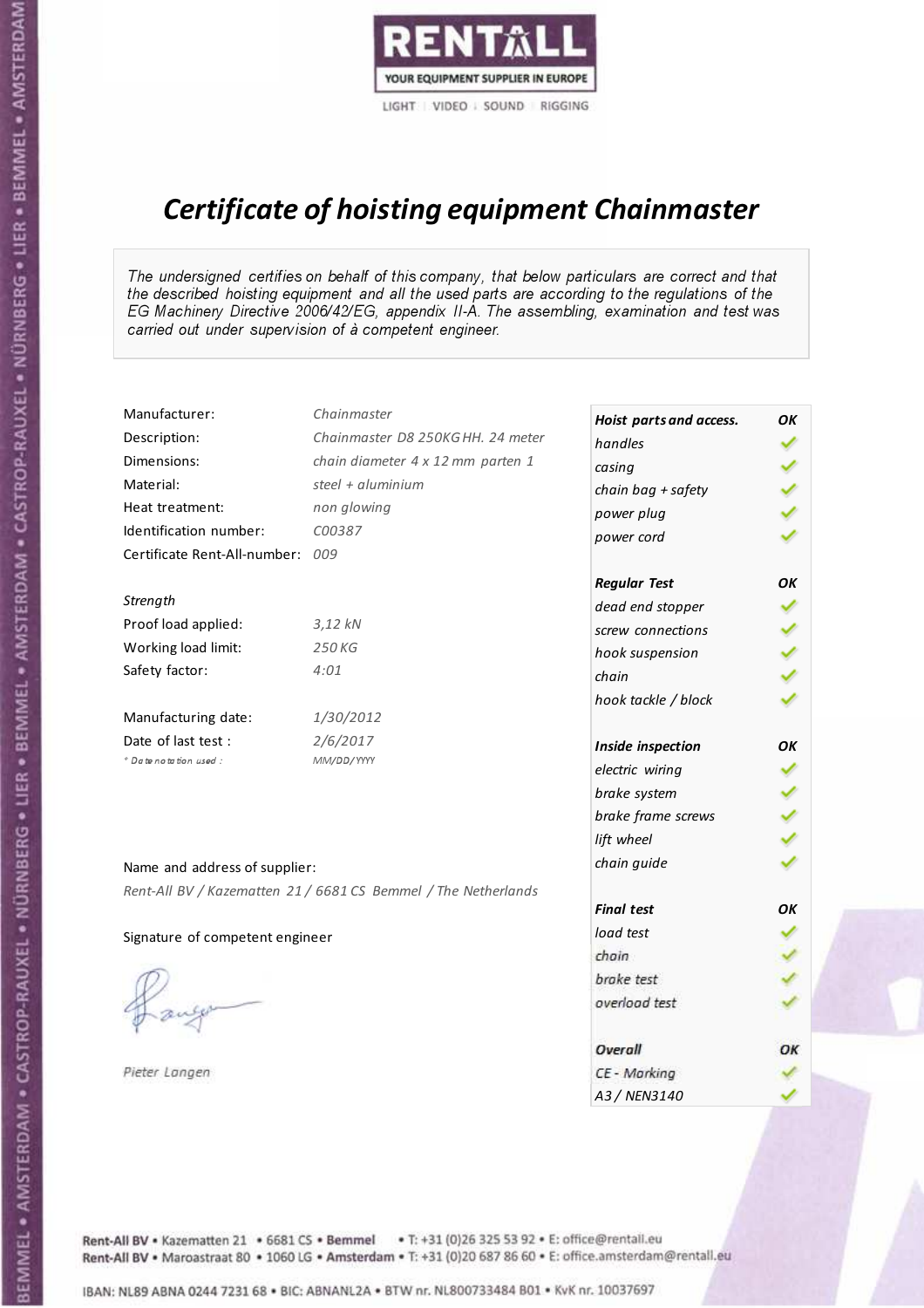

# Certificate of hoisting equipment Chainmaster

The undersigned certifies on behalf of this company, that below particulars are correct and that the described hoisting equipment and all the used parts are according to the regulations of the EG Machinery Directive 2006/42/EG, appendix II-A. The assembling, examination and test was carried out under supervision of à competent engineer.

| Manufacturer:                    | Chainmaster                                                    | Hoist parts and access. | OK  |
|----------------------------------|----------------------------------------------------------------|-------------------------|-----|
| Description:                     | Chainmaster D8 250KG HH. 24 meter                              | handles                 |     |
| Dimensions:                      | chain diameter 4 x 12 mm parten 1                              | casing                  |     |
| Material:                        | steel + aluminium                                              | chain bag + safety      |     |
| Heat treatment:                  | non glowing                                                    | power plug              |     |
| Identification number:           | C00385                                                         | power cord              |     |
| Certificate Rent-All-number: 010 |                                                                |                         |     |
|                                  |                                                                | <b>Regular Test</b>     | OK  |
| Strength                         |                                                                | dead end stopper        |     |
| Proof load applied:              | $3,12$ kN                                                      | screw connections       |     |
| Working load limit:              | 250KG                                                          | hook suspension         |     |
| Safety factor:                   | 4:01                                                           | chain                   | くくく |
|                                  |                                                                | hook tackle / block     |     |
| Manufacturing date:              | 1/30/2012                                                      |                         |     |
| Date of last test:               | 10/7/2019                                                      | Inside inspection       | ΟK  |
| + Date notation used:            | MM/DD/YYYY                                                     | electric wiring         |     |
|                                  |                                                                | brake system            | ✔   |
|                                  |                                                                | brake frame screws      |     |
|                                  |                                                                | lift wheel              |     |
| Name and address of supplier:    |                                                                | chain guide             |     |
|                                  | Rent-All BV / Kazematten 21 / 6681 CS Bemmel / The Netherlands |                         |     |
|                                  |                                                                | <b>Final test</b>       | OK  |
| Signature of competent engineer  |                                                                | load test               |     |
|                                  |                                                                | chain                   |     |
|                                  |                                                                | brake test              |     |
|                                  |                                                                | overload test           |     |
|                                  |                                                                | Overall                 | ОК  |
| Pieter Langen                    |                                                                | CE - Marking            |     |
|                                  |                                                                | A3 / NEN3140            |     |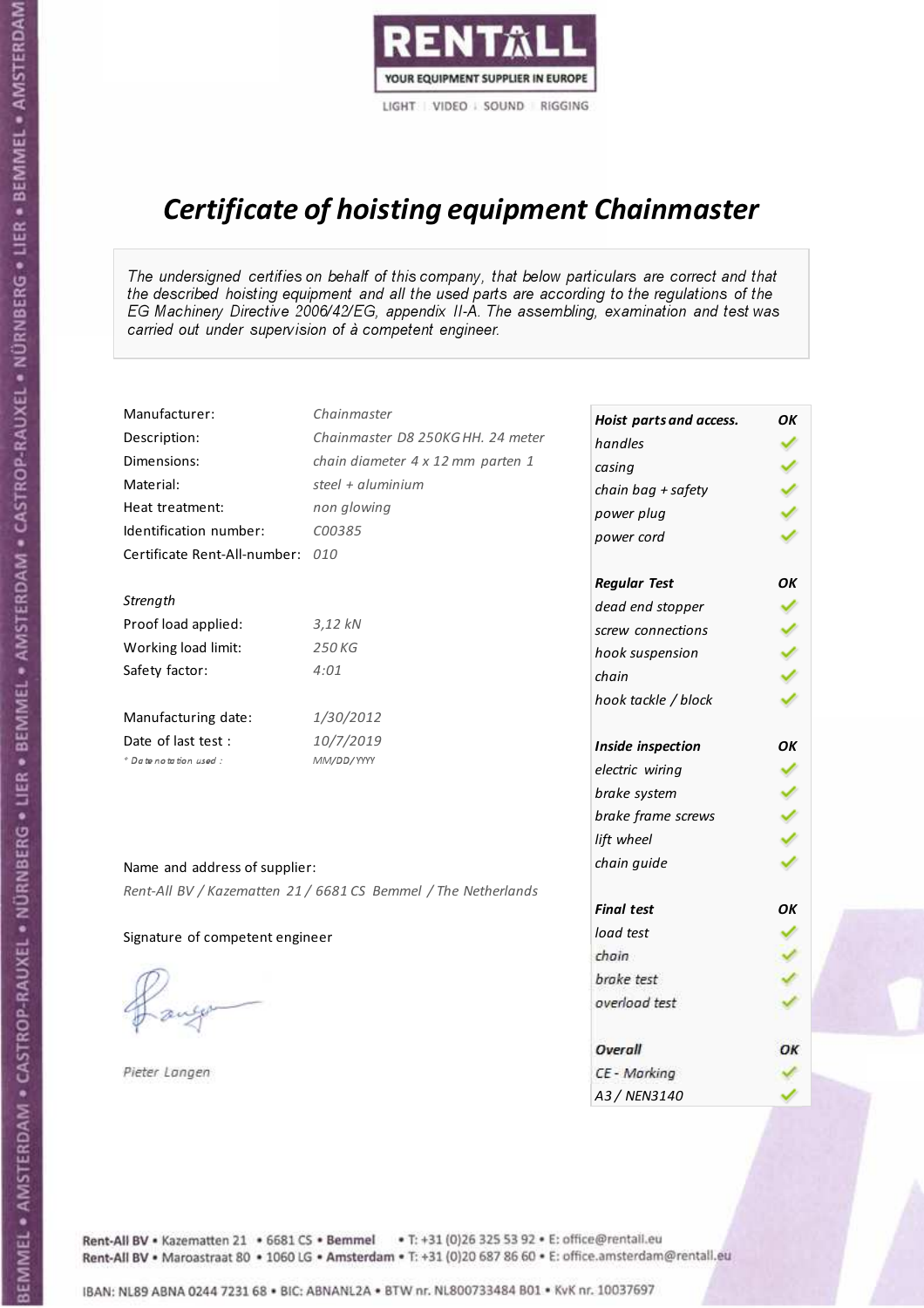

# Certificate of hoisting equipment Chainmaster

The undersigned certifies on behalf of this company, that below particulars are correct and that the described hoisting equipment and all the used parts are according to the regulations of the EG Machinery Directive 2006/42/EG, appendix II-A. The assembling, examination and test was carried out under supervision of à competent engineer.

| Manufacturer:                    | Chainmaster                                                    | Hoist parts and access. | OK  |
|----------------------------------|----------------------------------------------------------------|-------------------------|-----|
| Description:                     | Chainmaster D8 250KG HH. 24 meter                              | handles                 |     |
| Dimensions:                      | chain diameter 4 x 12 mm parten 1                              | casing                  |     |
| Material:                        | steel + aluminium                                              | chain bag + safety      |     |
| Heat treatment:                  | non glowing                                                    | power plug              |     |
| Identification number:           | C00383                                                         | power cord              |     |
| Certificate Rent-All-number: 011 |                                                                |                         |     |
|                                  |                                                                | <b>Regular Test</b>     | ОΚ  |
| Strength                         |                                                                | dead end stopper        | ✔   |
| Proof load applied:              | $3,12$ kN                                                      | screw connections       |     |
| Working load limit:              | 250 KG                                                         | hook suspension         |     |
| Safety factor:                   | 4:01                                                           | chain                   | くくく |
|                                  |                                                                | hook tackle / block     |     |
| Manufacturing date:              | 1/30/2012                                                      |                         |     |
| Date of last test :              | 8/16/2019                                                      | Inside inspection       | ОΚ  |
| * Date notation used :           | MM/DD/YYYY                                                     | electric wiring         | ✔   |
|                                  |                                                                | brake system            |     |
|                                  |                                                                | brake frame screws      |     |
|                                  |                                                                | lift wheel              |     |
| Name and address of supplier:    |                                                                | chain guide             |     |
|                                  | Rent-All BV / Kazematten 21 / 6681 CS Bemmel / The Netherlands |                         |     |
|                                  |                                                                | <b>Final test</b>       | OK  |
| Signature of competent engineer  |                                                                | load test               |     |
|                                  |                                                                | chain                   |     |
|                                  |                                                                | brake test              |     |
|                                  |                                                                | overload test           |     |
|                                  |                                                                | Overall                 | ОК  |
| Pieter Langen                    |                                                                | CE - Marking            |     |
|                                  |                                                                | A3 / NEN3140            |     |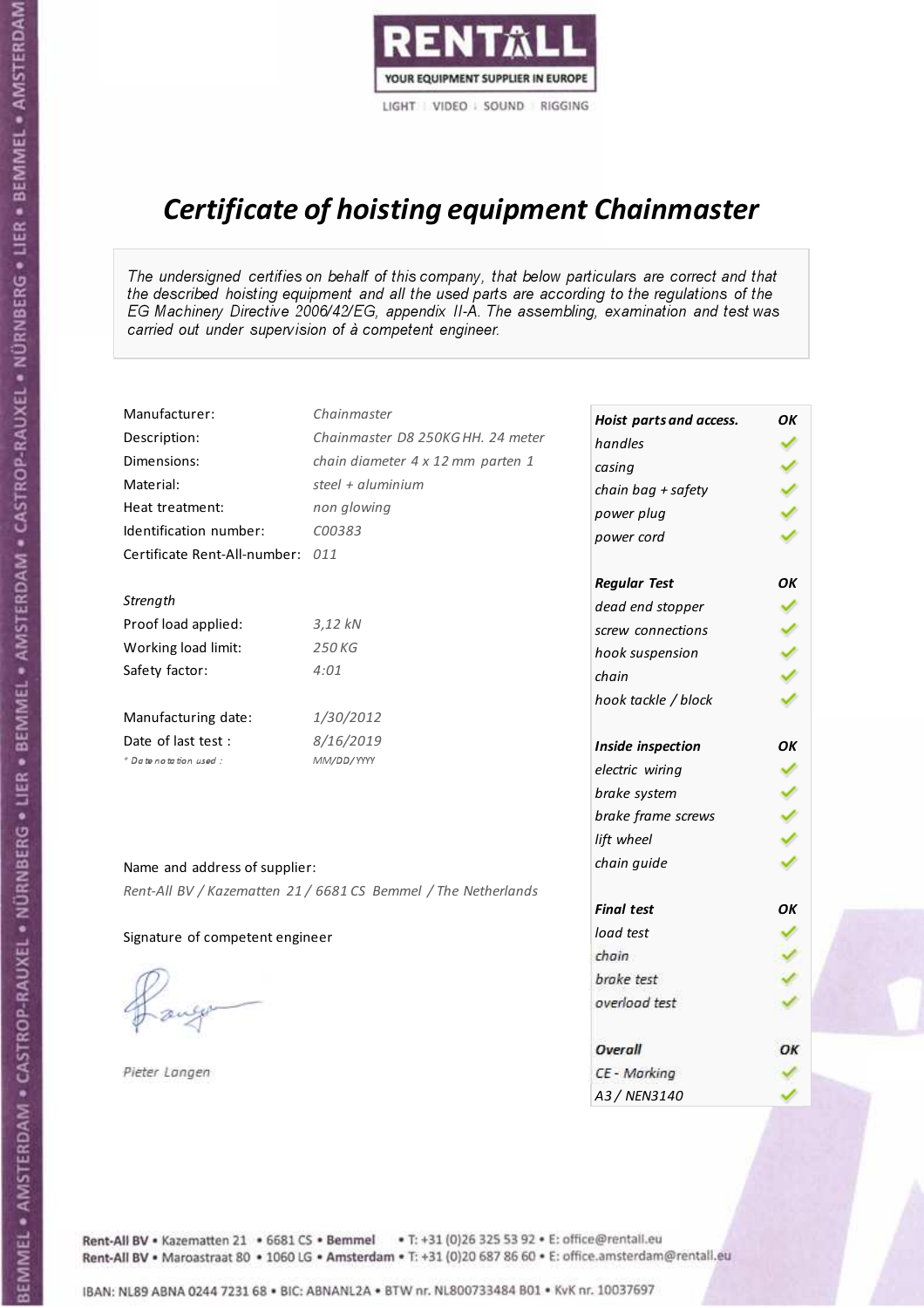

# Certificate of hoisting equipment Chainmaster

The undersigned certifies on behalf of this company, that below particulars are correct and that the described hoisting equipment and all the used parts are according to the regulations of the EG Machinery Directive 2006/42/EG, appendix II-A. The assembling, examination and test was carried out under supervision of à competent engineer.

| Manufacturer:                    | Chainmaster                                                    | Hoist parts and access. | ОΚ  |
|----------------------------------|----------------------------------------------------------------|-------------------------|-----|
| Description:                     | Chainmaster D8 250KG HH. 24 meter                              | handles                 | ✓   |
| Dimensions:                      | chain diameter 4 x 12 mm parten 1                              | casing                  |     |
| Material:                        | steel + aluminium                                              | chain bag + safety      |     |
| Heat treatment:                  | non glowing                                                    | power plug              |     |
| Identification number:           | C00388                                                         | power cord              |     |
| Certificate Rent-All-number: 013 |                                                                |                         |     |
|                                  |                                                                | <b>Regular Test</b>     | ΟK  |
| Strength                         |                                                                | dead end stopper        | ✔   |
| Proof load applied:              | $3,12$ $kN$                                                    | screw connections       |     |
| Working load limit:              | 250KG                                                          | hook suspension         |     |
| Safety factor:                   | 4:01                                                           | chain                   | くくく |
|                                  |                                                                | hook tackle / block     |     |
| Manufacturing date:              | 1/30/2012                                                      |                         |     |
| Date of last test :              | 2/12/2020                                                      | Inside inspection       | OK  |
| + Date notation used:            | MM/DD/YYYY                                                     | electric wiring         |     |
|                                  |                                                                | brake system            |     |
|                                  |                                                                | brake frame screws      |     |
|                                  |                                                                | lift wheel              |     |
| Name and address of supplier:    |                                                                | chain guide             |     |
|                                  | Rent-All BV / Kazematten 21 / 6681 CS Bemmel / The Netherlands |                         |     |
|                                  |                                                                | <b>Final test</b>       | OK  |
| Signature of competent engineer  |                                                                | load test               |     |
|                                  |                                                                | chain                   |     |
|                                  |                                                                | brake test              |     |
|                                  |                                                                | overload test           |     |
|                                  |                                                                | Overall                 | OK  |
| Pieter Langen                    |                                                                | CE - Marking            |     |
|                                  |                                                                | A3 / NEN3140            |     |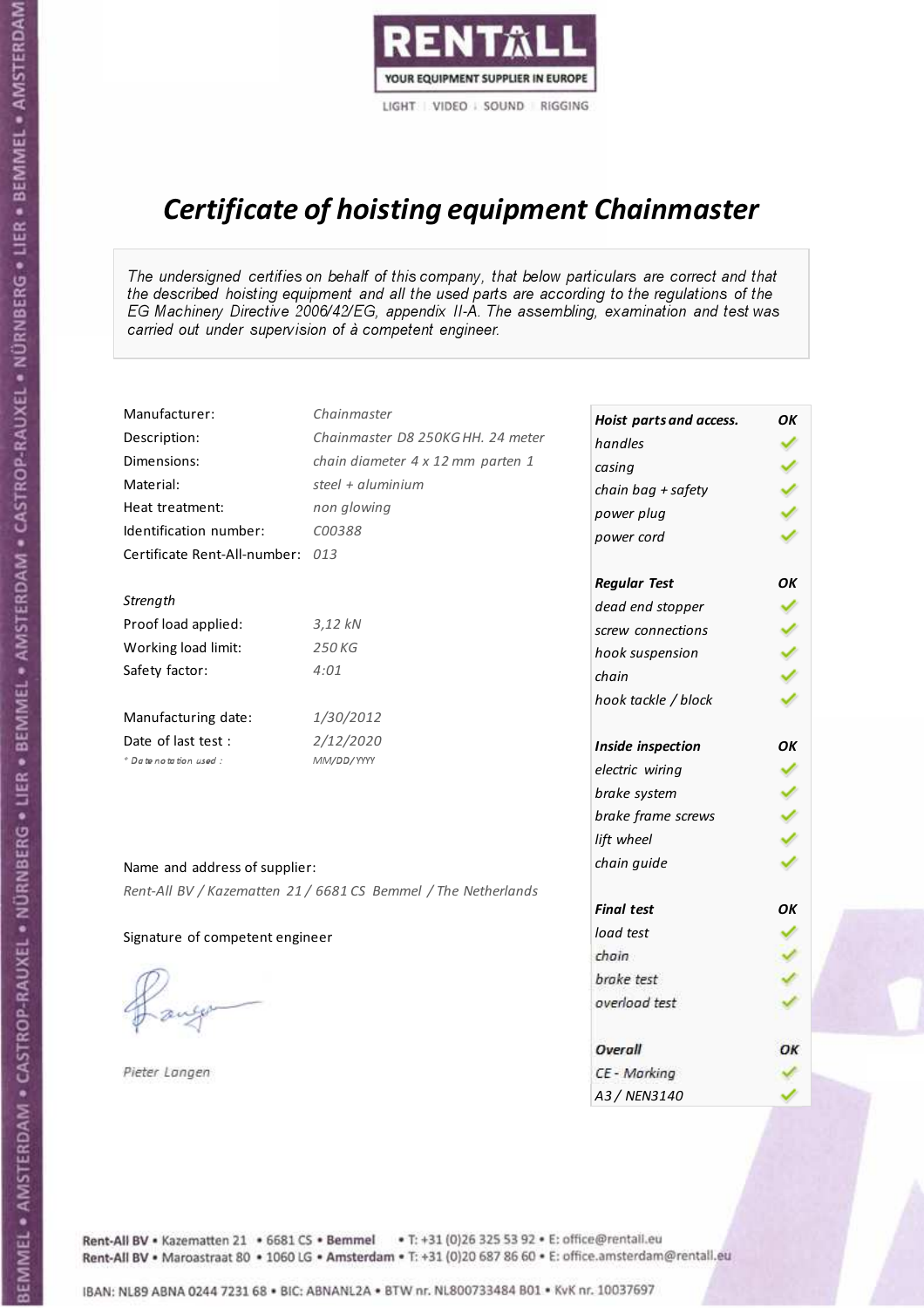

# Certificate of hoisting equipment Chainmaster

The undersigned certifies on behalf of this company, that below particulars are correct and that the described hoisting equipment and all the used parts are according to the regulations of the EG Machinery Directive 2006/42/EG, appendix II-A. The assembling, examination and test was carried out under supervision of à competent engineer.

| Manufacturer:                    | Chainmaster                                                    | Hoist parts and access. | OК  |
|----------------------------------|----------------------------------------------------------------|-------------------------|-----|
| Description:                     | Chainmaster D8 250KG HH. 24 meter                              | handles                 |     |
| Dimensions:                      | chain diameter 4 x 12 mm parten 1                              | casing                  |     |
| Material:                        | steel + aluminium                                              | chain bag + safety      |     |
| Heat treatment:                  | non glowing                                                    | power plug              |     |
| Identification number:           | C00386                                                         | power cord              |     |
| Certificate Rent-All-number: 014 |                                                                |                         |     |
|                                  |                                                                | <b>Regular Test</b>     | OK  |
| Strength                         |                                                                | dead end stopper        | ✔   |
| Proof load applied:              | 3,12 kN                                                        | screw connections       |     |
| Working load limit:              | 250 KG                                                         | hook suspension         |     |
| Safety factor:                   | 4:01                                                           | chain                   | くくく |
|                                  |                                                                | hook tackle / block     |     |
| Manufacturing date:              | 1/30/2012                                                      |                         |     |
| Date of last test :              | 2/19/2020                                                      | Inside inspection       | ОΚ  |
| * Date notation used :           | MM/DD/YYYY                                                     | electric wiring         | ✓   |
|                                  |                                                                | brake system            |     |
|                                  |                                                                | brake frame screws      |     |
|                                  |                                                                | lift wheel              | くくく |
| Name and address of supplier:    |                                                                | chain guide             |     |
|                                  | Rent-All BV / Kazematten 21 / 6681 CS Bemmel / The Netherlands |                         |     |
|                                  |                                                                | <b>Final test</b>       | OK  |
| Signature of competent engineer  |                                                                | load test               |     |
|                                  |                                                                | chain                   |     |
|                                  |                                                                | brake test              |     |
|                                  |                                                                | overload test           |     |
|                                  |                                                                | Overall                 | ОК  |
| Pieter Langen                    |                                                                | CE - Marking            |     |
|                                  |                                                                | A3 / NEN3140            |     |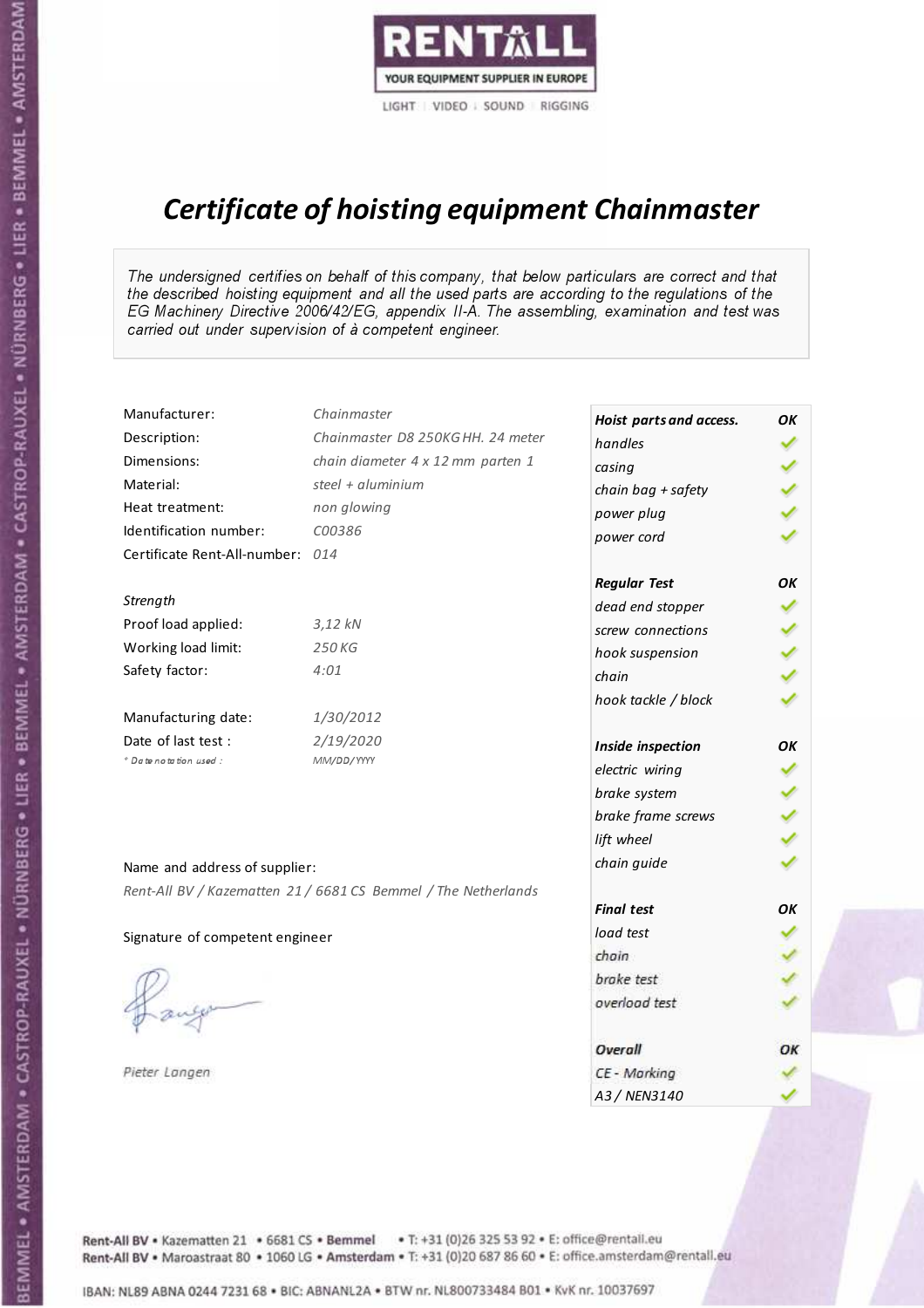

# Certificate of hoisting equipment Chainmaster

The undersigned certifies on behalf of this company, that below particulars are correct and that the described hoisting equipment and all the used parts are according to the regulations of the EG Machinery Directive 2006/42/EG, appendix II-A. The assembling, examination and test was carried out under supervision of à competent engineer.

| Manufacturer:                    | Chainmaster                                                    | Hoist parts and access. | OK  |
|----------------------------------|----------------------------------------------------------------|-------------------------|-----|
| Description:                     | Chainmaster D8 250KG HH. 24 meter                              | handles                 |     |
| Dimensions:                      | chain diameter 4 x 12 mm parten 1                              | casing                  |     |
| Material:                        | steel $+$ aluminium                                            | chain bag + safety      |     |
| Heat treatment:                  | non glowing                                                    | power plug              |     |
| Identification number:           | C00390                                                         | power cord              |     |
| Certificate Rent-All-number: 015 |                                                                |                         |     |
|                                  |                                                                | <b>Regular Test</b>     | OK  |
| Strength                         |                                                                | dead end stopper        |     |
| Proof load applied:              | $3,12$ kN                                                      | screw connections       |     |
| Working load limit:              | 250KG                                                          | hook suspension         |     |
| Safety factor:                   | 4:01                                                           | chain                   | くくく |
|                                  |                                                                | hook tackle / block     |     |
| Manufacturing date:              | 1/30/2012                                                      |                         |     |
| Date of last test :              | 10/11/2019                                                     | Inside inspection       | ОΚ  |
| * Date notation used :           | MM/DD/YYYY                                                     | electric wiring         | ✔   |
|                                  |                                                                | brake system            |     |
|                                  |                                                                | brake frame screws      |     |
|                                  |                                                                | lift wheel              |     |
| Name and address of supplier:    |                                                                | chain guide             |     |
|                                  | Rent-All BV / Kazematten 21 / 6681 CS Bemmel / The Netherlands |                         |     |
|                                  |                                                                | <b>Final test</b>       | OK  |
| Signature of competent engineer  |                                                                | load test               |     |
|                                  |                                                                | chain                   |     |
|                                  |                                                                | brake test              |     |
|                                  |                                                                | overload test           |     |
|                                  |                                                                | Overall                 | OK  |
| Pieter Langen                    |                                                                | CE - Marking            |     |
|                                  |                                                                | A3 / NEN3140            |     |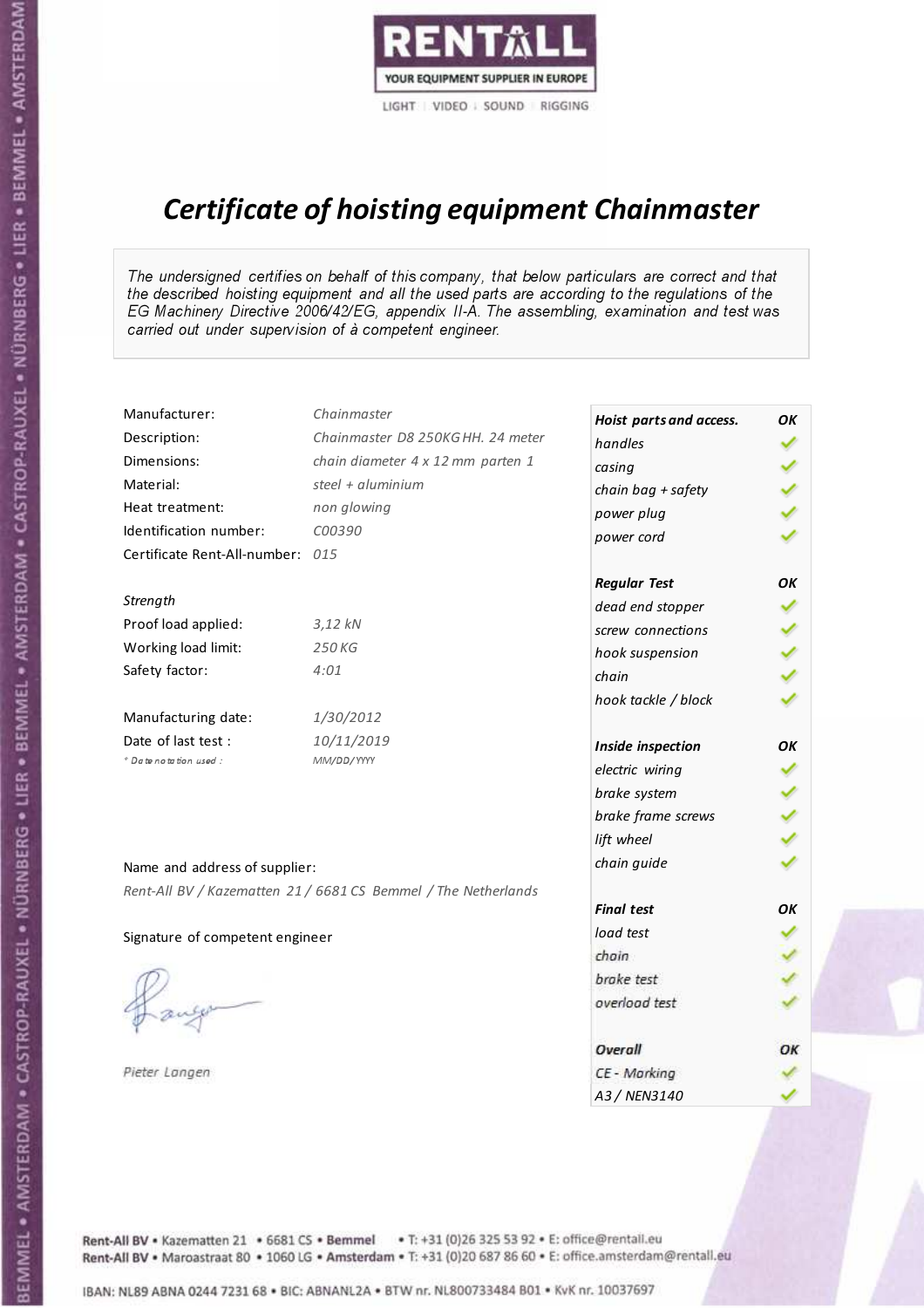

# Certificate of hoisting equipment Chainmaster

The undersigned certifies on behalf of this company, that below particulars are correct and that the described hoisting equipment and all the used parts are according to the regulations of the EG Machinery Directive 2006/42/EG, appendix II-A. The assembling, examination and test was carried out under supervision of à competent engineer.

| Manufacturer:                    | Chainmaster                                                    | Hoist parts and access. | ОΚ  |
|----------------------------------|----------------------------------------------------------------|-------------------------|-----|
| Description:                     | Chainmaster D8 250KG HH. 24 meter                              | handles                 | ✓   |
| Dimensions:                      | chain diameter 4 x 12 mm parten 1                              | casing                  |     |
| Material:                        | steel + aluminium                                              | chain bag + safety      |     |
| Heat treatment:                  | non glowing                                                    | power plug              |     |
| Identification number:           | C00394                                                         | power cord              |     |
| Certificate Rent-All-number: 016 |                                                                |                         |     |
|                                  |                                                                | <b>Regular Test</b>     | OK  |
| Strength                         |                                                                | dead end stopper        | ✔   |
| Proof load applied:              | 3,12 kN                                                        | screw connections       |     |
| Working load limit:              | 250 KG                                                         | hook suspension         |     |
| Safety factor:                   | 4:01                                                           | chain                   | くくく |
|                                  |                                                                | hook tackle / block     |     |
| Manufacturing date:              | 1/30/2012                                                      |                         |     |
| Date of last test :              | 10/9/2019                                                      | Inside inspection       | OK  |
| * Date notation used :           | MM/DD/YYYY                                                     | electric wiring         |     |
|                                  |                                                                | brake system            |     |
|                                  |                                                                | brake frame screws      |     |
|                                  |                                                                | lift wheel              |     |
| Name and address of supplier:    |                                                                | chain guide             |     |
|                                  | Rent-All BV / Kazematten 21 / 6681 CS Bemmel / The Netherlands |                         |     |
|                                  |                                                                | <b>Final test</b>       | OK  |
| Signature of competent engineer  |                                                                | load test               |     |
|                                  |                                                                | chain                   |     |
|                                  |                                                                | brake test              |     |
|                                  |                                                                | overload test           |     |
|                                  |                                                                | <b>Overall</b>          | ОК  |
| Pieter Langen                    |                                                                | CE - Marking            |     |
|                                  |                                                                | A3 / NEN3140            |     |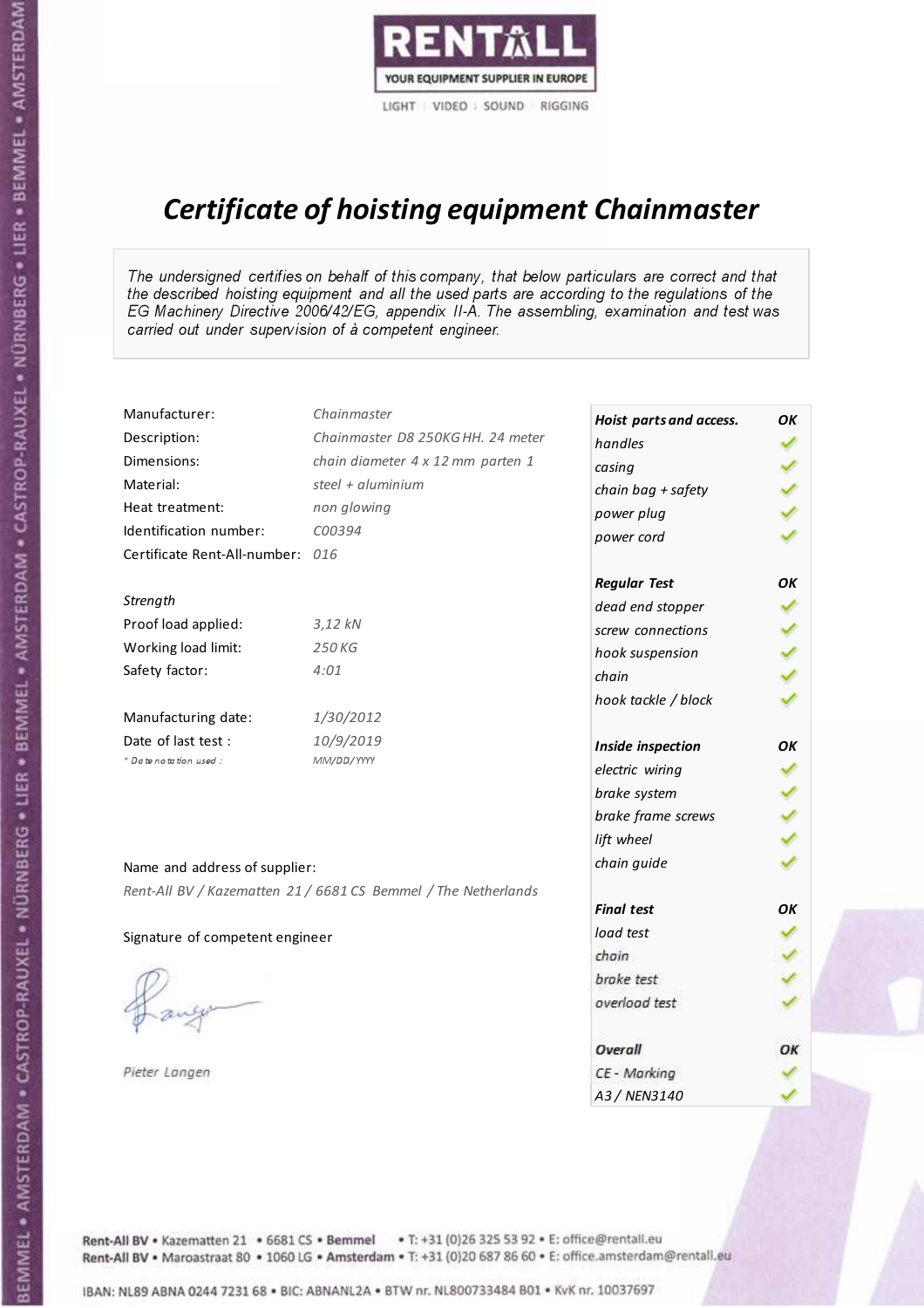

# Certificate of hoisting equipment Chainmaster

The undersigned certifies on behalf of this company, that below particulars are correct and that the described hoisting equipment and all the used parts are according to the regulations of the EG Machinery Directive 2006/42/EG, appendix II-A. The assembling, examination and test was carried out under supervision of à competent engineer.

| Manufacturer:                    | Chainmaster                                                    | Hoist parts and access. | OК            |
|----------------------------------|----------------------------------------------------------------|-------------------------|---------------|
| Description:                     | Chainmaster D8 250KG HH. 24 meter                              | handles                 |               |
| Dimensions:                      | chain diameter 4 x 12 mm parten 1                              | casing                  |               |
| Material:                        | steel + aluminium                                              | chain bag + safety      |               |
| Heat treatment:                  | non glowing                                                    | power plug              |               |
| Identification number:           | C00653                                                         | power cord              |               |
| Certificate Rent-All-number: 017 |                                                                |                         |               |
|                                  |                                                                | <b>Regular Test</b>     | OK            |
| Strength                         |                                                                | dead end stopper        | ✔             |
| Proof load applied:              | $3,12$ $kN$                                                    | screw connections       |               |
| Working load limit:              | 250KG                                                          | hook suspension         |               |
| Safety factor:                   | 4:01                                                           | chain                   | $\frac{2}{3}$ |
|                                  |                                                                | hook tackle / block     |               |
| Manufacturing date:              | 1/30/2012                                                      |                         |               |
| Date of last test :              | 8/16/2019                                                      | Inside inspection       | ОΚ            |
| + Date notation used :           | MM/DD/YYYY                                                     | electric wiring         | ✓             |
|                                  |                                                                | brake system            |               |
|                                  |                                                                | brake frame screws      | くくく           |
|                                  |                                                                | lift wheel              |               |
| Name and address of supplier:    |                                                                | chain guide             |               |
|                                  | Rent-All BV / Kazematten 21 / 6681 CS Bemmel / The Netherlands |                         |               |
|                                  |                                                                | <b>Final test</b>       | OK            |
| Signature of competent engineer  |                                                                | load test               |               |
|                                  |                                                                | chain                   |               |
|                                  |                                                                | brake test              |               |
|                                  |                                                                | overload test           |               |
|                                  |                                                                | Overall                 | ОК            |
| Pieter Langen                    |                                                                | CE - Marking            |               |
|                                  |                                                                | A3 / NEN3140            |               |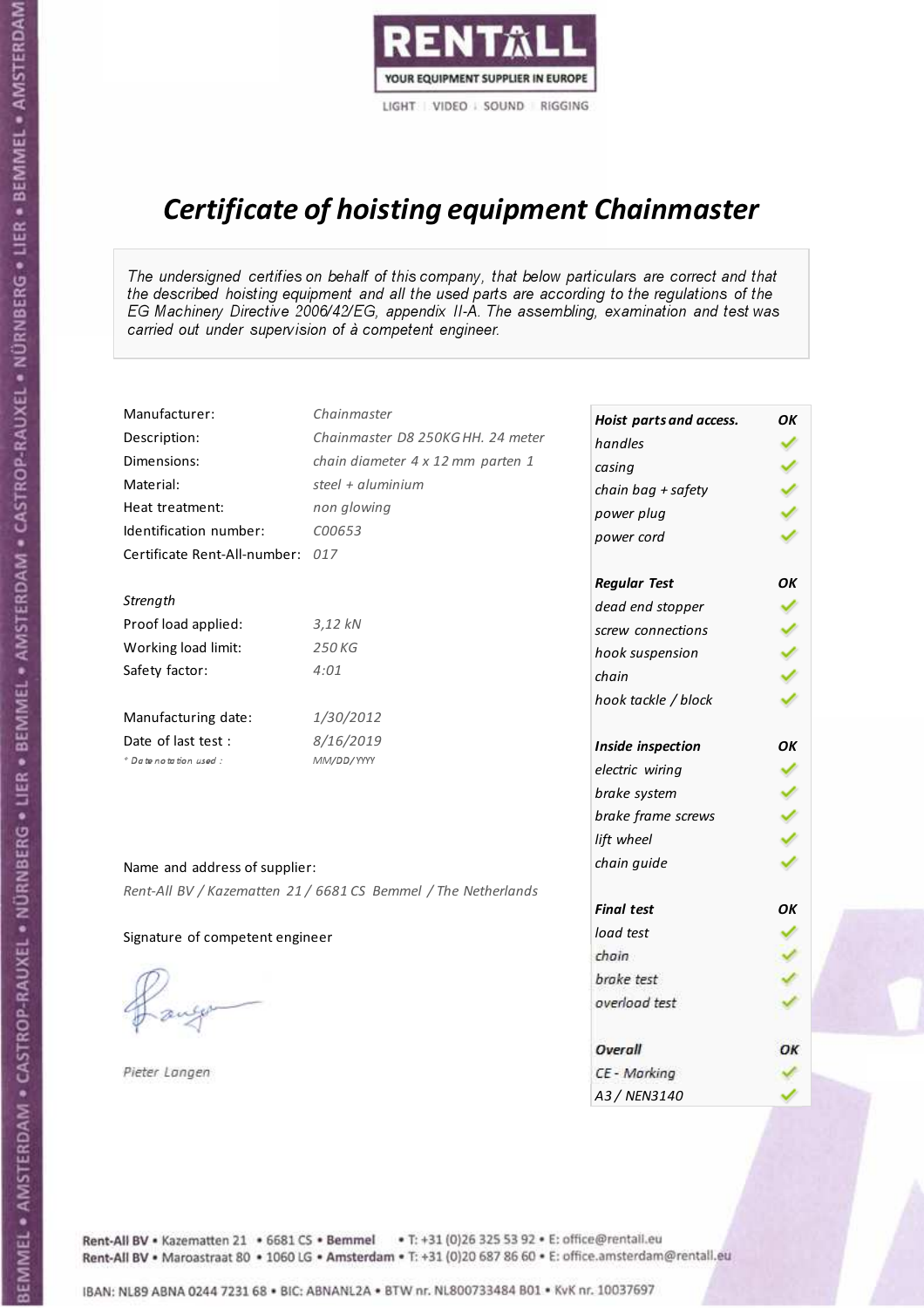

# Certificate of hoisting equipment Chainmaster

The undersigned certifies on behalf of this company, that below particulars are correct and that the described hoisting equipment and all the used parts are according to the regulations of the EG Machinery Directive 2006/42/EG, appendix II-A. The assembling, examination and test was carried out under supervision of à competent engineer.

| Manufacturer:                    | Chainmaster                                                    | Hoist parts and access. | OK  |
|----------------------------------|----------------------------------------------------------------|-------------------------|-----|
| Description:                     | Chainmaster D8 250KG HH. 24 meter                              | handles                 |     |
| Dimensions:                      | chain diameter 4 x 12 mm parten 1                              | casing                  |     |
| Material:                        | steel + aluminium                                              | chain bag + safety      |     |
| Heat treatment:                  | non glowing                                                    | power plug              |     |
| Identification number:           | C00658                                                         | power cord              |     |
| Certificate Rent-All-number: 018 |                                                                |                         |     |
|                                  |                                                                | <b>Regular Test</b>     | ОΚ  |
| Strength                         |                                                                | dead end stopper        | ✔   |
| Proof load applied:              | $3,12$ kN                                                      | screw connections       |     |
| Working load limit:              | 250 KG                                                         | hook suspension         |     |
| Safety factor:                   | 4:01                                                           | chain                   | くくく |
|                                  |                                                                | hook tackle / block     |     |
| Manufacturing date:              | 1/30/2012                                                      |                         |     |
| Date of last test :              | 10/11/2019                                                     | Inside inspection       | ОΚ  |
| * Date notation used :           | MM/DD/YYYY                                                     | electric wiring         | ✔   |
|                                  |                                                                | brake system            |     |
|                                  |                                                                | brake frame screws      |     |
|                                  |                                                                | lift wheel              |     |
| Name and address of supplier:    |                                                                | chain guide             |     |
|                                  | Rent-All BV / Kazematten 21 / 6681 CS Bemmel / The Netherlands |                         |     |
|                                  |                                                                | <b>Final test</b>       | OK  |
| Signature of competent engineer  |                                                                | load test               |     |
|                                  |                                                                | chain                   |     |
|                                  |                                                                | brake test              |     |
|                                  |                                                                | overload test           |     |
|                                  |                                                                |                         |     |
|                                  |                                                                | Overall                 | ОК  |
| Pieter Langen                    |                                                                | CE - Marking            |     |
|                                  |                                                                | A3 / NEN3140            |     |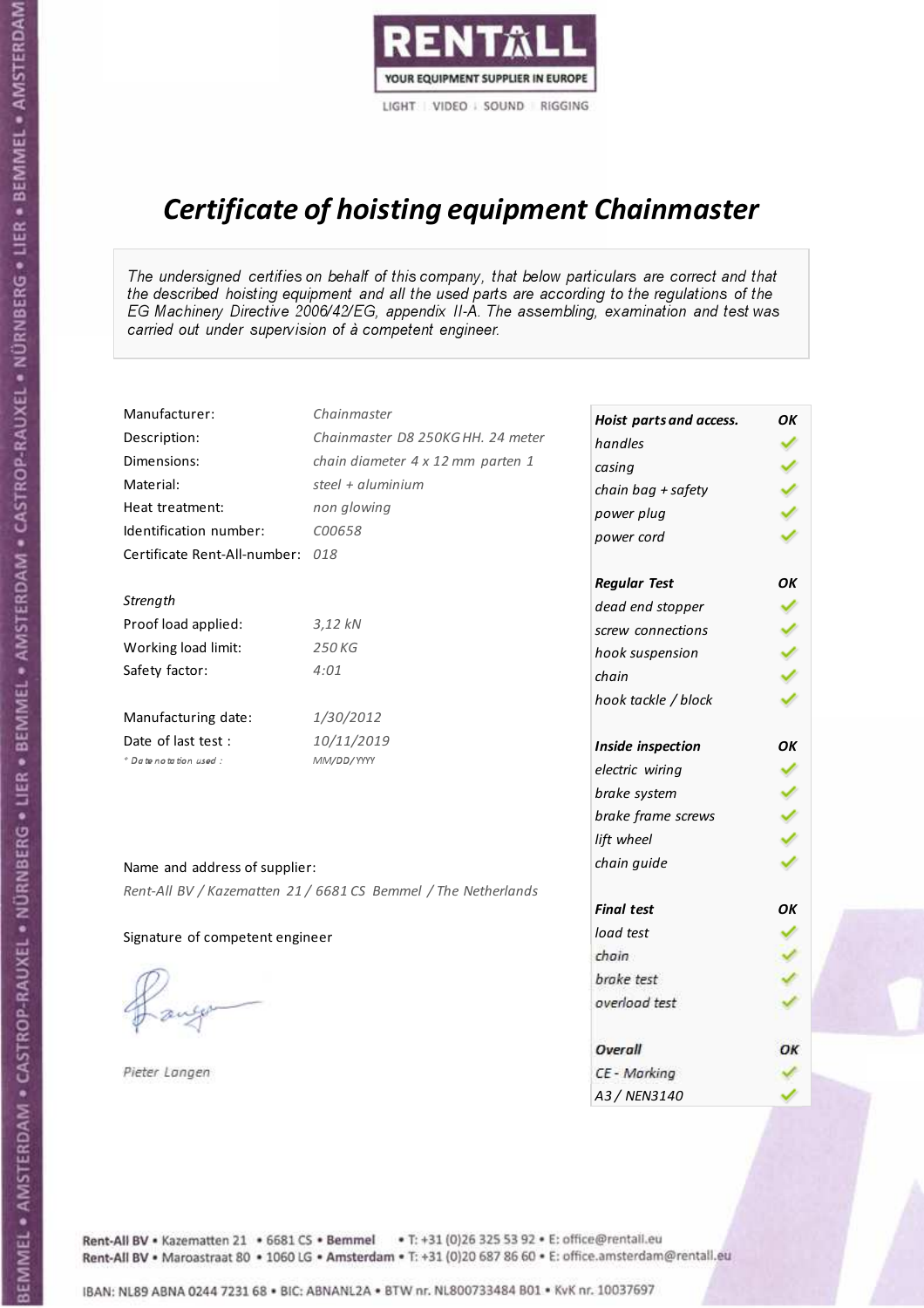

# Certificate of hoisting equipment Chainmaster

The undersigned certifies on behalf of this company, that below particulars are correct and that the described hoisting equipment and all the used parts are according to the regulations of the EG Machinery Directive 2006/42/EG, appendix II-A. The assembling, examination and test was carried out under supervision of à competent engineer.

| Manufacturer:                    | Chainmaster                                                    | Hoist parts and access. | OК  |
|----------------------------------|----------------------------------------------------------------|-------------------------|-----|
| Description:                     | Chainmaster D8 250KG HH. 24 meter                              | handles                 |     |
| Dimensions:                      | chain diameter 4 x 12 mm parten 1                              | casing                  |     |
| Material:                        | steel + aluminium                                              | chain bag + safety      |     |
| Heat treatment:                  | non glowing                                                    | power plug              |     |
| Identification number:           | C00661                                                         | power cord              |     |
| Certificate Rent-All-number: 019 |                                                                |                         |     |
|                                  |                                                                | <b>Regular Test</b>     | OK  |
| Strength                         |                                                                | dead end stopper        | ✔   |
| Proof load applied:              | 3,12 kN                                                        | screw connections       |     |
| Working load limit:              | 250 KG                                                         | hook suspension         |     |
| Safety factor:                   | 4:01                                                           | chain                   | くくく |
|                                  |                                                                | hook tackle / block     |     |
| Manufacturing date:              | 1/30/2012                                                      |                         |     |
| Date of last test :              | 10/3/2019                                                      | Inside inspection       | ОΚ  |
| * Date notation used :           | MM/DD/YYYY                                                     | electric wiring         | ✓   |
|                                  |                                                                | brake system            |     |
|                                  |                                                                | brake frame screws      | くくく |
|                                  |                                                                | lift wheel              |     |
| Name and address of supplier:    |                                                                | chain guide             |     |
|                                  | Rent-All BV / Kazematten 21 / 6681 CS Bemmel / The Netherlands |                         |     |
|                                  |                                                                | <b>Final test</b>       | OK  |
| Signature of competent engineer  |                                                                | load test               |     |
|                                  |                                                                | chain                   |     |
|                                  |                                                                | brake test              |     |
|                                  |                                                                | overload test           |     |
|                                  |                                                                | Overall                 | ОК  |
| Pieter Langen                    |                                                                | CE - Marking            |     |
|                                  |                                                                | A3 / NEN3140            |     |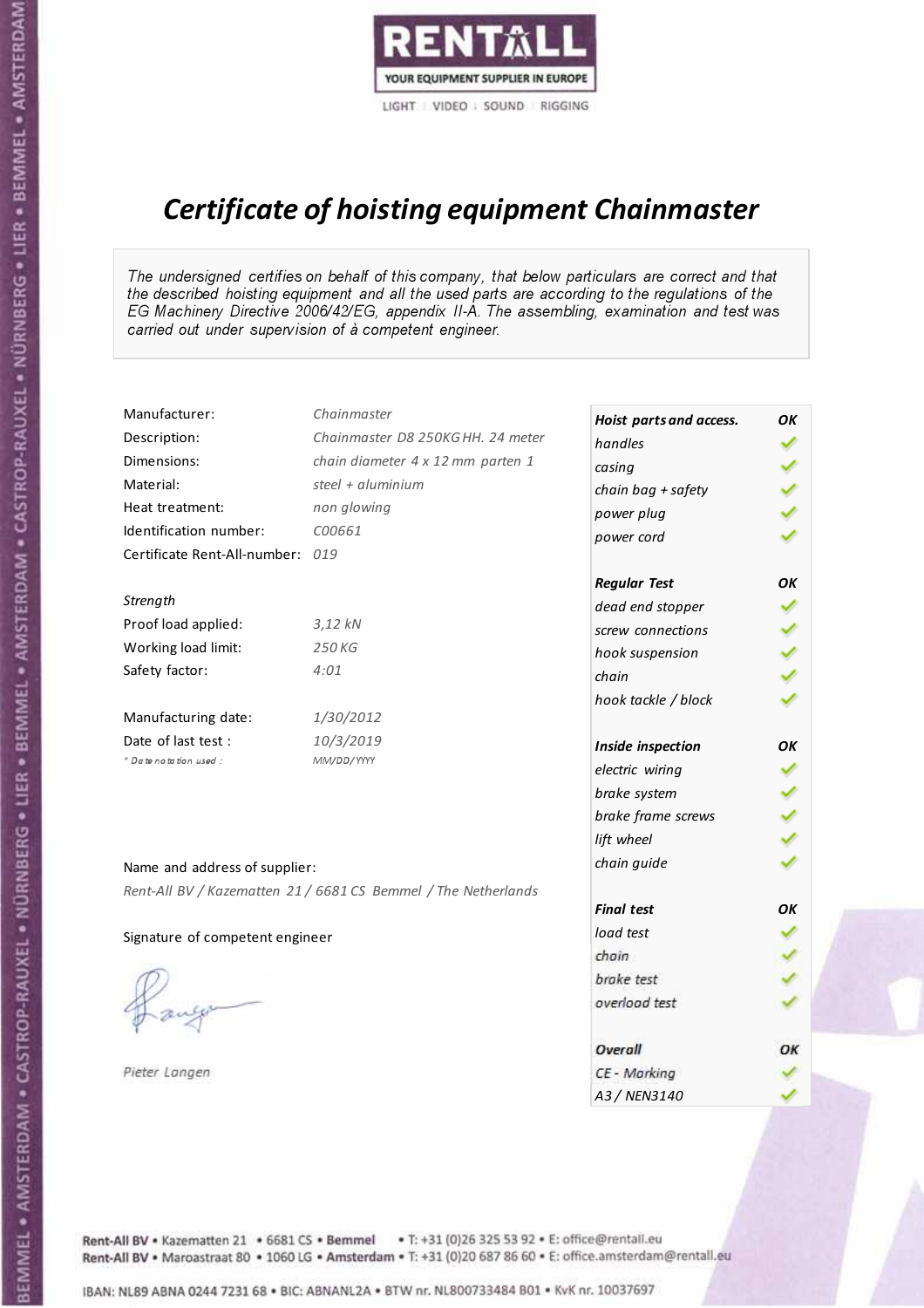

# Certificate of hoisting equipment Chainmaster

The undersigned certifies on behalf of this company, that below particulars are correct and that the described hoisting equipment and all the used parts are according to the regulations of the EG Machinery Directive 2006/42/EG, appendix II-A. The assembling, examination and test was carried out under supervision of à competent engineer.

| Manufacturer:                    | Chainmaster                                                    | Hoist parts and access. | OK  |
|----------------------------------|----------------------------------------------------------------|-------------------------|-----|
| Description:                     | Chainmaster D8 250KG HH. 24 meter                              | handles                 |     |
| Dimensions:                      | chain diameter 4 x 12 mm parten 1                              | casing                  |     |
| Material:                        | steel $+$ aluminium                                            | chain bag + safety      |     |
| Heat treatment:                  | non glowing                                                    | power plug              |     |
| Identification number:           | C00655                                                         | power cord              |     |
| Certificate Rent-All-number: 020 |                                                                |                         |     |
|                                  |                                                                | <b>Regular Test</b>     | OK  |
| Strength                         |                                                                | dead end stopper        | ✔   |
| Proof load applied:              | 3,12 kN                                                        | screw connections       |     |
| Working load limit:              | 250 KG                                                         | hook suspension         |     |
| Safety factor:                   | 4:01                                                           | chain                   | くりょ |
|                                  |                                                                | hook tackle / block     |     |
| Manufacturing date:              | 1/30/2012                                                      |                         |     |
| Date of last test :              | 9/18/2019                                                      | Inside inspection       | ОΚ  |
| * Date notation used :           | MM/DD/YYYY                                                     | electric wiring         | ✓   |
|                                  |                                                                | brake system            |     |
|                                  |                                                                | brake frame screws      |     |
|                                  |                                                                | lift wheel              |     |
| Name and address of supplier:    |                                                                | chain guide             |     |
|                                  | Rent-All BV / Kazematten 21 / 6681 CS Bemmel / The Netherlands |                         |     |
|                                  |                                                                | <b>Final test</b>       | OK  |
| Signature of competent engineer  |                                                                | load test               |     |
|                                  |                                                                | chain                   |     |
|                                  |                                                                | brake test              |     |
|                                  |                                                                | overload test           |     |
|                                  |                                                                | Overall                 | OK  |
| Pieter Langen                    |                                                                | CE - Marking            |     |
|                                  |                                                                | A3 / NEN3140            |     |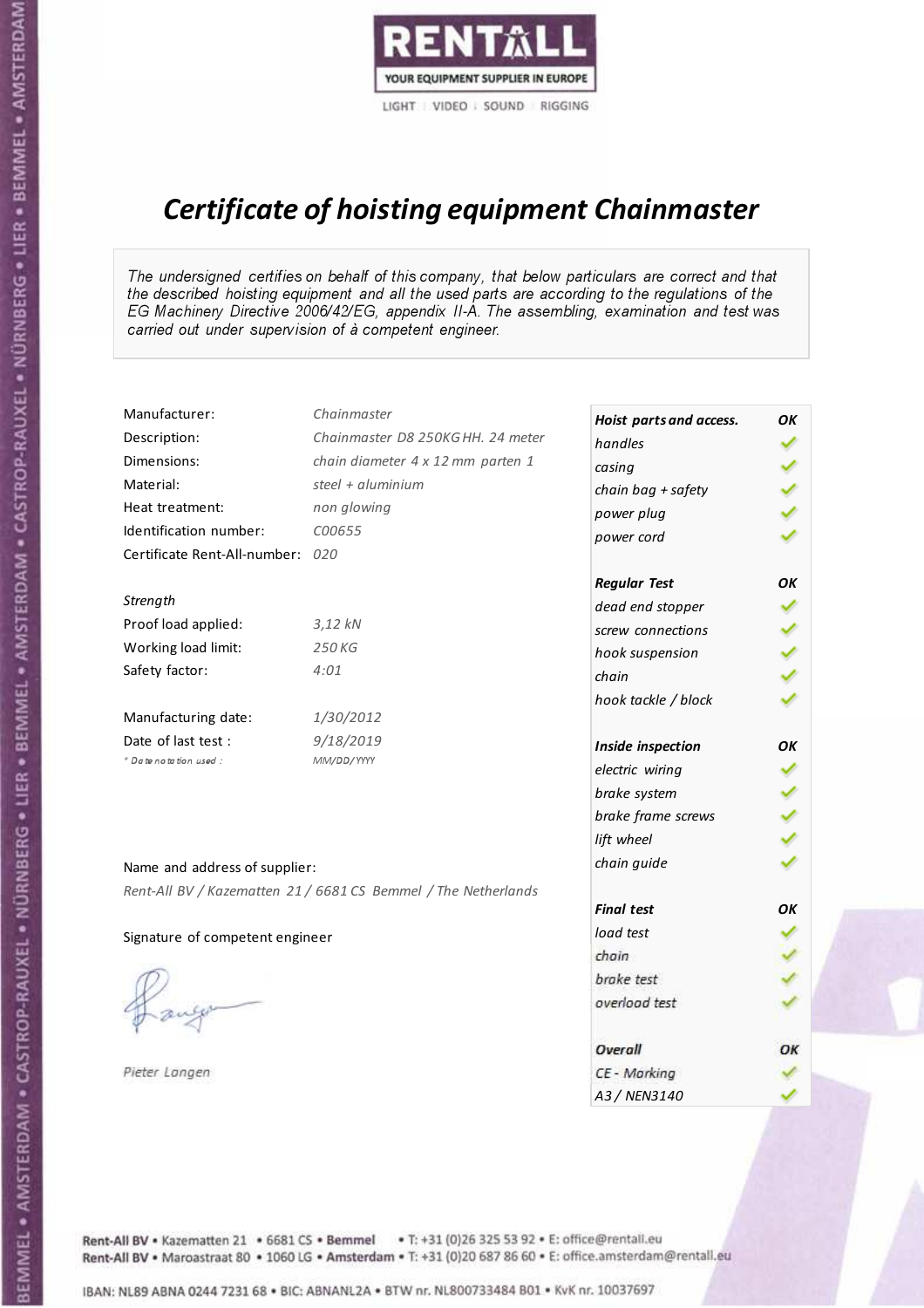

# Certificate of hoisting equipment Chainmaster

The undersigned certifies on behalf of this company, that below particulars are correct and that the described hoisting equipment and all the used parts are according to the regulations of the EG Machinery Directive 2006/42/EG, appendix II-A. The assembling, examination and test was carried out under supervision of à competent engineer.

| Manufacturer:                    | Chainmaster                                                    | Hoist parts and access. | OK  |
|----------------------------------|----------------------------------------------------------------|-------------------------|-----|
| Description:                     | Chainmaster D8 250KG HH. 24 meter                              | handles                 |     |
| Dimensions:                      | chain diameter 4 x 12 mm parten 1                              | casing                  |     |
| Material:                        | steel + aluminium                                              | chain bag + safety      |     |
| Heat treatment:                  | non glowing                                                    | power plug              |     |
| Identification number:           | C00662                                                         | power cord              |     |
| Certificate Rent-All-number: 021 |                                                                |                         |     |
|                                  |                                                                | <b>Regular Test</b>     | ОΚ  |
| Strength                         |                                                                | dead end stopper        | ✔   |
| Proof load applied:              | $3,12$ kN                                                      | screw connections       |     |
| Working load limit:              | 250 KG                                                         | hook suspension         |     |
| Safety factor:                   | 4:01                                                           | chain                   | くくく |
|                                  |                                                                | hook tackle / block     |     |
| Manufacturing date:              | 1/30/2012                                                      |                         |     |
| Date of last test :              | 11/15/2019                                                     | Inside inspection       | ОΚ  |
| * Date notation used :           | MM/DD/YYYY                                                     | electric wiring         | ✔   |
|                                  |                                                                | brake system            |     |
|                                  |                                                                | brake frame screws      |     |
|                                  |                                                                | lift wheel              |     |
| Name and address of supplier:    |                                                                | chain guide             |     |
|                                  | Rent-All BV / Kazematten 21 / 6681 CS Bemmel / The Netherlands |                         |     |
|                                  |                                                                | <b>Final test</b>       | OK  |
| Signature of competent engineer  |                                                                | load test               |     |
|                                  |                                                                | chain                   |     |
|                                  |                                                                | brake test              |     |
|                                  |                                                                | overload test           |     |
|                                  |                                                                | Overall                 | ОК  |
| Pieter Langen                    |                                                                | CE - Marking            |     |
|                                  |                                                                | A3 / NEN3140            |     |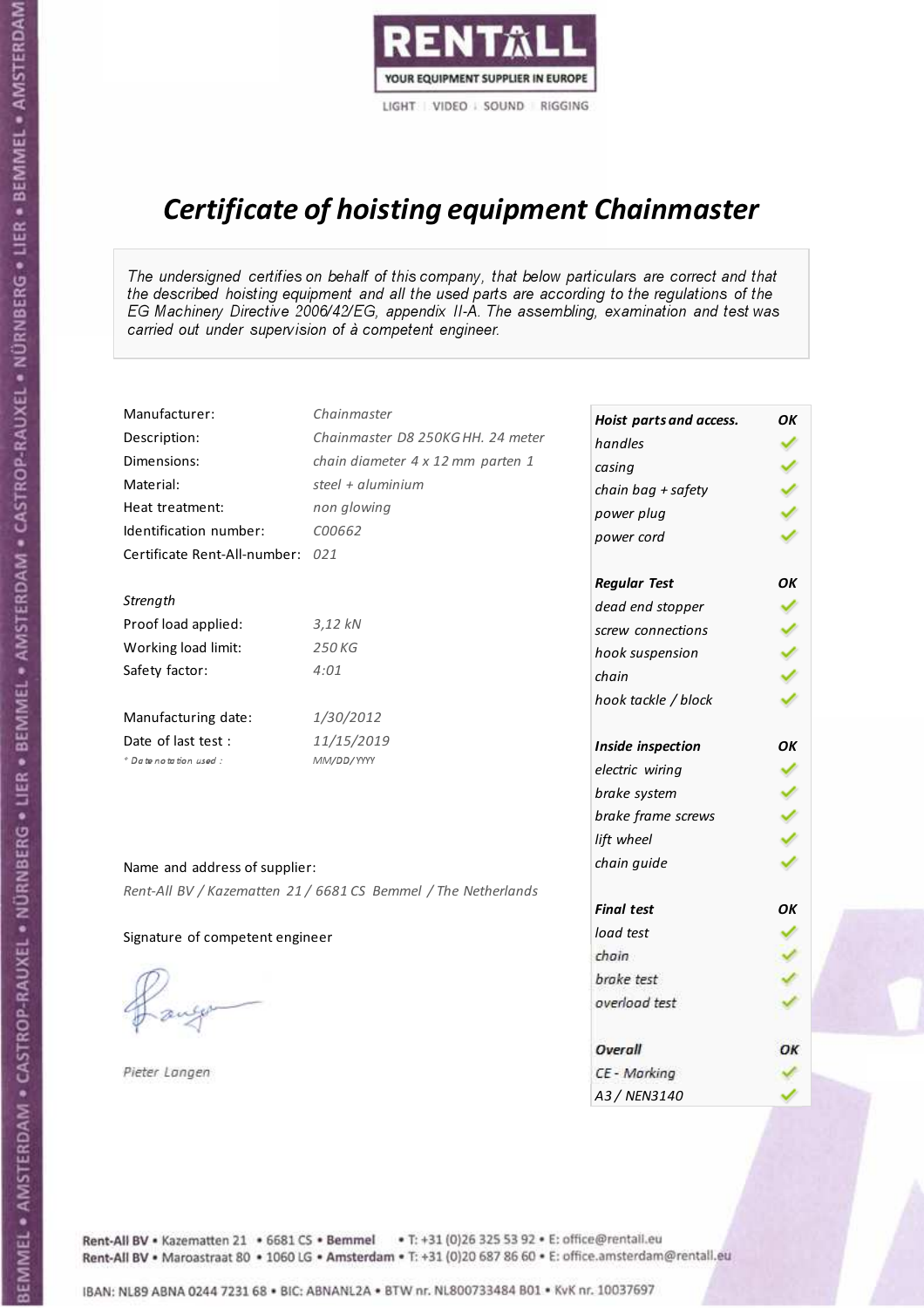

# Certificate of hoisting equipment Chainmaster

The undersigned certifies on behalf of this company, that below particulars are correct and that the described hoisting equipment and all the used parts are according to the regulations of the EG Machinery Directive 2006/42/EG, appendix II-A. The assembling, examination and test was carried out under supervision of à competent engineer.

| Manufacturer:                    | Chainmaster                                                    | Hoist parts and access. | OK  |
|----------------------------------|----------------------------------------------------------------|-------------------------|-----|
| Description:                     | Chainmaster D8 250KG HH. 24 meter                              | handles                 |     |
| Dimensions:                      | chain diameter 4 x 12 mm parten 1                              | casing                  |     |
| Material:                        | steel + aluminium                                              | chain bag + safety      |     |
| Heat treatment:                  | non glowing                                                    | power plug              |     |
| Identification number:           | C00384                                                         | power cord              |     |
| Certificate Rent-All-number: 022 |                                                                |                         |     |
|                                  |                                                                | <b>Regular Test</b>     | ΟK  |
| Strength                         |                                                                | dead end stopper        |     |
| Proof load applied:              | $3,12$ kN                                                      | screw connections       |     |
| Working load limit:              | 250KG                                                          | hook suspension         |     |
| Safety factor:                   | 4:01                                                           | chain                   | くくく |
|                                  |                                                                | hook tackle / block     |     |
| Manufacturing date:              | 1/30/2012                                                      |                         |     |
| Date of last test :              | 9/26/2018                                                      | Inside inspection       | ОΚ  |
| + Date notation used:            | MM/DD/YYYY                                                     | electric wiring         |     |
|                                  |                                                                | brake system            |     |
|                                  |                                                                | brake frame screws      |     |
|                                  |                                                                | lift wheel              |     |
| Name and address of supplier:    |                                                                | chain guide             |     |
|                                  | Rent-All BV / Kazematten 21 / 6681 CS Bemmel / The Netherlands |                         |     |
|                                  |                                                                | <b>Final test</b>       | ΟK  |
| Signature of competent engineer  |                                                                | load test               |     |
|                                  |                                                                | chain                   |     |
|                                  |                                                                | brake test              |     |
|                                  |                                                                | overload test           |     |
|                                  |                                                                | Overall                 | ОК  |
| Pieter Langen                    |                                                                | CE - Marking            |     |
|                                  |                                                                | A3 / NEN3140            |     |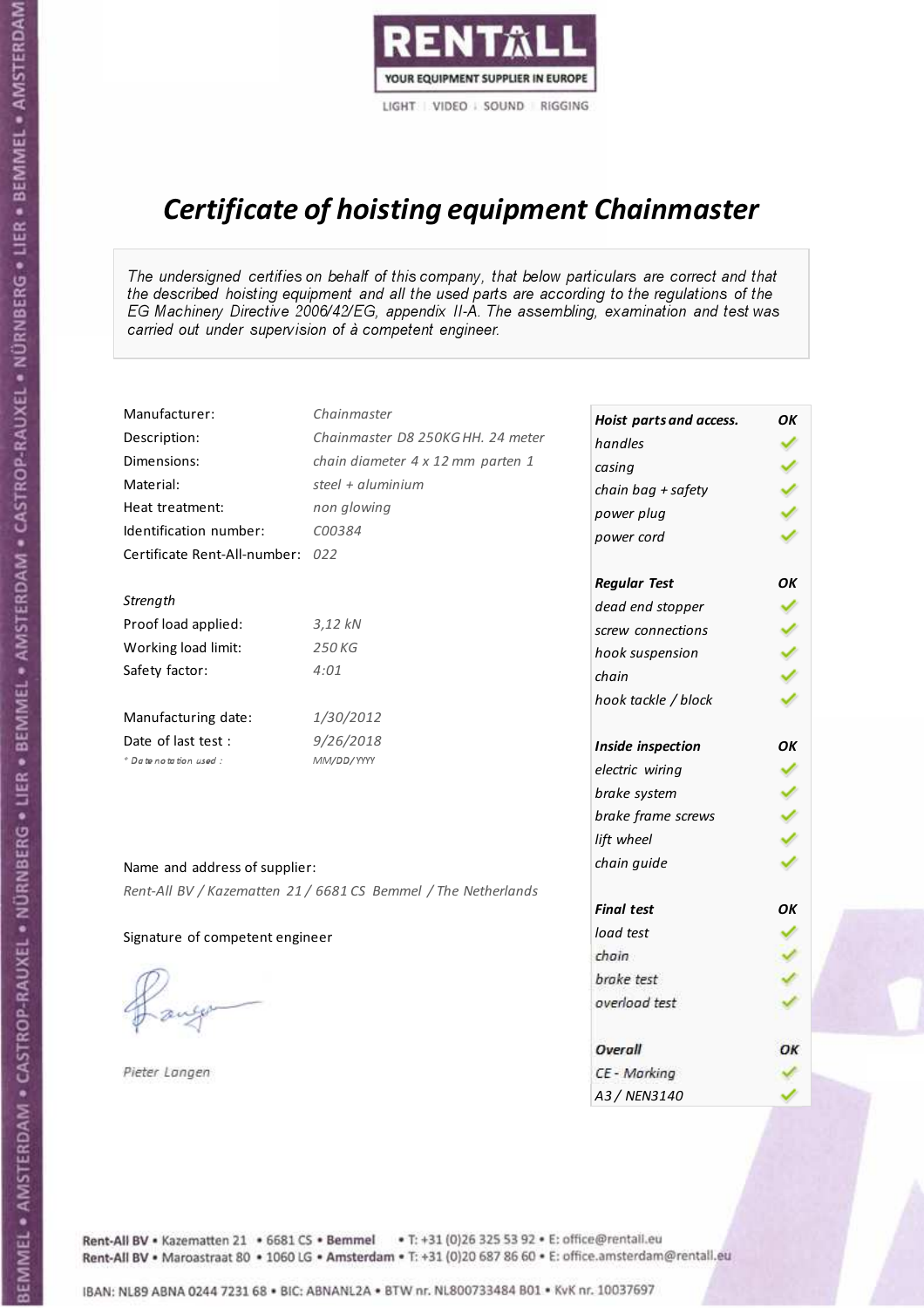

# Certificate of hoisting equipment Chainmaster

The undersigned certifies on behalf of this company, that below particulars are correct and that the described hoisting equipment and all the used parts are according to the regulations of the EG Machinery Directive 2006/42/EG, appendix II-A. The assembling, examination and test was carried out under supervision of à competent engineer.

| Manufacturer:                    | Chainmaster                                                    | Hoist parts and access. | OK  |
|----------------------------------|----------------------------------------------------------------|-------------------------|-----|
| Description:                     | Chainmaster D8 250KG HH. 24 meter                              | handles                 |     |
| Dimensions:                      | chain diameter 4 x 12 mm parten 1                              | casing                  |     |
| Material:                        | steel + aluminium                                              | chain bag + safety      |     |
| Heat treatment:                  | non glowing                                                    | power plug              |     |
| Identification number:           | C00389                                                         | power cord              |     |
| Certificate Rent-All-number: 023 |                                                                |                         |     |
|                                  |                                                                | <b>Regular Test</b>     | ОΚ  |
| Strength                         |                                                                | dead end stopper        |     |
| Proof load applied:              | $3,12$ $kN$                                                    | screw connections       |     |
| Working load limit:              | 250 KG                                                         | hook suspension         |     |
| Safety factor:                   | 4:01                                                           | chain                   | くくく |
|                                  |                                                                | hook tackle / block     |     |
| Manufacturing date:              | 1/30/2012                                                      |                         |     |
| Date of last test :              | 2/6/2017                                                       | Inside inspection       | OK  |
| + Date notation used:            | MM/DD/YYYY                                                     | electric wiring         | ✔   |
|                                  |                                                                | brake system            |     |
|                                  |                                                                | brake frame screws      |     |
|                                  |                                                                | lift wheel              | くくく |
| Name and address of supplier:    |                                                                | chain guide             |     |
|                                  | Rent-All BV / Kazematten 21 / 6681 CS Bemmel / The Netherlands |                         |     |
|                                  |                                                                | <b>Final test</b>       | OK  |
| Signature of competent engineer  |                                                                | load test               |     |
|                                  |                                                                | chain                   |     |
|                                  |                                                                | brake test              |     |
|                                  |                                                                | overload test           |     |
|                                  |                                                                | Overall                 | ОК  |
| Pieter Langen                    |                                                                | CE - Marking            |     |
|                                  |                                                                | A3 / NEN3140            |     |

Rent-All BV . Kazematten 21 . 6681 CS . Bemmel . T: +31 (0)26 325 53 92 . E: office@rentall.eu Rent-All BV · Maroastraat 80 · 1060 LG · Amsterdam · T: +31 (0)20 687 86 60 · E: office.amsterdam@rentall.eu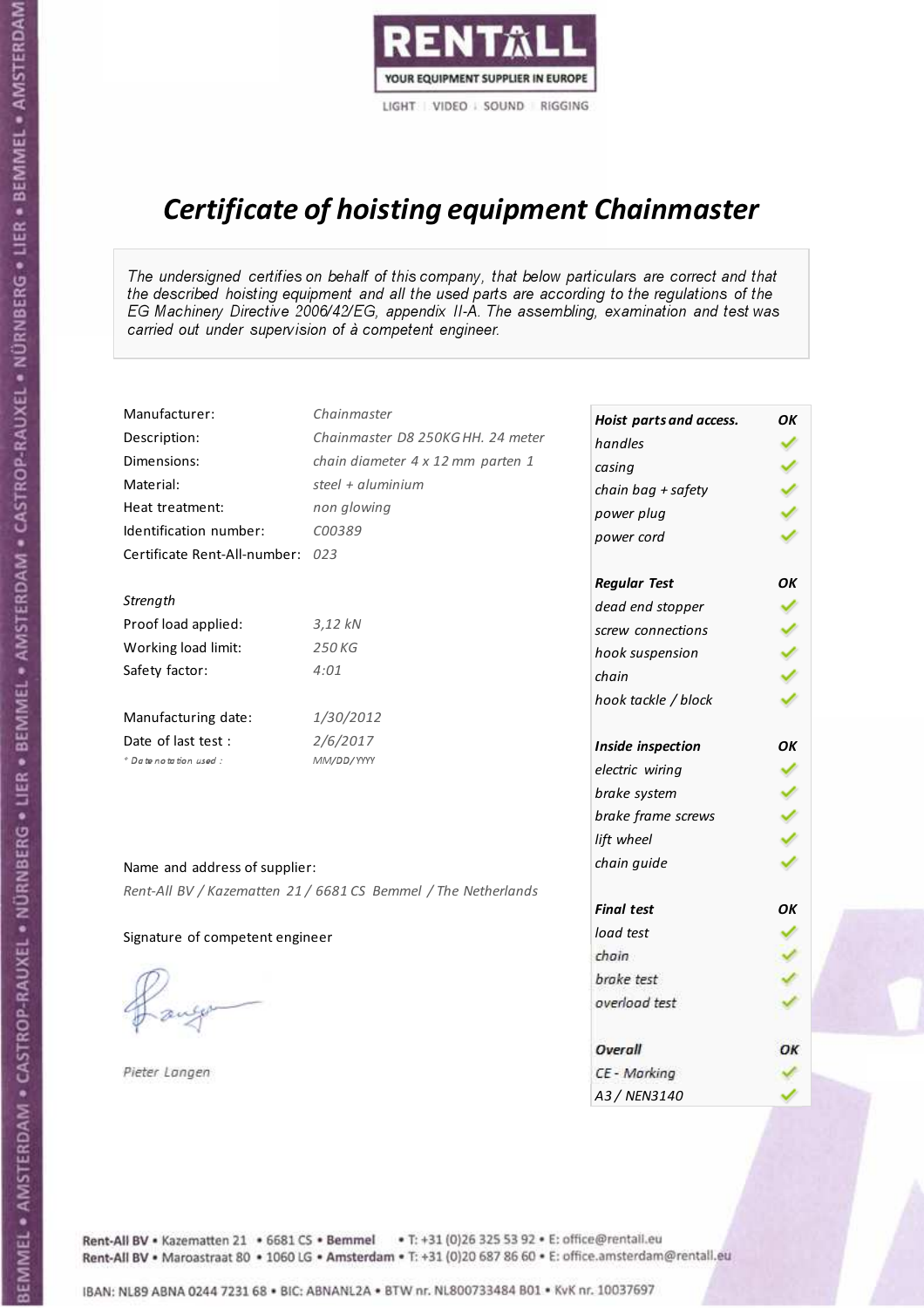

# Certificate of hoisting equipment Chainmaster

The undersigned certifies on behalf of this company, that below particulars are correct and that the described hoisting equipment and all the used parts are according to the regulations of the EG Machinery Directive 2006/42/EG, appendix II-A. The assembling, examination and test was carried out under supervision of à competent engineer.

| Manufacturer:                    | Chainmaster                                                    | Hoist parts and access. | OК |
|----------------------------------|----------------------------------------------------------------|-------------------------|----|
| Description:                     | Chainmaster D8 250KG HH. 24 meter                              | handles                 |    |
| Dimensions:                      | chain diameter 4 x 12 mm parten 1                              | casing                  |    |
| Material:                        | steel + $aluminim$                                             | chain bag + safety      |    |
| Heat treatment:                  | non glowing                                                    | power plug              |    |
| Identification number:           | C00391                                                         | power cord              |    |
| Certificate Rent-All-number: 024 |                                                                |                         |    |
|                                  |                                                                | <b>Regular Test</b>     | OK |
| Strength                         |                                                                | dead end stopper        |    |
| Proof load applied:              | 3,12 kN                                                        | screw connections       |    |
| Working load limit:              | 250 KG                                                         | hook suspension         |    |
| Safety factor:                   | 4:01                                                           | chain                   |    |
|                                  |                                                                | hook tackle / block     |    |
| Manufacturing date:              | 1/30/2012                                                      |                         |    |
| Date of last test :              | 2/8/2017                                                       | Inside inspection       | OK |
| + Date notation used:            | MM/DD/YYYY                                                     | electric wiring         |    |
|                                  |                                                                | brake system            |    |
|                                  |                                                                | brake frame screws      |    |
|                                  |                                                                | lift wheel              |    |
| Name and address of supplier:    |                                                                | chain guide             |    |
|                                  | Rent-All BV / Kazematten 21 / 6681 CS Bemmel / The Netherlands |                         |    |
|                                  |                                                                | <b>Final test</b>       | OK |
| Signature of competent engineer  |                                                                | load test               |    |
|                                  |                                                                | chain                   |    |
|                                  |                                                                | brake test              |    |
|                                  |                                                                | overload test           |    |
|                                  |                                                                | <b>Overall</b>          | ОК |
| Pieter Langen                    |                                                                | CE - Marking            |    |
|                                  |                                                                | A3 / NEN3140            |    |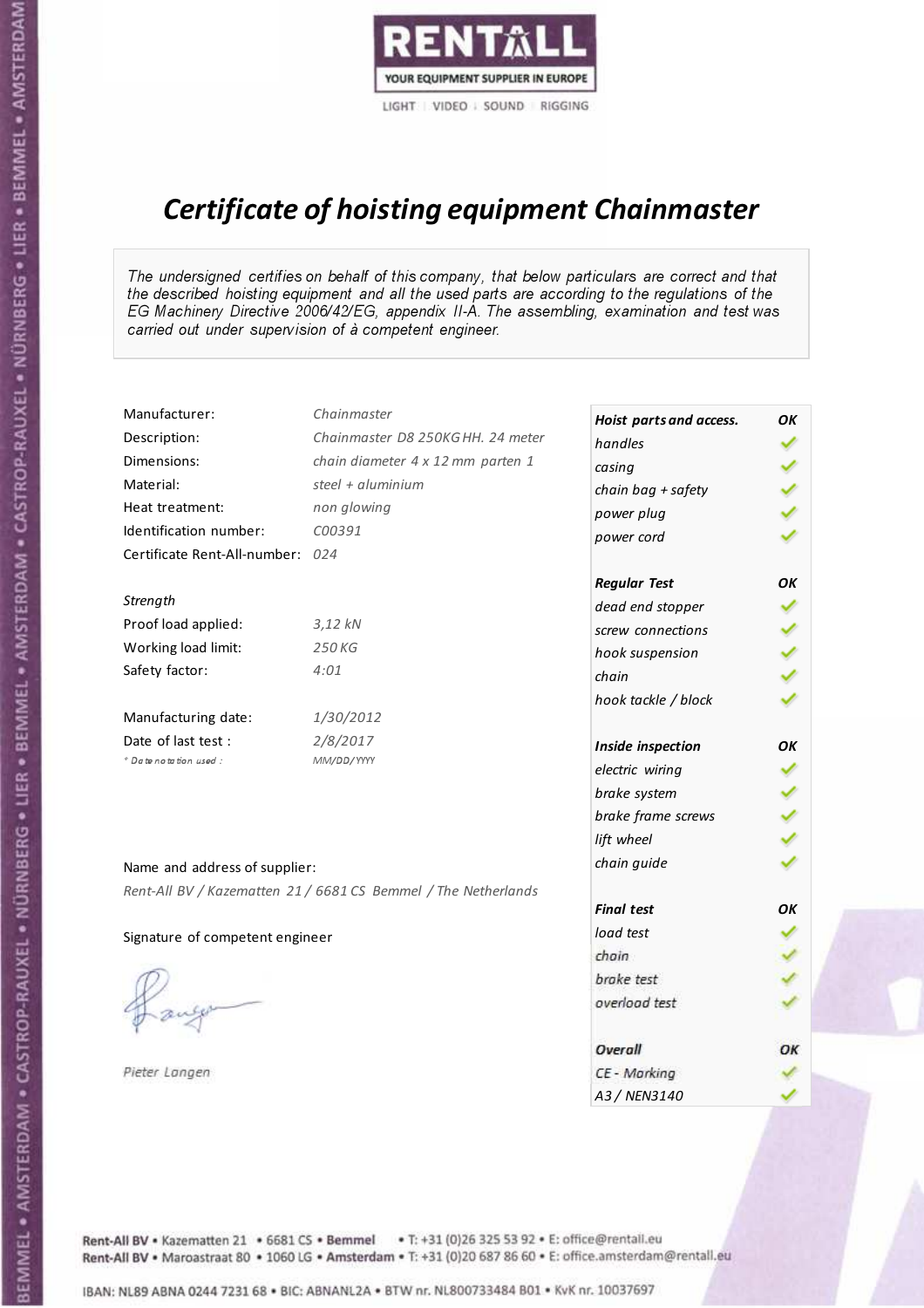

# Certificate of hoisting equipment Chainmaster

The undersigned certifies on behalf of this company, that below particulars are correct and that the described hoisting equipment and all the used parts are according to the regulations of the EG Machinery Directive 2006/42/EG, appendix II-A. The assembling, examination and test was carried out under supervision of à competent engineer.

| Manufacturer:                    | Chainmaster                                                    | Hoist parts and access. | OK  |
|----------------------------------|----------------------------------------------------------------|-------------------------|-----|
| Description:                     | Chainmaster D8 250KG HH. 24 meter                              | handles                 |     |
| Dimensions:                      | chain diameter 4 x 12 mm parten 1                              | casing                  |     |
| Material:                        | steel + aluminium                                              | chain bag + safety      |     |
| Heat treatment:                  | non glowing                                                    | power plug              |     |
| Identification number:           | B10638                                                         | power cord              |     |
| Certificate Rent-All-number: 025 |                                                                |                         |     |
|                                  |                                                                | <b>Regular Test</b>     | ОΚ  |
| Strength                         |                                                                | dead end stopper        | ✔   |
| Proof load applied:              | $3,12$ kN                                                      | screw connections       |     |
| Working load limit:              | 250 KG                                                         | hook suspension         |     |
| Safety factor:                   | 4:01                                                           | chain                   | くくく |
|                                  |                                                                | hook tackle / block     |     |
| Manufacturing date:              | 1/30/2012                                                      |                         |     |
| Date of last test :              | 10/2/2019                                                      | Inside inspection       | ОΚ  |
| * Date notation used :           | MM/DD/YYYY                                                     | electric wiring         | ✔   |
|                                  |                                                                | brake system            |     |
|                                  |                                                                | brake frame screws      |     |
|                                  |                                                                | lift wheel              |     |
| Name and address of supplier:    |                                                                | chain guide             |     |
|                                  | Rent-All BV / Kazematten 21 / 6681 CS Bemmel / The Netherlands |                         |     |
|                                  |                                                                | <b>Final test</b>       | OK  |
| Signature of competent engineer  |                                                                | load test               |     |
|                                  |                                                                | chain                   |     |
|                                  |                                                                | brake test              |     |
|                                  |                                                                | overload test           |     |
|                                  |                                                                | Overall                 | ОК  |
| Pieter Langen                    |                                                                | CE - Marking            |     |
|                                  |                                                                | A3 / NEN3140            |     |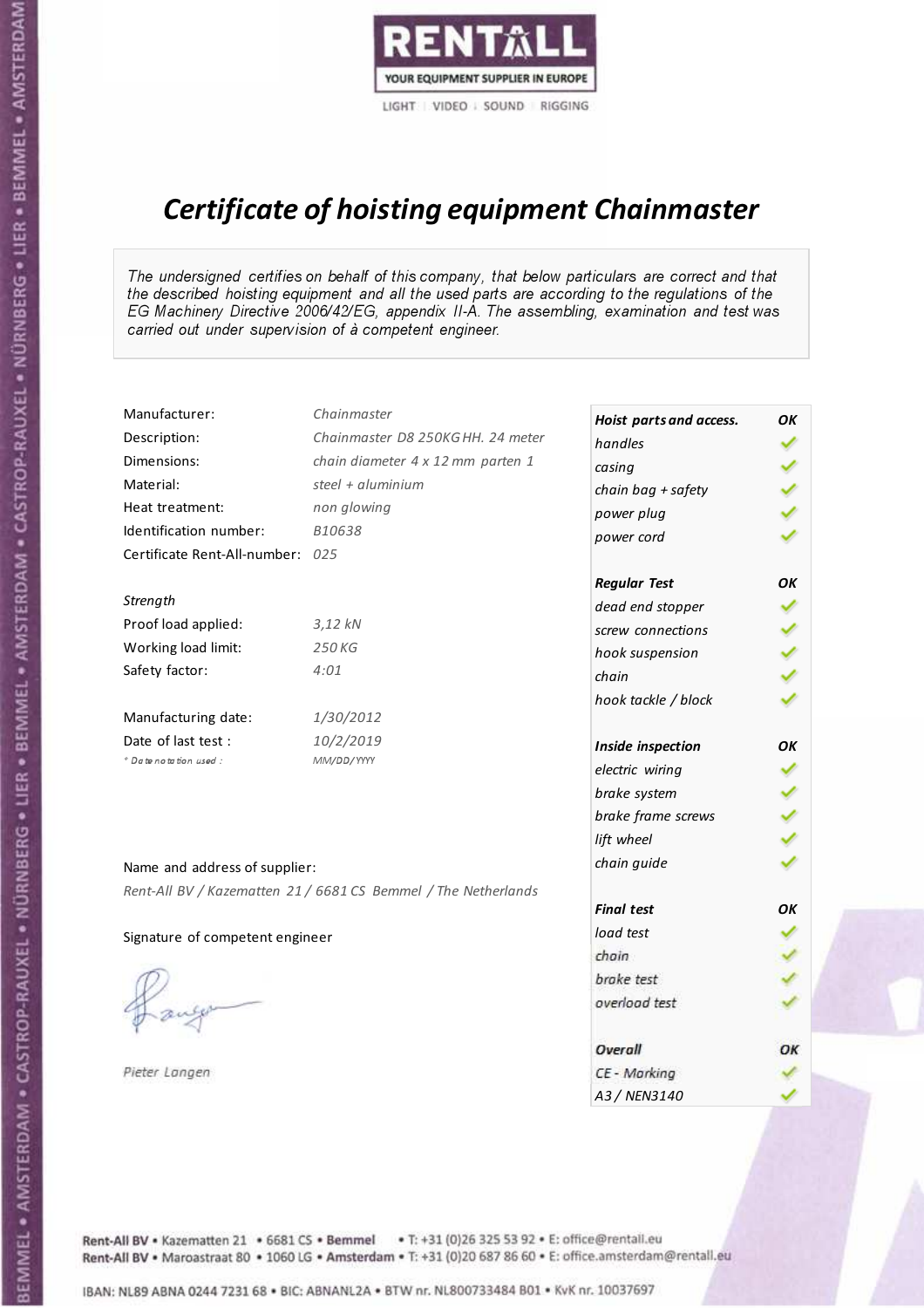

# Certificate of hoisting equipment Chainmaster

The undersigned certifies on behalf of this company, that below particulars are correct and that the described hoisting equipment and all the used parts are according to the regulations of the EG Machinery Directive 2006/42/EG, appendix II-A. The assembling, examination and test was carried out under supervision of à competent engineer.

| Manufacturer:                    | Chainmaster                                                    | Hoist parts and access. | OK  |
|----------------------------------|----------------------------------------------------------------|-------------------------|-----|
| Description:                     | Chainmaster D8 250KG HH. 24 meter                              | handles                 |     |
| Dimensions:                      | chain diameter 4 x 12 mm parten 1                              | casing                  |     |
| Material:                        | steel + $aluminim$                                             | chain bag + safety      |     |
| Heat treatment:                  | non glowing                                                    | power plug              |     |
| Identification number:           | B10641                                                         | power cord              |     |
| Certificate Rent-All-number: 026 |                                                                |                         |     |
|                                  |                                                                | <b>Regular Test</b>     | OK  |
| Strength                         |                                                                | dead end stopper        |     |
| Proof load applied:              | $3,12$ kN                                                      | screw connections       |     |
| Working load limit:              | 250 KG                                                         | hook suspension         |     |
| Safety factor:                   | 4:01                                                           | chain                   | くくく |
|                                  |                                                                | hook tackle / block     |     |
| Manufacturing date:              | 1/30/2012                                                      |                         |     |
| Date of last test :              | 11/15/2019                                                     | Inside inspection       | OK  |
| + Date notation used:            | MM/DD/YYYY                                                     | electric wiring         | ✓   |
|                                  |                                                                | brake system            |     |
|                                  |                                                                | brake frame screws      |     |
|                                  |                                                                | lift wheel              |     |
| Name and address of supplier:    |                                                                | chain guide             |     |
|                                  | Rent-All BV / Kazematten 21 / 6681 CS Bemmel / The Netherlands |                         |     |
|                                  |                                                                | <b>Final test</b>       | OK  |
| Signature of competent engineer  |                                                                | load test               |     |
|                                  |                                                                | chain                   |     |
|                                  |                                                                | brake test              |     |
|                                  |                                                                | overload test           |     |
|                                  |                                                                | Overall                 | ОК  |
| Pieter Langen                    |                                                                | CE - Marking            |     |
|                                  |                                                                | A3 / NEN3140            |     |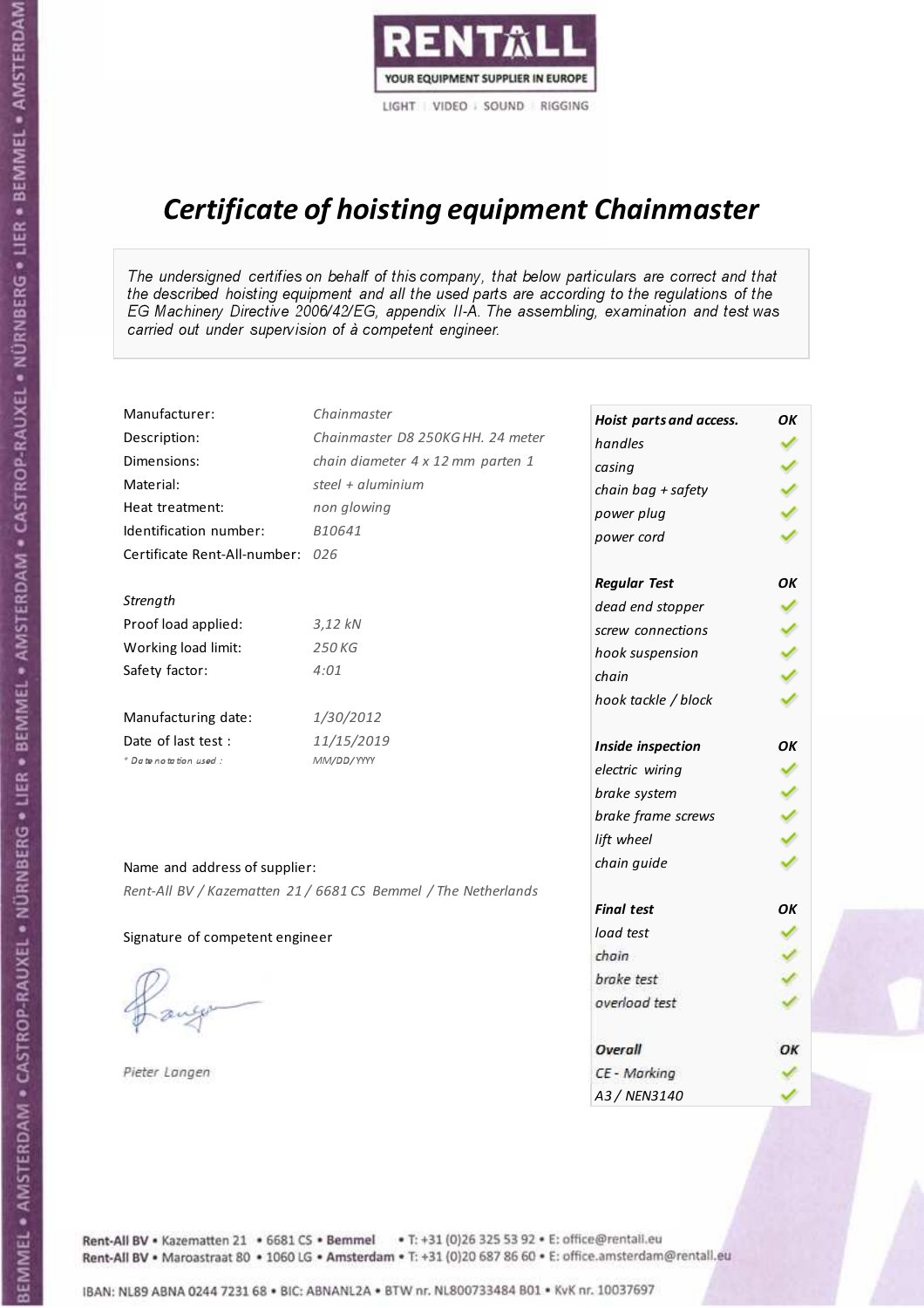

# Certificate of hoisting equipment Chainmaster

The undersigned certifies on behalf of this company, that below particulars are correct and that the described hoisting equipment and all the used parts are according to the regulations of the EG Machinery Directive 2006/42/EG, appendix II-A. The assembling, examination and test was carried out under supervision of à competent engineer.

| Manufacturer:                    | Chainmaster                                                    | Hoist parts and access. | OK  |
|----------------------------------|----------------------------------------------------------------|-------------------------|-----|
| Description:                     | Chainmaster D8 250KG HH. 24 meter                              | handles                 |     |
| Dimensions:                      | chain diameter 4 x 12 mm parten 1                              | casing                  |     |
| Material:                        | steel + $aluminim$                                             | chain bag + safety      |     |
| Heat treatment:                  | non glowing                                                    | power plug              |     |
| Identification number:           | B10640                                                         | power cord              |     |
| Certificate Rent-All-number: 027 |                                                                |                         |     |
|                                  |                                                                | <b>Regular Test</b>     | OK  |
| Strength                         |                                                                | dead end stopper        | ✔   |
| Proof load applied:              | $3,12$ $kN$                                                    | screw connections       |     |
| Working load limit:              | 250KG                                                          | hook suspension         |     |
| Safety factor:                   | 4:01                                                           | chain                   | くくく |
|                                  |                                                                | hook tackle / block     |     |
| Manufacturing date:              | 1/30/2012                                                      |                         |     |
| Date of last test:               | 10/2/2019                                                      | Inside inspection       | ΟK  |
| * Date notation used :           | MM/DD/YYYY                                                     | electric wiring         | ✓   |
|                                  |                                                                | brake system            |     |
|                                  |                                                                | brake frame screws      |     |
|                                  |                                                                | lift wheel              |     |
| Name and address of supplier:    |                                                                | chain guide             |     |
|                                  | Rent-All BV / Kazematten 21 / 6681 CS Bemmel / The Netherlands |                         |     |
|                                  |                                                                | <b>Final test</b>       | OK  |
| Signature of competent engineer  |                                                                | load test               |     |
|                                  |                                                                | chain                   |     |
|                                  |                                                                | brake test              |     |
|                                  |                                                                | overload test           |     |
|                                  |                                                                | Overall                 | ОК  |
| Pieter Langen                    |                                                                | CE - Marking            |     |
|                                  |                                                                | A3 / NEN3140            |     |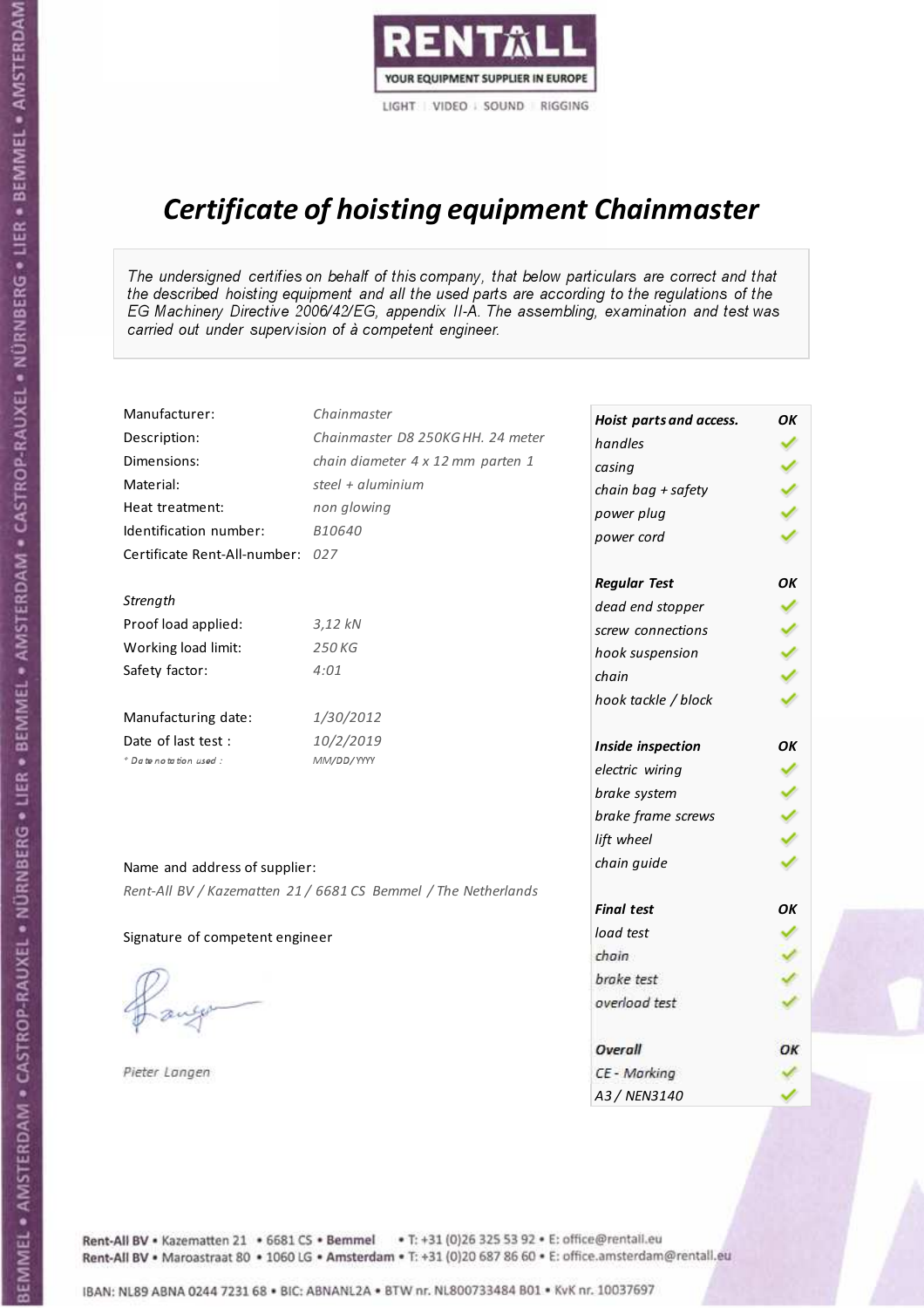

# Certificate of hoisting equipment Chainmaster

The undersigned certifies on behalf of this company, that below particulars are correct and that the described hoisting equipment and all the used parts are according to the regulations of the EG Machinery Directive 2006/42/EG, appendix II-A. The assembling, examination and test was carried out under supervision of à competent engineer.

| Manufacturer:                    | Chainmaster                                                    | Hoist parts and access. | OΚ  |
|----------------------------------|----------------------------------------------------------------|-------------------------|-----|
| Description:                     | Chainmaster D8 250KG HH. 24 meter                              | handles                 |     |
| Dimensions:                      | chain diameter 4 x 12 mm parten 1                              | casing                  |     |
| Material:                        | steel + aluminium                                              | chain bag + safety      | くりょ |
| Heat treatment:                  | non glowing                                                    | power plug              |     |
| Identification number:           | B10642                                                         | power cord              |     |
| Certificate Rent-All-number: 028 |                                                                |                         |     |
|                                  |                                                                | <b>Regular Test</b>     | OK  |
| Strength                         |                                                                | dead end stopper        | ✔   |
| Proof load applied:              | 3,12 kN                                                        | screw connections       |     |
| Working load limit:              | 250 KG                                                         | hook suspension         |     |
| Safety factor:                   | 4:01                                                           | chain                   | りょ  |
|                                  |                                                                | hook tackle / block     |     |
| Manufacturing date:              | 1/30/2012                                                      |                         |     |
| Date of last test :              | 2/12/2020                                                      | Inside inspection       | ОΚ  |
| * Date notation used :           | MM/DD/YYYY                                                     | electric wiring         | ✓   |
|                                  |                                                                | brake system            |     |
|                                  |                                                                | brake frame screws      |     |
|                                  |                                                                | lift wheel              |     |
| Name and address of supplier:    |                                                                | chain guide             |     |
|                                  | Rent-All BV / Kazematten 21 / 6681 CS Bemmel / The Netherlands |                         |     |
|                                  |                                                                | <b>Final test</b>       | OK  |
| Signature of competent engineer  |                                                                | load test               |     |
|                                  |                                                                | chain                   |     |
|                                  |                                                                | brake test              |     |
|                                  |                                                                | overload test           |     |
|                                  |                                                                | <b>Overall</b>          | ОК  |
| Pieter Langen                    |                                                                | CE - Marking            |     |
|                                  |                                                                | A3 / NEN3140            |     |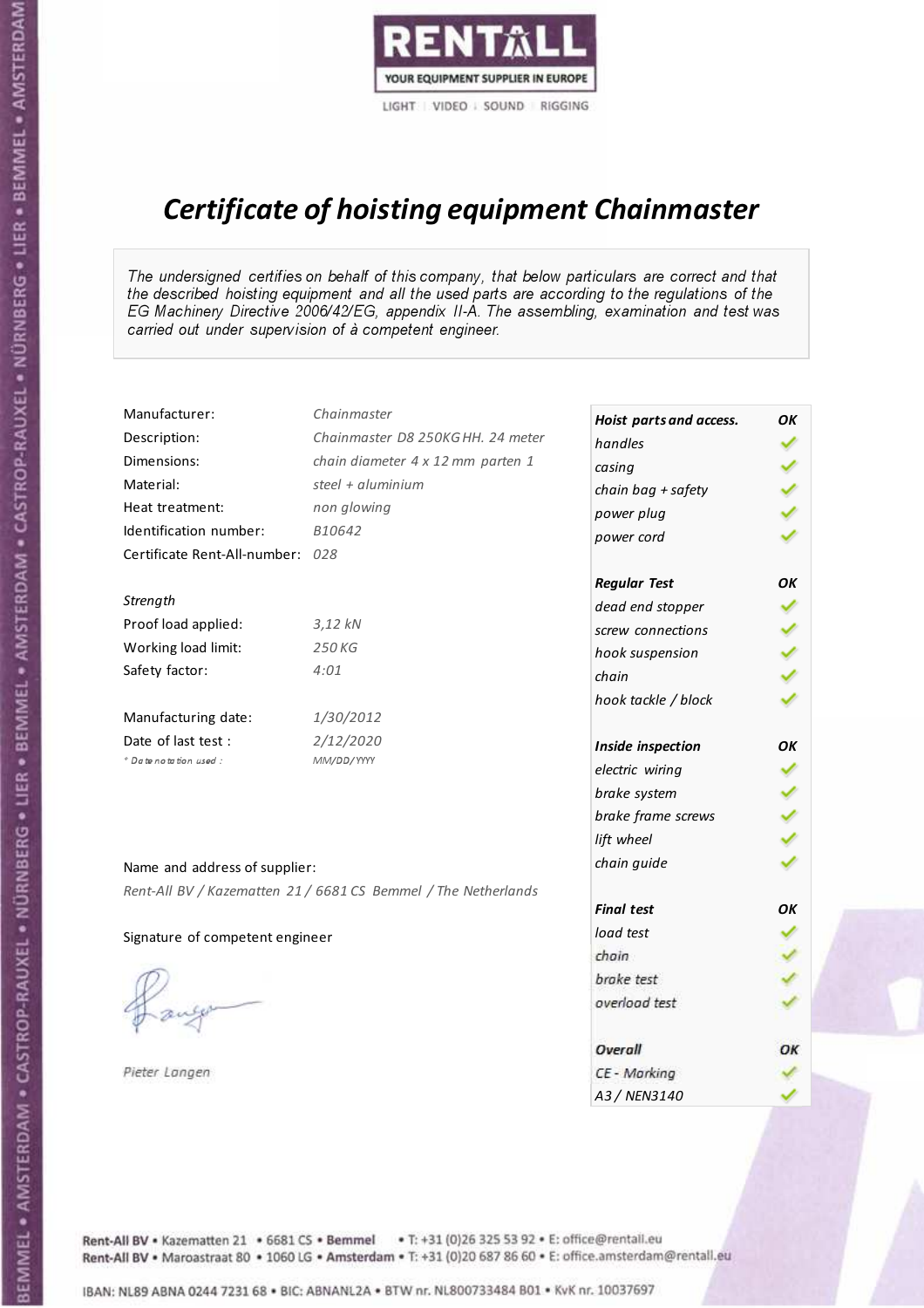

# Certificate of hoisting equipment Chainmaster

The undersigned certifies on behalf of this company, that below particulars are correct and that the described hoisting equipment and all the used parts are according to the regulations of the EG Machinery Directive 2006/42/EG, appendix II-A. The assembling, examination and test was carried out under supervision of à competent engineer.

| Manufacturer:                    | Chainmaster                                                    | Hoist parts and access. | OΚ  |
|----------------------------------|----------------------------------------------------------------|-------------------------|-----|
| Description:                     | Chainmaster D8 250KG HH. 24 meter                              | handles                 | ✓   |
| Dimensions:                      | chain diameter 4 x 12 mm parten 1                              | casing                  |     |
| Material:                        | steel + aluminium                                              | chain bag + safety      |     |
| Heat treatment:                  | non glowing                                                    | power plug              |     |
| Identification number:           | C00403                                                         | power cord              |     |
| Certificate Rent-All-number: 029 |                                                                |                         |     |
|                                  |                                                                | <b>Regular Test</b>     | OK  |
| Strength                         |                                                                | dead end stopper        | ✔   |
| Proof load applied:              | $3,12$ $kN$                                                    | screw connections       |     |
| Working load limit:              | 250KG                                                          | hook suspension         |     |
| Safety factor:                   | 4:01                                                           | chain                   | くくく |
|                                  |                                                                | hook tackle / block     |     |
| Manufacturing date:              | 1/30/2012                                                      |                         |     |
| Date of last test :              | 9/18/2019                                                      | Inside inspection       | OK  |
| * Date notation used :           | MM/DD/YYYY                                                     | electric wiring         | ✔   |
|                                  |                                                                | brake system            | ✔   |
|                                  |                                                                | brake frame screws      |     |
|                                  |                                                                | lift wheel              |     |
| Name and address of supplier:    |                                                                | chain guide             |     |
|                                  | Rent-All BV / Kazematten 21 / 6681 CS Bemmel / The Netherlands |                         |     |
|                                  |                                                                | <b>Final test</b>       | OK  |
| Signature of competent engineer  |                                                                | load test               |     |
|                                  |                                                                | chain                   |     |
|                                  |                                                                | brake test              |     |
|                                  |                                                                | overload test           |     |
|                                  |                                                                | Overall                 | ОК  |
| Pieter Langen                    |                                                                | CE - Marking            |     |
|                                  |                                                                | A3 / NEN3140            |     |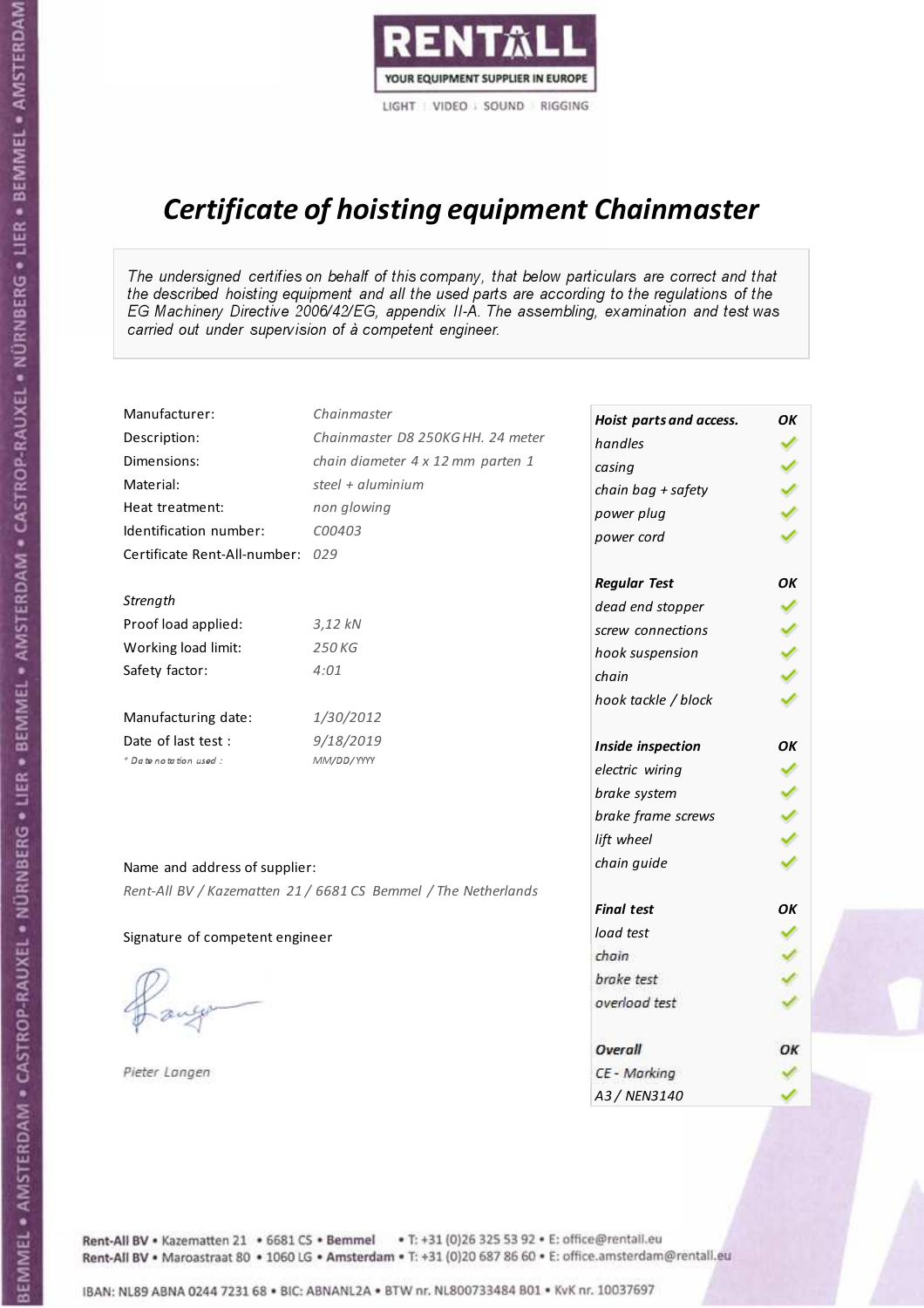

# Certificate of hoisting equipment Chainmaster

The undersigned certifies on behalf of this company, that below particulars are correct and that the described hoisting equipment and all the used parts are according to the regulations of the EG Machinery Directive 2006/42/EG, appendix II-A. The assembling, examination and test was carried out under supervision of à competent engineer.

| Manufacturer:                    | Chainmaster                                                    | Hoist parts and access. | OΚ  |
|----------------------------------|----------------------------------------------------------------|-------------------------|-----|
| Description:                     | Chainmaster D8 250KG HH. 24 meter                              | handles                 |     |
| Dimensions:                      | chain diameter 4 x 12 mm parten 1                              | casing                  |     |
| Material:                        | steel + aluminium                                              | chain bag + safety      | くりょ |
| Heat treatment:                  | non glowing                                                    | power plug              |     |
| Identification number:           | B10644                                                         | power cord              |     |
| Certificate Rent-All-number: 030 |                                                                |                         |     |
|                                  |                                                                | <b>Regular Test</b>     | OK  |
| Strength                         |                                                                | dead end stopper        | ✔   |
| Proof load applied:              | 3,12 kN                                                        | screw connections       |     |
| Working load limit:              | 250 KG                                                         | hook suspension         |     |
| Safety factor:                   | 4:01                                                           | chain                   | りょ  |
|                                  |                                                                | hook tackle / block     |     |
| Manufacturing date:              | 1/30/2012                                                      |                         |     |
| Date of last test :              | 10/7/2019                                                      | Inside inspection       | ОΚ  |
| * Date notation used :           | MM/DD/YYYY                                                     | electric wiring         | ✓   |
|                                  |                                                                | brake system            |     |
|                                  |                                                                | brake frame screws      |     |
|                                  |                                                                | lift wheel              |     |
| Name and address of supplier:    |                                                                | chain guide             |     |
|                                  | Rent-All BV / Kazematten 21 / 6681 CS Bemmel / The Netherlands |                         |     |
|                                  |                                                                | <b>Final test</b>       | OK  |
| Signature of competent engineer  |                                                                | load test               |     |
|                                  |                                                                | chain                   |     |
|                                  |                                                                | brake test              |     |
|                                  |                                                                | overload test           |     |
|                                  |                                                                | <b>Overall</b>          | ОК  |
| Pieter Langen                    |                                                                | CE - Marking            |     |
|                                  |                                                                | A3 / NEN3140            |     |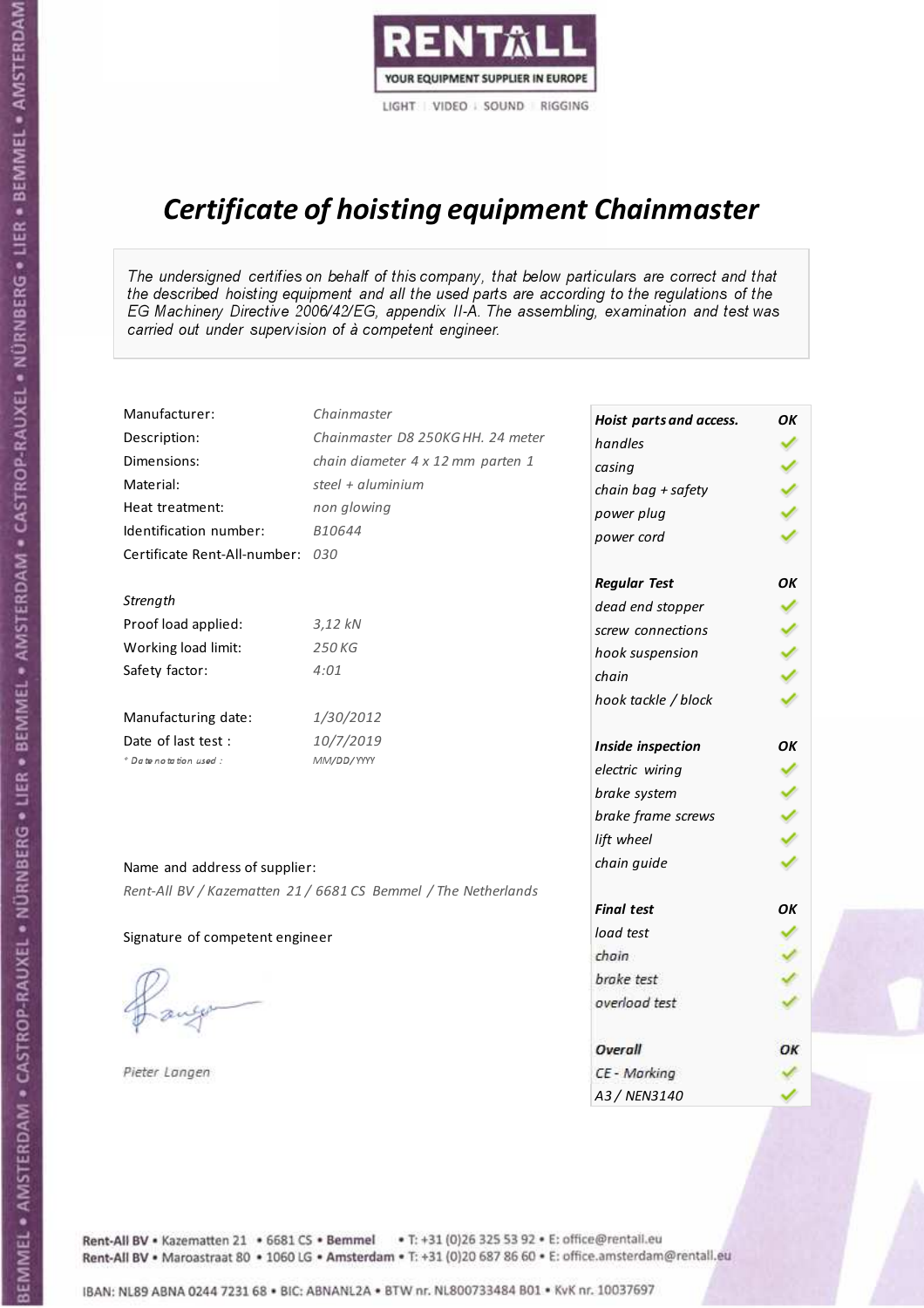

# Certificate of hoisting equipment Chainmaster

The undersigned certifies on behalf of this company, that below particulars are correct and that the described hoisting equipment and all the used parts are according to the regulations of the EG Machinery Directive 2006/42/EG, appendix II-A. The assembling, examination and test was carried out under supervision of à competent engineer.

| Manufacturer:                    | Chainmaster                                                    | Hoist parts and access. | OK  |
|----------------------------------|----------------------------------------------------------------|-------------------------|-----|
| Description:                     | Chainmaster D8 250KG HH. 24 meter                              | handles                 |     |
| Dimensions:                      | chain diameter 4 x 12 mm parten 1                              | casing                  |     |
| Material:                        | steel $+$ aluminium                                            | chain bag + safety      |     |
| Heat treatment:                  | non glowing                                                    | power plug              |     |
| Identification number:           | B10647                                                         | power cord              |     |
| Certificate Rent-All-number: 031 |                                                                |                         |     |
|                                  |                                                                | <b>Regular Test</b>     | OK  |
| Strength                         |                                                                | dead end stopper        | ✔   |
| Proof load applied:              | 3,12 kN                                                        | screw connections       |     |
| Working load limit:              | 250 KG                                                         | hook suspension         |     |
| Safety factor:                   | 4:01                                                           | chain                   | くりょ |
|                                  |                                                                | hook tackle / block     |     |
| Manufacturing date:              | 1/30/2012                                                      |                         |     |
| Date of last test :              | 8/16/2019                                                      | Inside inspection       | ОΚ  |
| * Date notation used :           | MM/DD/YYYY                                                     | electric wiring         | ✓   |
|                                  |                                                                | brake system            |     |
|                                  |                                                                | brake frame screws      |     |
|                                  |                                                                | lift wheel              |     |
| Name and address of supplier:    |                                                                | chain guide             |     |
|                                  | Rent-All BV / Kazematten 21 / 6681 CS Bemmel / The Netherlands |                         |     |
|                                  |                                                                | <b>Final test</b>       | OK  |
| Signature of competent engineer  |                                                                | load test               |     |
|                                  |                                                                | chain                   |     |
|                                  |                                                                | brake test              |     |
|                                  |                                                                | overload test           |     |
|                                  |                                                                | Overall                 | OK  |
| Pieter Langen                    |                                                                | CE - Marking            |     |
|                                  |                                                                | A3 / NEN3140            |     |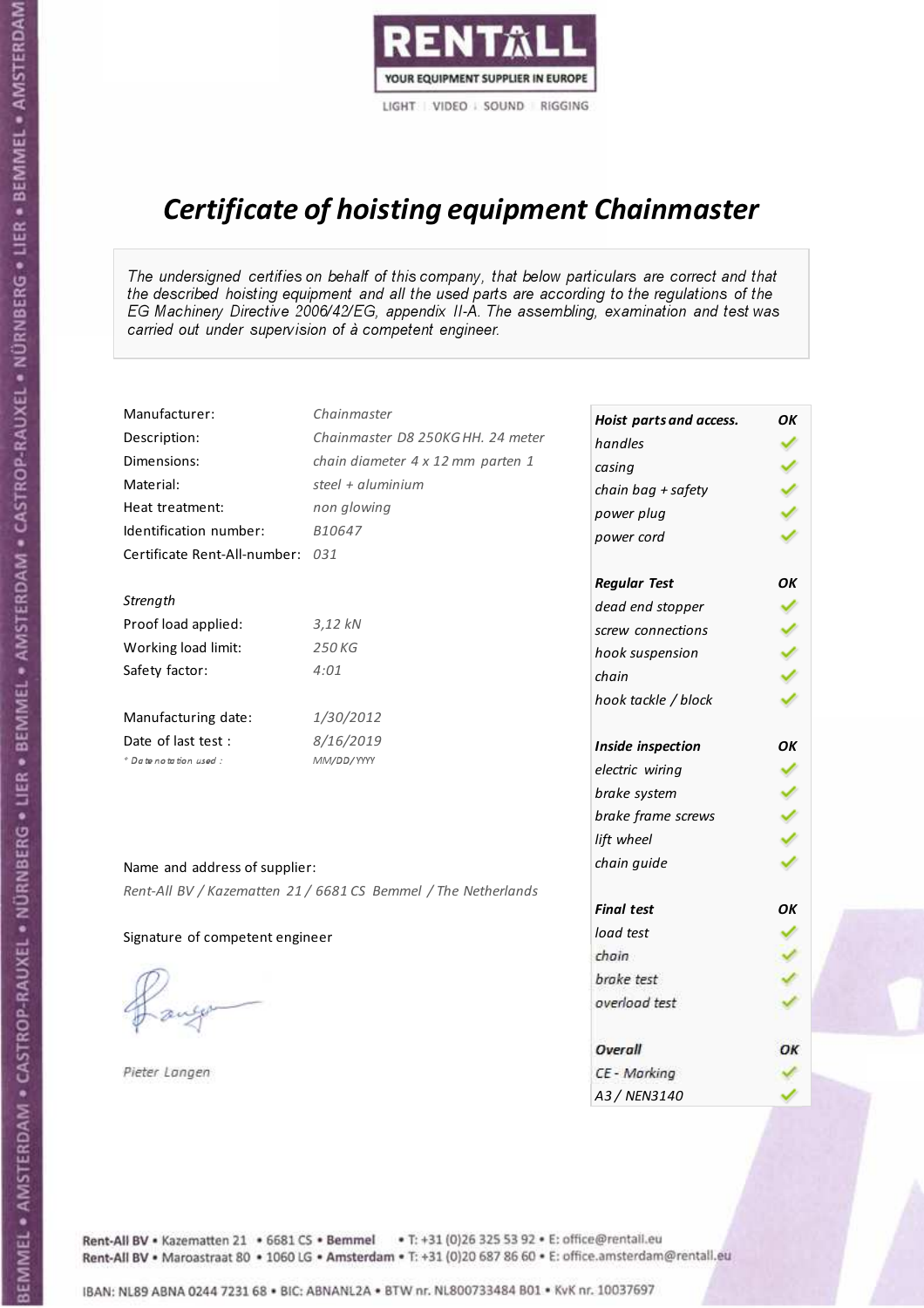

# Certificate of hoisting equipment Chainmaster

The undersigned certifies on behalf of this company, that below particulars are correct and that the described hoisting equipment and all the used parts are according to the regulations of the EG Machinery Directive 2006/42/EG, appendix II-A. The assembling, examination and test was carried out under supervision of à competent engineer.

| Manufacturer:                    | Chainmaster                                                    | Hoist parts and access. | OΚ  |
|----------------------------------|----------------------------------------------------------------|-------------------------|-----|
| Description:                     | Chainmaster D8 250KG HH. 24 meter                              | handles                 |     |
| Dimensions:                      | chain diameter 4 x 12 mm parten 1                              | casing                  |     |
| Material:                        | steel + $aluminim$                                             | chain bag + safety      |     |
| Heat treatment:                  | non glowing                                                    | power plug              |     |
| Identification number:           | B10639                                                         | power cord              |     |
| Certificate Rent-All-number: 032 |                                                                |                         |     |
|                                  |                                                                | <b>Regular Test</b>     | OK  |
| Strength                         |                                                                | dead end stopper        | ✔   |
| Proof load applied:              | 3,12 kN                                                        | screw connections       |     |
| Working load limit:              | 250 KG                                                         | hook suspension         |     |
| Safety factor:                   | 4:01                                                           | chain                   | くくく |
|                                  |                                                                | hook tackle / block     |     |
| Manufacturing date:              | 1/30/2012                                                      |                         |     |
| Date of last test :              | 1/26/2017                                                      | Inside inspection       | OK  |
| + Date notation used:            | MM/DD/YYYY                                                     | electric wiring         | ✓   |
|                                  |                                                                | brake system            |     |
|                                  |                                                                | brake frame screws      |     |
|                                  |                                                                | lift wheel              | くくく |
| Name and address of supplier:    |                                                                | chain guide             |     |
|                                  | Rent-All BV / Kazematten 21 / 6681 CS Bemmel / The Netherlands |                         |     |
|                                  |                                                                | <b>Final test</b>       | OK  |
| Signature of competent engineer  |                                                                | load test               |     |
|                                  |                                                                | chain                   |     |
|                                  |                                                                | brake test              |     |
|                                  |                                                                | overload test           |     |
|                                  |                                                                | Overall                 | ОК  |
| Pieter Langen                    |                                                                | CE - Marking            |     |
|                                  |                                                                | A3 / NEN3140            |     |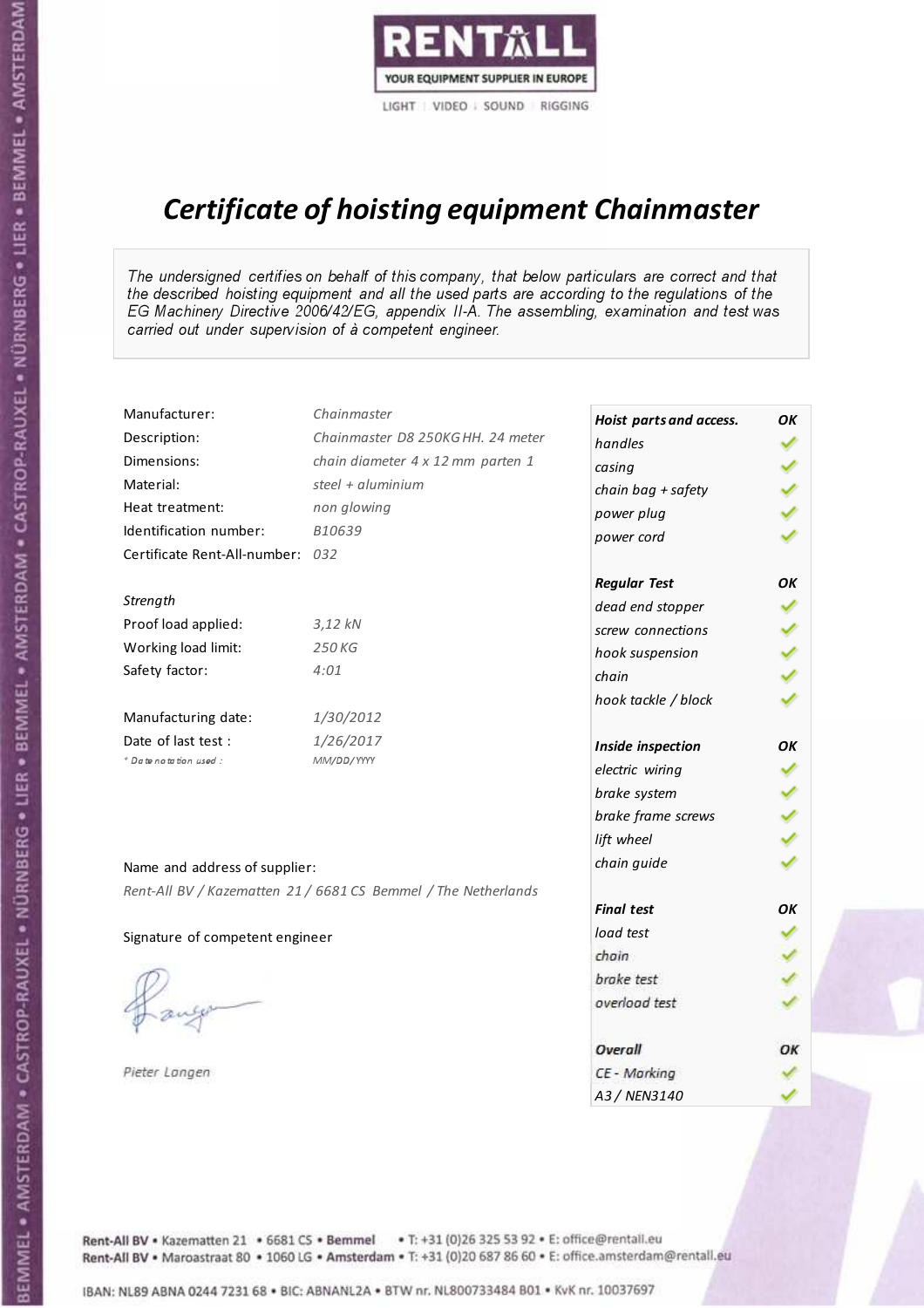

# Certificate of hoisting equipment Chainmaster

The undersigned certifies on behalf of this company, that below particulars are correct and that the described hoisting equipment and all the used parts are according to the regulations of the EG Machinery Directive 2006/42/EG, appendix II-A. The assembling, examination and test was carried out under supervision of à competent engineer.

| Manufacturer:                    | Chainmaster                                                    | Hoist parts and access. | OK  |
|----------------------------------|----------------------------------------------------------------|-------------------------|-----|
| Description:                     | Chainmaster D8 250KG HH. 24 meter                              | handles                 |     |
| Dimensions:                      | chain diameter 4 x 12 mm parten 1                              | casing                  |     |
| Material:                        | steel + $aluminim$                                             | chain bag + safety      |     |
| Heat treatment:                  | non glowing                                                    | power plug              |     |
| Identification number:           | B10650                                                         | power cord              |     |
| Certificate Rent-All-number: 033 |                                                                |                         |     |
|                                  |                                                                | <b>Regular Test</b>     | OK  |
| Strength                         |                                                                | dead end stopper        |     |
| Proof load applied:              | $3,12$ kN                                                      | screw connections       |     |
| Working load limit:              | 250 KG                                                         | hook suspension         |     |
| Safety factor:                   | 4:01                                                           | chain                   | くくく |
|                                  |                                                                | hook tackle / block     |     |
| Manufacturing date:              | 1/30/2012                                                      |                         |     |
| Date of last test :              | 2/8/2017                                                       | Inside inspection       | OK  |
| + Date notation used:            | MM/DD/YYYY                                                     | electric wiring         | ✓   |
|                                  |                                                                | brake system            |     |
|                                  |                                                                | brake frame screws      |     |
|                                  |                                                                | lift wheel              |     |
| Name and address of supplier:    |                                                                | chain guide             |     |
|                                  | Rent-All BV / Kazematten 21 / 6681 CS Bemmel / The Netherlands |                         |     |
|                                  |                                                                | <b>Final test</b>       | OK  |
| Signature of competent engineer  |                                                                | load test               |     |
|                                  |                                                                | chain                   |     |
|                                  |                                                                | brake test              |     |
|                                  |                                                                | overload test           |     |
|                                  |                                                                | Overall                 | ОК  |
| Pieter Langen                    |                                                                | CE - Marking            |     |
|                                  |                                                                | A3 / NEN3140            |     |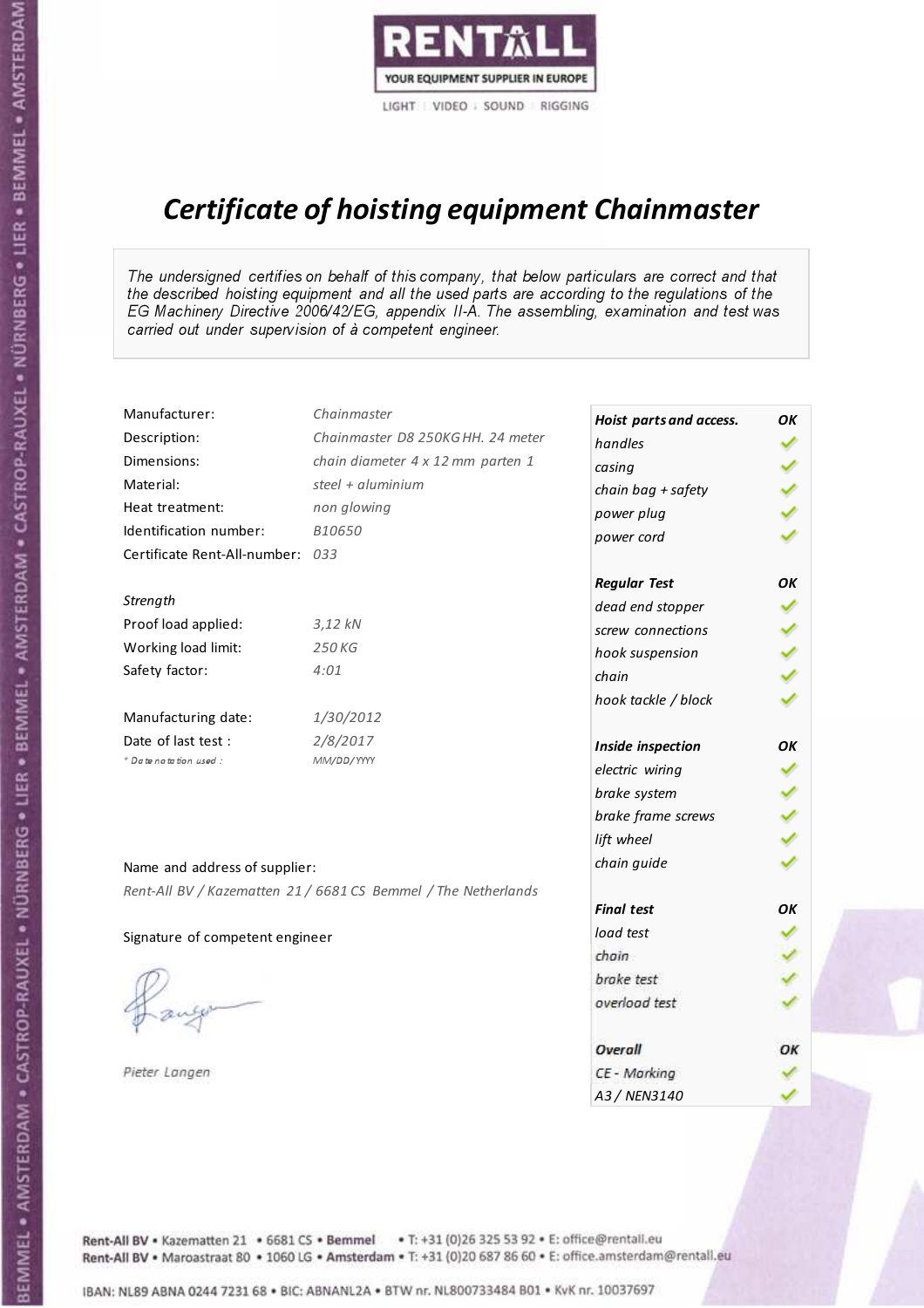

# Certificate of hoisting equipment Chainmaster

The undersigned certifies on behalf of this company, that below particulars are correct and that the described hoisting equipment and all the used parts are according to the regulations of the EG Machinery Directive 2006/42/EG, appendix II-A. The assembling, examination and test was carried out under supervision of à competent engineer.

| Manufacturer:                    | Chainmaster                                                    | Hoist parts and access. | OK  |
|----------------------------------|----------------------------------------------------------------|-------------------------|-----|
| Description:                     | Chainmaster D8 250KG HH. 24 meter                              | handles                 |     |
| Dimensions:                      | chain diameter 4 x 12 mm parten 1                              | casing                  |     |
| Material:                        | steel + aluminium                                              | chain bag + safety      |     |
| Heat treatment:                  | non glowing                                                    | power plug              |     |
| Identification number:           | B10637                                                         | power cord              |     |
| Certificate Rent-All-number: 034 |                                                                |                         |     |
|                                  |                                                                | <b>Regular Test</b>     | ОΚ  |
| Strength                         |                                                                | dead end stopper        | ✔   |
| Proof load applied:              | $3,12$ $kN$                                                    | screw connections       |     |
| Working load limit:              | 250 KG                                                         | hook suspension         |     |
| Safety factor:                   | 4:01                                                           | chain                   | くくく |
|                                  |                                                                | hook tackle / block     |     |
| Manufacturing date:              | 1/30/2012                                                      |                         |     |
| Date of last test :              | 2/12/2020                                                      | Inside inspection       | ОΚ  |
| * Date notation used :           | MM/DD/YYYY                                                     | electric wiring         | ✔   |
|                                  |                                                                | brake system            |     |
|                                  |                                                                | brake frame screws      |     |
|                                  |                                                                | lift wheel              |     |
| Name and address of supplier:    |                                                                | chain guide             |     |
|                                  | Rent-All BV / Kazematten 21 / 6681 CS Bemmel / The Netherlands |                         |     |
|                                  |                                                                | <b>Final test</b>       | OK  |
| Signature of competent engineer  |                                                                | load test               |     |
|                                  |                                                                | chain                   |     |
|                                  |                                                                | brake test              |     |
|                                  |                                                                | overload test           |     |
|                                  |                                                                | Overall                 | ОК  |
| Pieter Langen                    |                                                                | CE - Marking            |     |
|                                  |                                                                | A3 / NEN3140            |     |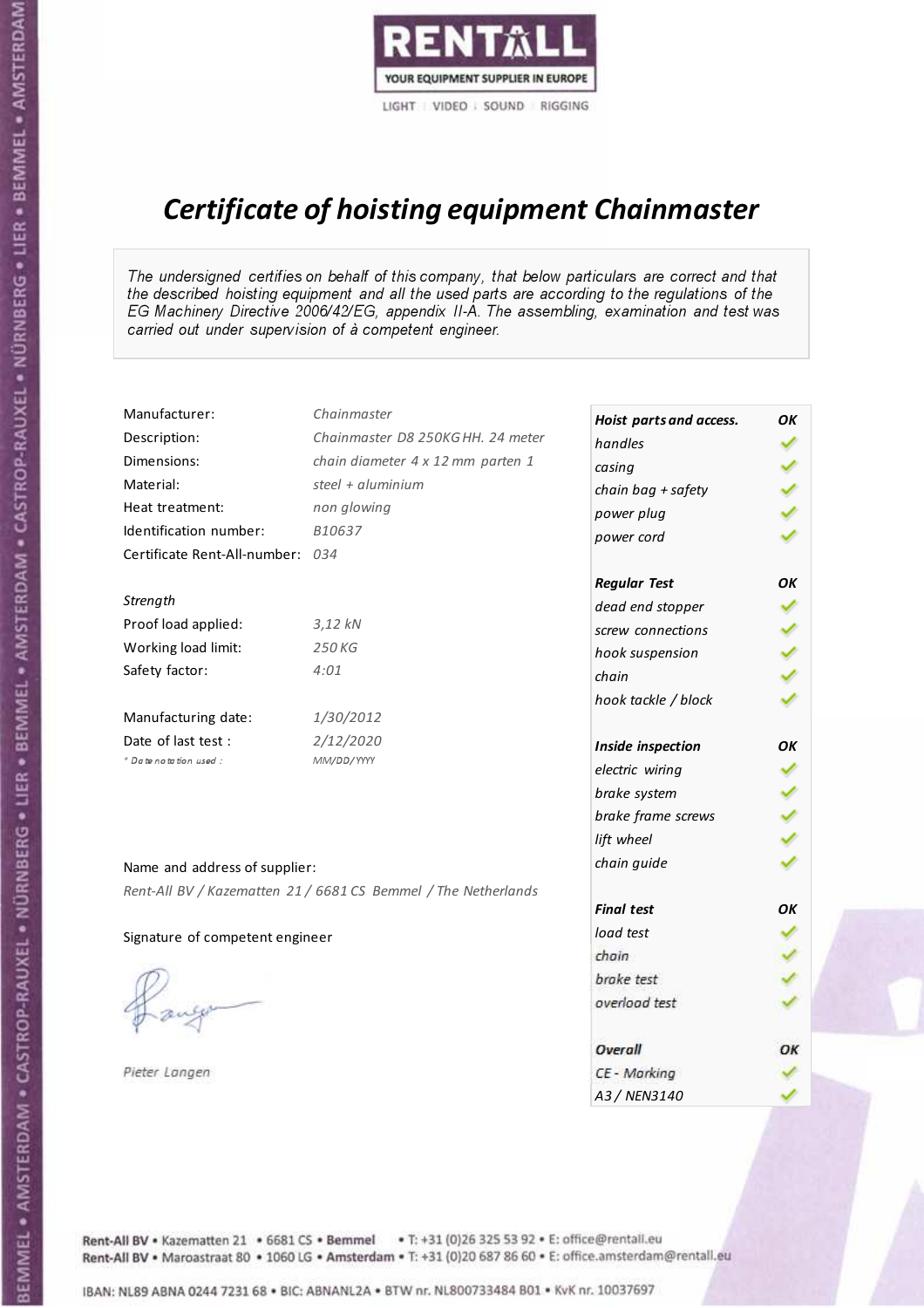

# Certificate of hoisting equipment Chainmaster

The undersigned certifies on behalf of this company, that below particulars are correct and that the described hoisting equipment and all the used parts are according to the regulations of the EG Machinery Directive 2006/42/EG, appendix II-A. The assembling, examination and test was carried out under supervision of à competent engineer.

| Manufacturer:                    | Chainmaster                                                    | Hoist parts and access. | OΚ |
|----------------------------------|----------------------------------------------------------------|-------------------------|----|
| Description:                     | Chainmaster D8 250KG HH. 24 meter                              | handles                 | ✓  |
| Dimensions:                      | chain diameter 4 x 12 mm parten 1                              | casing                  |    |
| Material:                        | steel + $aluminim$                                             | chain bag + safety      |    |
| Heat treatment:                  | non glowing                                                    | power plug              |    |
| Identification number:           | C00404                                                         | power cord              |    |
| Certificate Rent-All-number: 035 |                                                                |                         |    |
|                                  |                                                                | <b>Regular Test</b>     | OK |
| Strength                         |                                                                | dead end stopper        | ✔  |
| Proof load applied:              | 3,12 kN                                                        | screw connections       |    |
| Working load limit:              | 250 KG                                                         | hook suspension         |    |
| Safety factor:                   | 4:01                                                           | chain                   | りょ |
|                                  |                                                                | hook tackle / block     |    |
| Manufacturing date:              | 1/30/2012                                                      |                         |    |
| Date of last test:               | 9/19/2019                                                      | Inside inspection       | ΟK |
| * Date notation used :           | MM/DD/YYYY                                                     | electric wiring         | ✓  |
|                                  |                                                                | brake system            |    |
|                                  |                                                                | brake frame screws      |    |
|                                  |                                                                | lift wheel              |    |
| Name and address of supplier:    |                                                                | chain guide             |    |
|                                  | Rent-All BV / Kazematten 21 / 6681 CS Bemmel / The Netherlands |                         |    |
|                                  |                                                                | <b>Final test</b>       | OK |
| Signature of competent engineer  |                                                                | load test               |    |
|                                  |                                                                | chain                   |    |
|                                  |                                                                | brake test              |    |
|                                  |                                                                | overload test           |    |
|                                  |                                                                | <b>Overall</b>          | ОК |
| Pieter Langen                    |                                                                | CE - Marking            |    |
|                                  |                                                                | A3 / NEN3140            |    |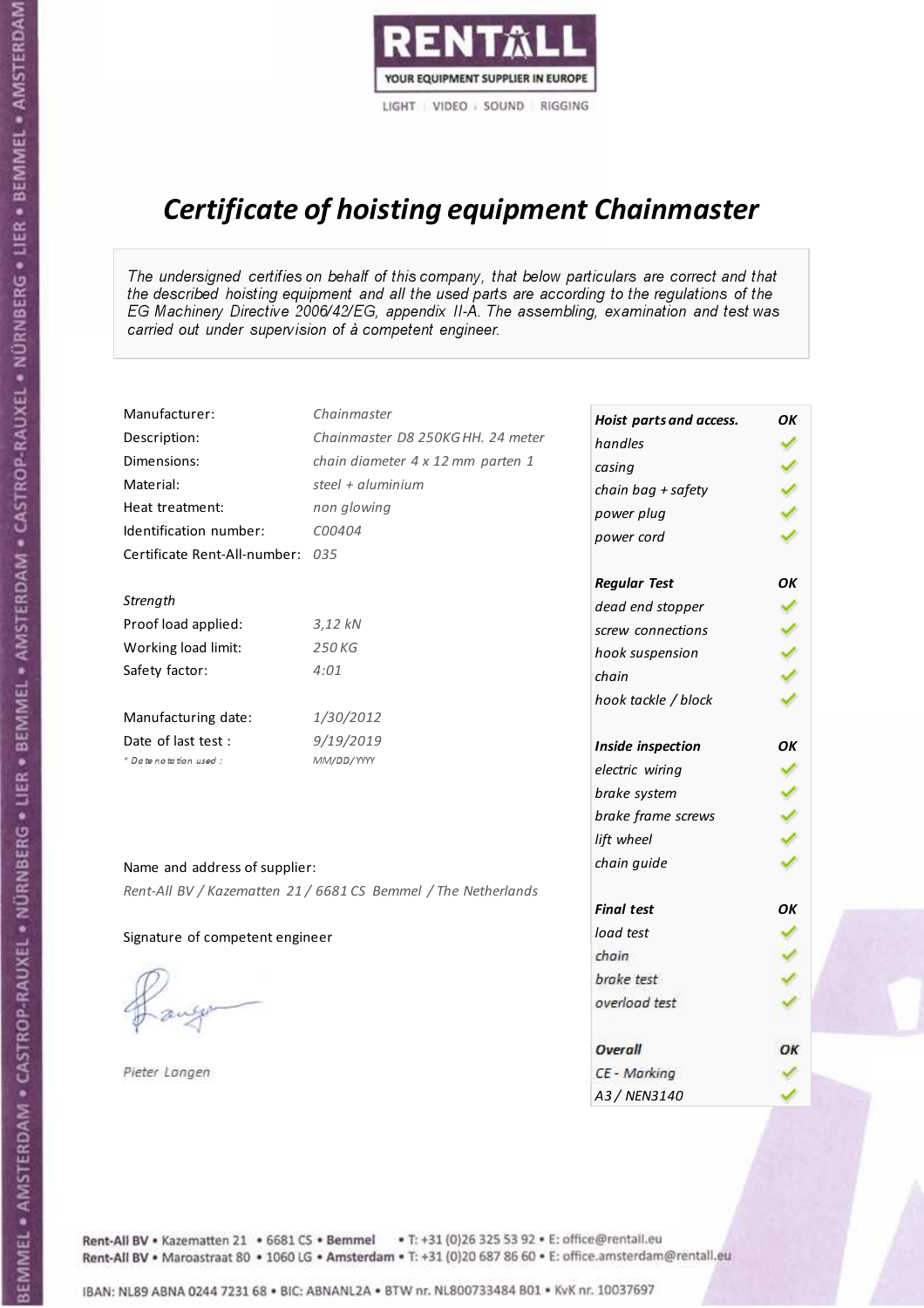

# Certificate of hoisting equipment Chainmaster

The undersigned certifies on behalf of this company, that below particulars are correct and that the described hoisting equipment and all the used parts are according to the regulations of the EG Machinery Directive 2006/42/EG, appendix II-A. The assembling, examination and test was carried out under supervision of à competent engineer.

| Manufacturer:                    | Chainmaster                                                    | Hoist parts and access. | OK  |
|----------------------------------|----------------------------------------------------------------|-------------------------|-----|
| Description:                     | Chainmaster D8 250KG HH. 24 meter                              | handles                 |     |
| Dimensions:                      | chain diameter 4 x 12 mm parten 1                              | casing                  |     |
| Material:                        | steel + $aluminim$                                             | chain bag + safety      |     |
| Heat treatment:                  | non glowing                                                    | power plug              |     |
| Identification number:           | B10649                                                         | power cord              |     |
| Certificate Rent-All-number: 036 |                                                                |                         |     |
|                                  |                                                                | <b>Regular Test</b>     | OK  |
| Strength                         |                                                                | dead end stopper        | ✔   |
| Proof load applied:              | $3,12$ $kN$                                                    | screw connections       |     |
| Working load limit:              | 250KG                                                          | hook suspension         |     |
| Safety factor:                   | 4:01                                                           | chain                   | くくく |
|                                  |                                                                | hook tackle / block     |     |
| Manufacturing date:              | 1/30/2012                                                      |                         |     |
| Date of last test :              | 11/15/2019                                                     | Inside inspection       | ΟK  |
| * Date notation used :           | MM/DD/YYYY                                                     | electric wiring         | ✓   |
|                                  |                                                                | brake system            |     |
|                                  |                                                                | brake frame screws      |     |
|                                  |                                                                | lift wheel              |     |
| Name and address of supplier:    |                                                                | chain guide             |     |
|                                  | Rent-All BV / Kazematten 21 / 6681 CS Bemmel / The Netherlands |                         |     |
|                                  |                                                                | <b>Final test</b>       | OK  |
| Signature of competent engineer  |                                                                | load test               |     |
|                                  |                                                                | chain                   |     |
|                                  |                                                                | brake test              |     |
|                                  |                                                                | overload test           |     |
|                                  |                                                                | Overall                 | ОК  |
| Pieter Langen                    |                                                                | CE - Marking            |     |
|                                  |                                                                | A3 / NEN3140            |     |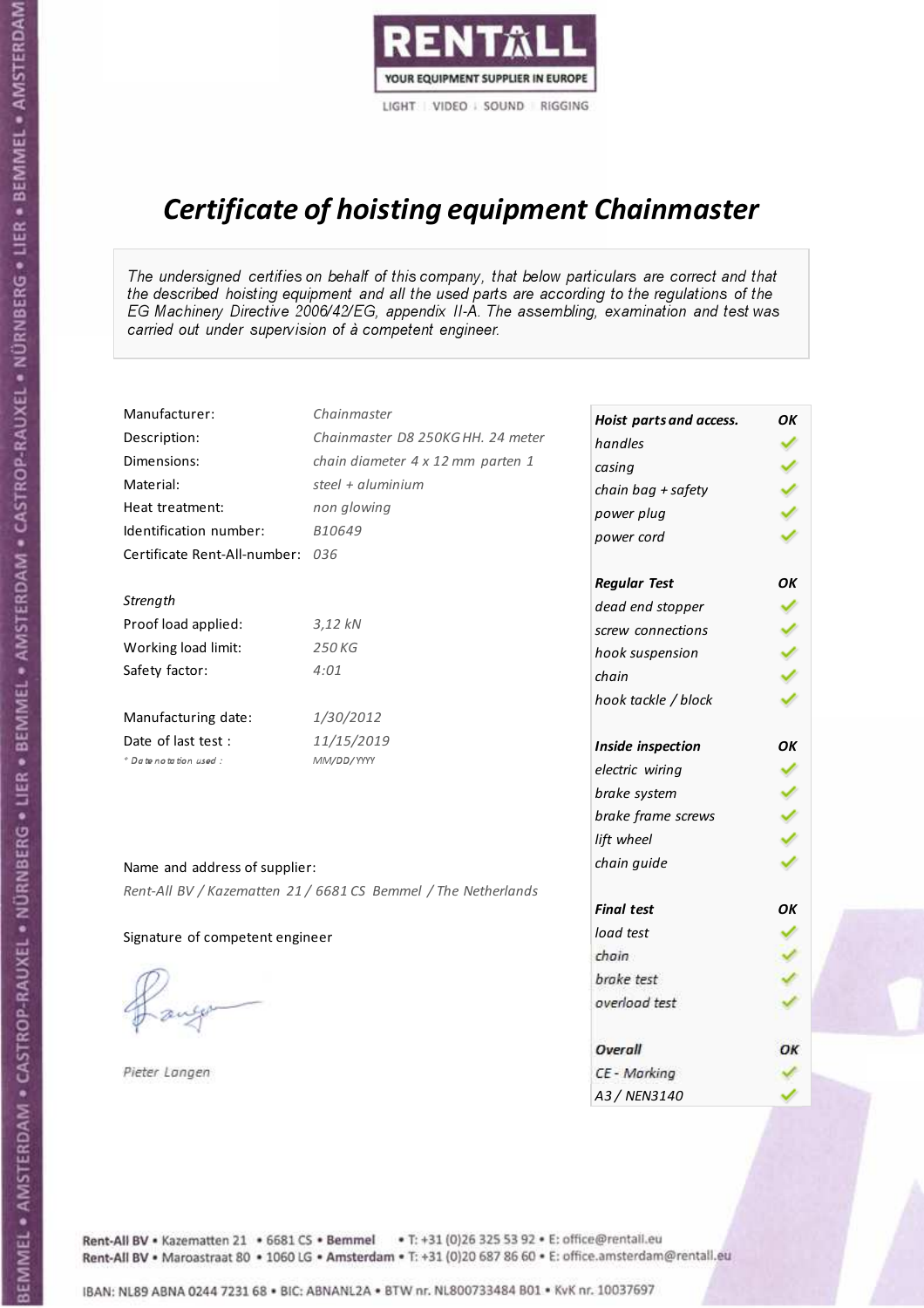

# Certificate of hoisting equipment Chainmaster

The undersigned certifies on behalf of this company, that below particulars are correct and that the described hoisting equipment and all the used parts are according to the regulations of the EG Machinery Directive 2006/42/EG, appendix II-A. The assembling, examination and test was carried out under supervision of à competent engineer.

| Manufacturer:                    | Chainmaster                                                    | Hoist parts and access. | OK  |
|----------------------------------|----------------------------------------------------------------|-------------------------|-----|
| Description:                     | Chainmaster D8 250KG HH. 24 meter                              | handles                 |     |
| Dimensions:                      | chain diameter 4 x 12 mm parten 1                              | casing                  |     |
| Material:                        | steel + aluminium                                              | chain bag + safety      |     |
| Heat treatment:                  | non glowing                                                    | power plug              |     |
| Identification number:           | C00399                                                         | power cord              |     |
| Certificate Rent-All-number: 037 |                                                                |                         |     |
|                                  |                                                                | <b>Regular Test</b>     | ОΚ  |
| Strength                         |                                                                | dead end stopper        |     |
| Proof load applied:              | $3,12$ $kN$                                                    | screw connections       |     |
| Working load limit:              | 250 KG                                                         | hook suspension         |     |
| Safety factor:                   | 4:01                                                           | chain                   | くくく |
|                                  |                                                                | hook tackle / block     |     |
| Manufacturing date:              | 1/30/2012                                                      |                         |     |
| Date of last test :              | 2/23/2017                                                      | Inside inspection       | OK  |
| + Date notation used:            | MM/DD/YYYY                                                     | electric wiring         | ✓   |
|                                  |                                                                | brake system            |     |
|                                  |                                                                | brake frame screws      |     |
|                                  |                                                                | lift wheel              |     |
| Name and address of supplier:    |                                                                | chain guide             |     |
|                                  | Rent-All BV / Kazematten 21 / 6681 CS Bemmel / The Netherlands |                         |     |
|                                  |                                                                | <b>Final test</b>       | OK  |
| Signature of competent engineer  |                                                                | load test               |     |
|                                  |                                                                | chain                   |     |
|                                  |                                                                | brake test              |     |
|                                  |                                                                | overload test           |     |
|                                  |                                                                | Overall                 | ОК  |
| Pieter Langen                    |                                                                | CE - Marking            |     |
|                                  |                                                                | A3 / NEN3140            |     |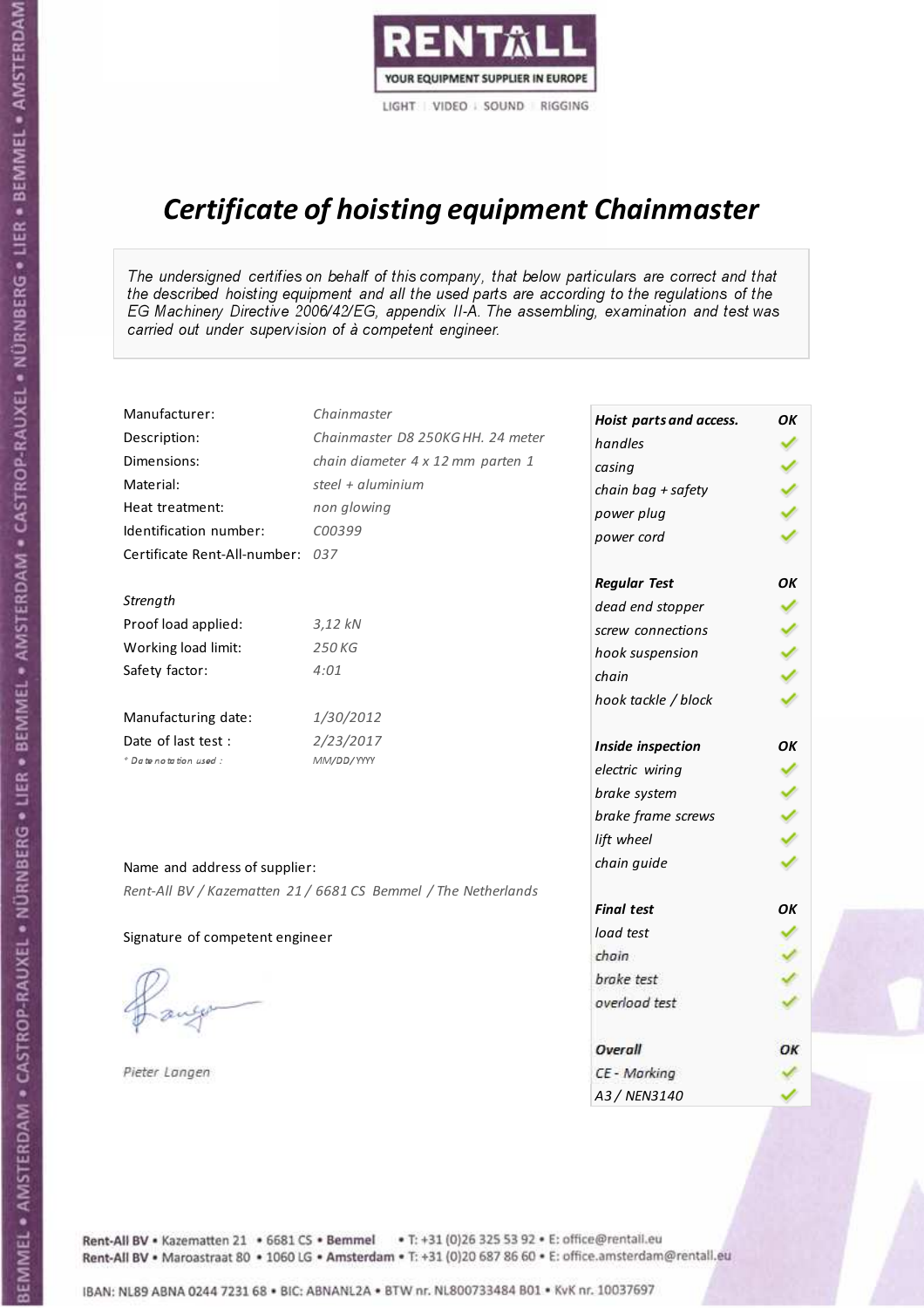

# Certificate of hoisting equipment Chainmaster

The undersigned certifies on behalf of this company, that below particulars are correct and that the described hoisting equipment and all the used parts are according to the regulations of the EG Machinery Directive 2006/42/EG, appendix II-A. The assembling, examination and test was carried out under supervision of à competent engineer.

| Manufacturer:                    | Chainmaster                                                    | Hoist parts and access. | OK  |
|----------------------------------|----------------------------------------------------------------|-------------------------|-----|
| Description:                     | Chainmaster D8 250KG HH. 24 meter                              | handles                 |     |
| Dimensions:                      | chain diameter 4 x 12 mm parten 1                              | casing                  |     |
| Material:                        | steel + $aluminim$                                             | chain bag + safety      |     |
| Heat treatment:                  | non glowing                                                    | power plug              |     |
| Identification number:           | C00400                                                         | power cord              |     |
| Certificate Rent-All-number: 038 |                                                                |                         |     |
|                                  |                                                                | <b>Regular Test</b>     | OK  |
| Strength                         |                                                                | dead end stopper        | ✔   |
| Proof load applied:              | $3,12$ $kN$                                                    | screw connections       |     |
| Working load limit:              | 250KG                                                          | hook suspension         |     |
| Safety factor:                   | 4:01                                                           | chain                   | くくく |
|                                  |                                                                | hook tackle / block     |     |
| Manufacturing date:              | 1/30/2012                                                      |                         |     |
| Date of last test :              | 11/15/2019                                                     | Inside inspection       | ΟK  |
| * Date notation used :           | MM/DD/YYYY                                                     | electric wiring         | ✓   |
|                                  |                                                                | brake system            |     |
|                                  |                                                                | brake frame screws      |     |
|                                  |                                                                | lift wheel              |     |
| Name and address of supplier:    |                                                                | chain guide             |     |
|                                  | Rent-All BV / Kazematten 21 / 6681 CS Bemmel / The Netherlands |                         |     |
|                                  |                                                                | <b>Final test</b>       | OK  |
| Signature of competent engineer  |                                                                | load test               |     |
|                                  |                                                                | chain                   |     |
|                                  |                                                                | brake test              |     |
|                                  |                                                                | overload test           |     |
|                                  |                                                                | Overall                 | ОК  |
| Pieter Langen                    |                                                                | CE - Marking            |     |
|                                  |                                                                | A3 / NEN3140            |     |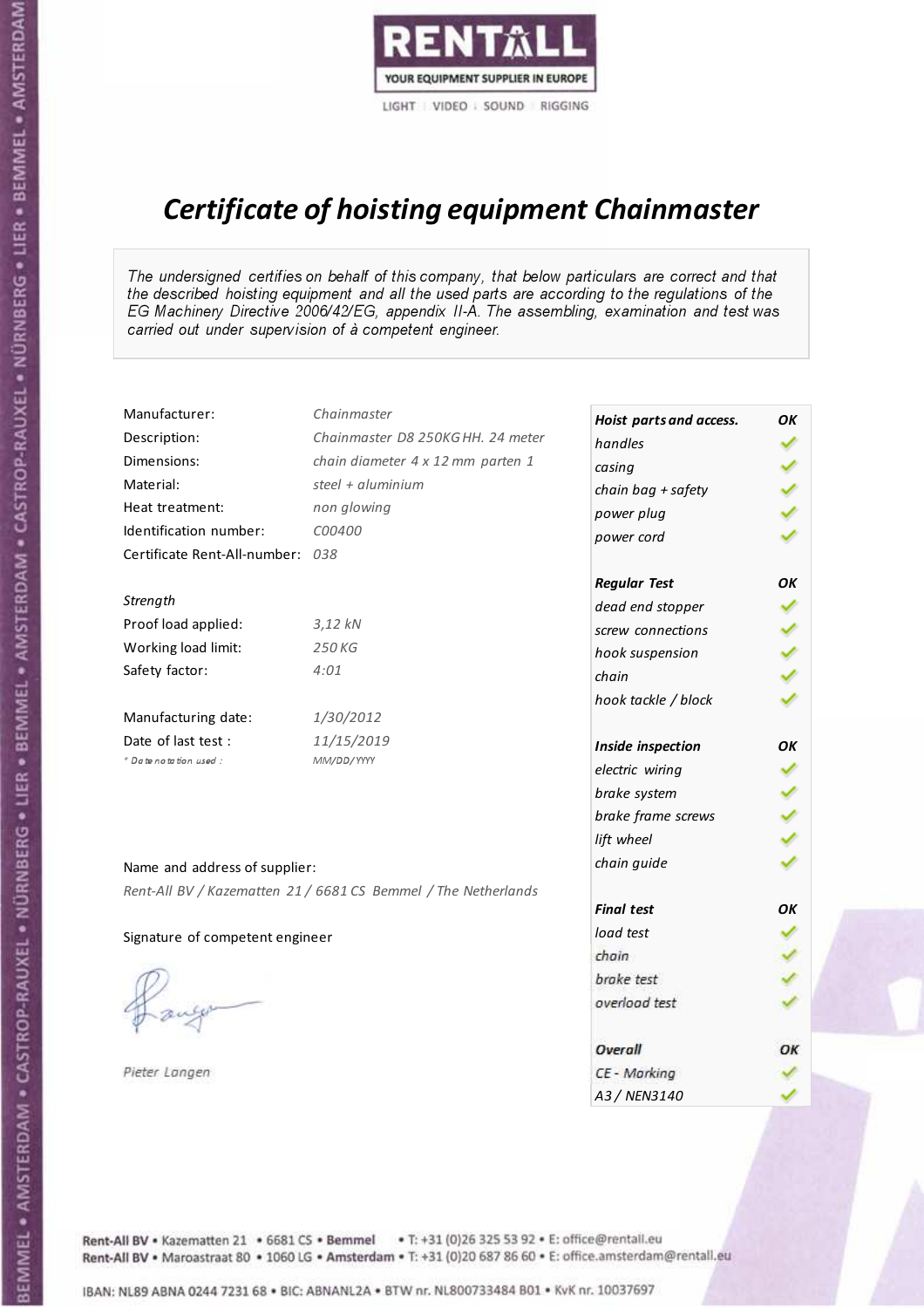

# Certificate of hoisting equipment Chainmaster

The undersigned certifies on behalf of this company, that below particulars are correct and that the described hoisting equipment and all the used parts are according to the regulations of the EG Machinery Directive 2006/42/EG, appendix II-A. The assembling, examination and test was carried out under supervision of à competent engineer.

| Manufacturer:                    | Chainmaster                                                    | Hoist parts and access. | OΚ  |
|----------------------------------|----------------------------------------------------------------|-------------------------|-----|
| Description:                     | Chainmaster D8 250KG HH. 24 meter                              | handles                 | ✓   |
| Dimensions:                      | chain diameter 4 x 12 mm parten 1                              | casing                  |     |
| Material:                        | steel + aluminium                                              | chain bag + safety      |     |
| Heat treatment:                  | non glowing                                                    | power plug              |     |
| Identification number:           | C00405                                                         | power cord              |     |
| Certificate Rent-All-number: 039 |                                                                |                         |     |
|                                  |                                                                | <b>Regular Test</b>     | OK  |
| Strength                         |                                                                | dead end stopper        | ✔   |
| Proof load applied:              | $3,12$ $kN$                                                    | screw connections       |     |
| Working load limit:              | 250KG                                                          | hook suspension         |     |
| Safety factor:                   | 4:01                                                           | chain                   | くくく |
|                                  |                                                                | hook tackle / block     |     |
| Manufacturing date:              | 1/30/2012                                                      |                         |     |
| Date of last test :              | 9/18/2019                                                      | Inside inspection       | OK  |
| * Date notation used :           | MM/DD/YYYY                                                     | electric wiring         | ✔   |
|                                  |                                                                | brake system            | ✔   |
|                                  |                                                                | brake frame screws      |     |
|                                  |                                                                | lift wheel              |     |
| Name and address of supplier:    |                                                                | chain guide             |     |
|                                  | Rent-All BV / Kazematten 21 / 6681 CS Bemmel / The Netherlands |                         |     |
|                                  |                                                                | <b>Final test</b>       | OK  |
| Signature of competent engineer  |                                                                | load test               |     |
|                                  |                                                                | chain                   |     |
|                                  |                                                                | brake test              |     |
|                                  |                                                                | overload test           |     |
|                                  |                                                                | Overall                 | ОК  |
| Pieter Langen                    |                                                                | CE - Marking            |     |
|                                  |                                                                | A3 / NEN3140            |     |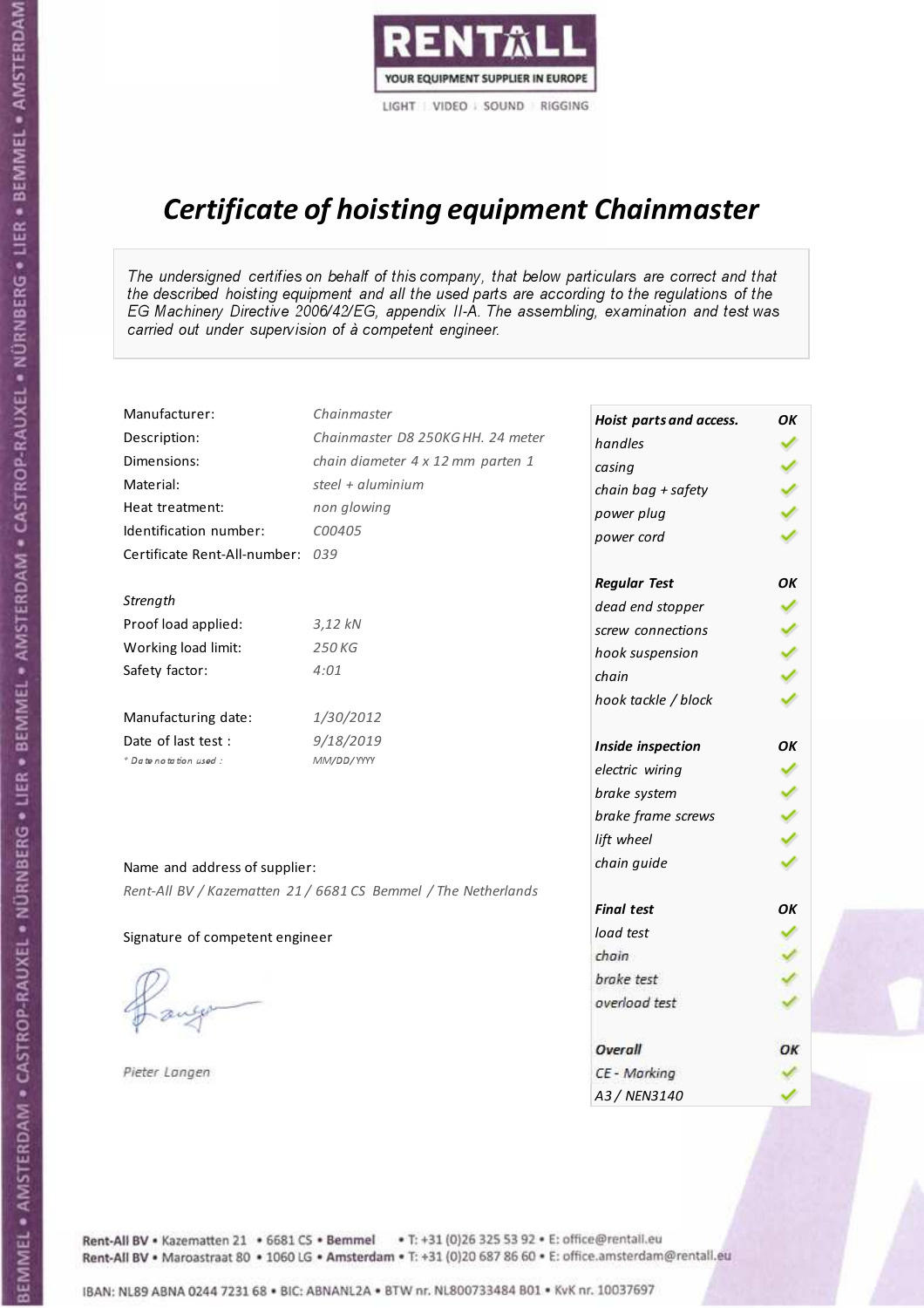

# Certificate of hoisting equipment Chainmaster

The undersigned certifies on behalf of this company, that below particulars are correct and that the described hoisting equipment and all the used parts are according to the regulations of the EG Machinery Directive 2006/42/EG, appendix II-A. The assembling, examination and test was carried out under supervision of à competent engineer.

| Manufacturer:                    | Chainmaster                                                    | Hoist parts and access. | OΚ  |
|----------------------------------|----------------------------------------------------------------|-------------------------|-----|
| Description:                     | Chainmaster D8 250KG HH. 24 meter                              | handles                 |     |
| Dimensions:                      | chain diameter 4 x 12 mm parten 1                              | casing                  |     |
| Material:                        | steel + aluminium                                              | chain bag + safety      | くくく |
| Heat treatment:                  | non glowing                                                    | power plug              |     |
| Identification number:           | B10643                                                         | power cord              |     |
| Certificate Rent-All-number: 040 |                                                                |                         |     |
|                                  |                                                                | <b>Regular Test</b>     | OK  |
| Strength                         |                                                                | dead end stopper        | ✔   |
| Proof load applied:              | $3,12$ $kN$                                                    | screw connections       |     |
| Working load limit:              | 250 KG                                                         | hook suspension         |     |
| Safety factor:                   | 4:01                                                           | chain                   | りょ  |
|                                  |                                                                | hook tackle / block     |     |
| Manufacturing date:              | 1/30/2012                                                      |                         |     |
| Date of last test :              | 10/3/2019                                                      | Inside inspection       | ОΚ  |
| + Date notation used :           | MM/DD/YYYY                                                     | electric wiring         |     |
|                                  |                                                                | brake system            |     |
|                                  |                                                                | brake frame screws      |     |
|                                  |                                                                | lift wheel              |     |
| Name and address of supplier:    |                                                                | chain guide             |     |
|                                  | Rent-All BV / Kazematten 21 / 6681 CS Bemmel / The Netherlands |                         |     |
|                                  |                                                                | <b>Final test</b>       | OK  |
| Signature of competent engineer  |                                                                | load test               |     |
|                                  |                                                                | chain                   |     |
|                                  |                                                                | brake test              |     |
|                                  |                                                                | overload test           |     |
|                                  |                                                                | Overall                 | ОК  |
| Pieter Langen                    |                                                                | CE - Marking            |     |
|                                  |                                                                | A3 / NEN3140            |     |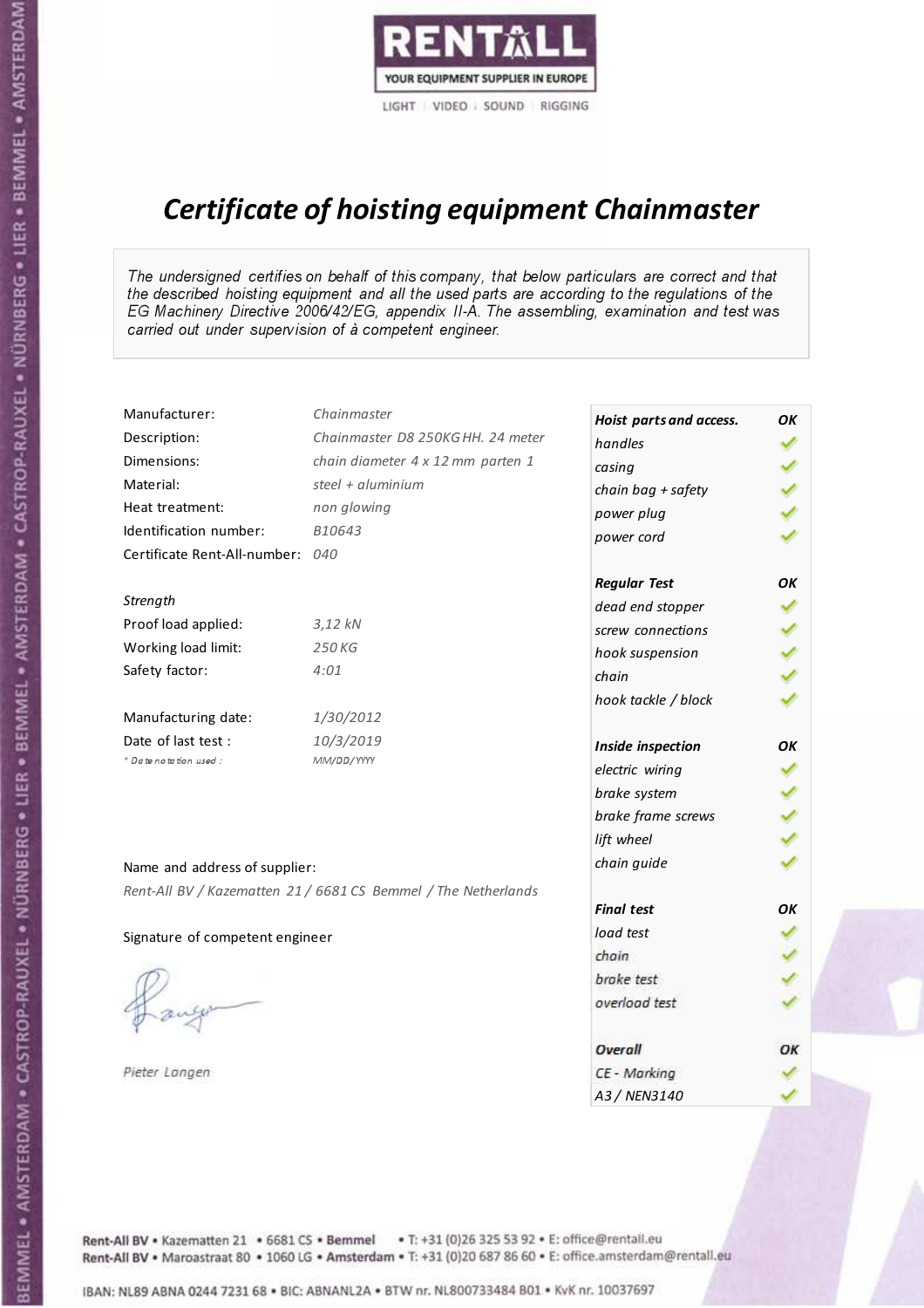

# Certificate of hoisting equipment Chainmaster

The undersigned certifies on behalf of this company, that below particulars are correct and that the described hoisting equipment and all the used parts are according to the regulations of the EG Machinery Directive 2006/42/EG, appendix II-A. The assembling, examination and test was carried out under supervision of à competent engineer.

| Manufacturer:                    | Chainmaster                                                    | Hoist parts and access. | OК            |
|----------------------------------|----------------------------------------------------------------|-------------------------|---------------|
| Description:                     | Chainmaster D8 250KG HH. 24 meter                              | handles                 |               |
| Dimensions:                      | chain diameter 4 x 12 mm parten 1                              | casing                  |               |
| Material:                        | steel + aluminium                                              | chain bag + safety      |               |
| Heat treatment:                  | non glowing                                                    | power plug              |               |
| Identification number:           | B10646                                                         | power cord              |               |
| Certificate Rent-All-number: 041 |                                                                |                         |               |
|                                  |                                                                | <b>Regular Test</b>     | OK            |
| Strength                         |                                                                | dead end stopper        | ✔             |
| Proof load applied:              | $3,12$ $kN$                                                    | screw connections       | ✔             |
| Working load limit:              | 250KG                                                          | hook suspension         |               |
| Safety factor:                   | 4:01                                                           | chain                   | $\frac{2}{3}$ |
|                                  |                                                                | hook tackle / block     |               |
| Manufacturing date:              | 1/30/2012                                                      |                         |               |
| Date of last test :              | 9/19/2019                                                      | Inside inspection       | ОΚ            |
| + Date notation used :           | MM/DD/YYYY                                                     | electric wiring         | ✓             |
|                                  |                                                                | brake system            |               |
|                                  |                                                                | brake frame screws      | くくく           |
|                                  |                                                                | lift wheel              |               |
| Name and address of supplier:    |                                                                | chain guide             |               |
|                                  | Rent-All BV / Kazematten 21 / 6681 CS Bemmel / The Netherlands |                         |               |
|                                  |                                                                | <b>Final test</b>       | OK            |
| Signature of competent engineer  |                                                                | load test               |               |
|                                  |                                                                | chain                   |               |
|                                  |                                                                | brake test              |               |
|                                  |                                                                | overload test           |               |
|                                  |                                                                | Overall                 | ОК            |
| Pieter Langen                    |                                                                | CE - Marking            |               |
|                                  |                                                                | A3 / NEN3140            |               |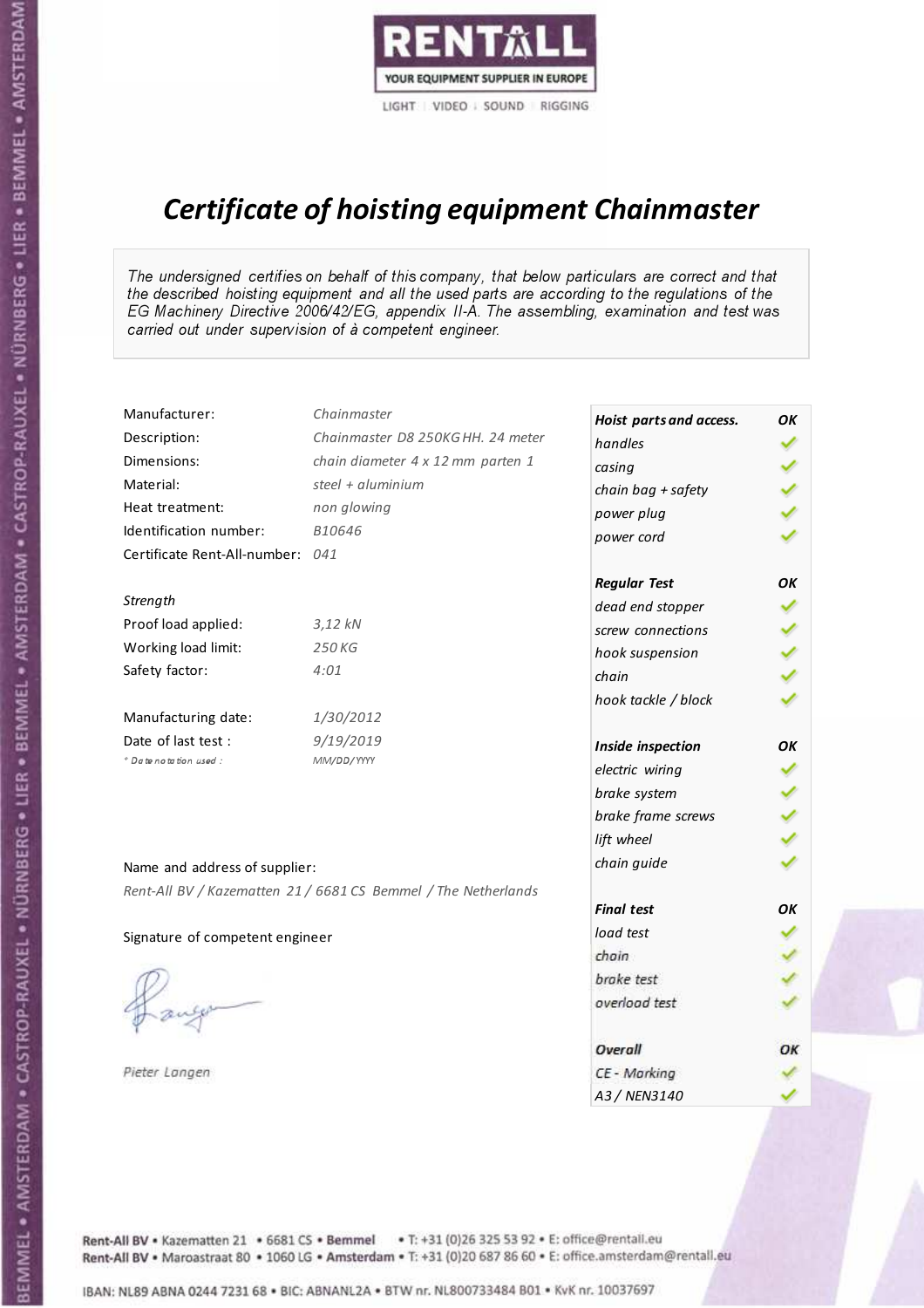

# Certificate of hoisting equipment Chainmaster

The undersigned certifies on behalf of this company, that below particulars are correct and that the described hoisting equipment and all the used parts are according to the regulations of the EG Machinery Directive 2006/42/EG, appendix II-A. The assembling, examination and test was carried out under supervision of à competent engineer.

| Manufacturer:                    | Chainmaster                                                    | Hoist parts and access. | OΚ  |
|----------------------------------|----------------------------------------------------------------|-------------------------|-----|
| Description:                     | Chainmaster D8 250KG HH. 24 meter                              | handles                 | ✓   |
| Dimensions:                      | chain diameter 4 x 12 mm parten 1                              | casing                  |     |
| Material:                        | steel + aluminium                                              | chain bag + safety      |     |
| Heat treatment:                  | non glowing                                                    | power plug              |     |
| Identification number:           | C00395                                                         | power cord              |     |
| Certificate Rent-All-number: 042 |                                                                |                         |     |
|                                  |                                                                | <b>Regular Test</b>     | OK  |
| Strength                         |                                                                | dead end stopper        | ✔   |
| Proof load applied:              | $3,12$ $kN$                                                    | screw connections       |     |
| Working load limit:              | 250 KG                                                         | hook suspension         |     |
| Safety factor:                   | 4:01                                                           | chain                   | くくく |
|                                  |                                                                | hook tackle / block     |     |
| Manufacturing date:              | 1/30/2012                                                      |                         |     |
| Date of last test :              | 9/19/2019                                                      | Inside inspection       | OK  |
| * Date notation used :           | MM/DD/YYYY                                                     | electric wiring         |     |
|                                  |                                                                | brake system            |     |
|                                  |                                                                | brake frame screws      |     |
|                                  |                                                                | lift wheel              |     |
| Name and address of supplier:    |                                                                | chain guide             |     |
|                                  | Rent-All BV / Kazematten 21 / 6681 CS Bemmel / The Netherlands |                         |     |
|                                  |                                                                | <b>Final test</b>       | OK  |
| Signature of competent engineer  |                                                                | load test               |     |
|                                  |                                                                | chain                   |     |
|                                  |                                                                | brake test              |     |
|                                  |                                                                | overload test           |     |
|                                  |                                                                | <b>Overall</b>          | ОК  |
| Pieter Langen                    |                                                                | CE - Marking            |     |
|                                  |                                                                | A3 / NEN3140            |     |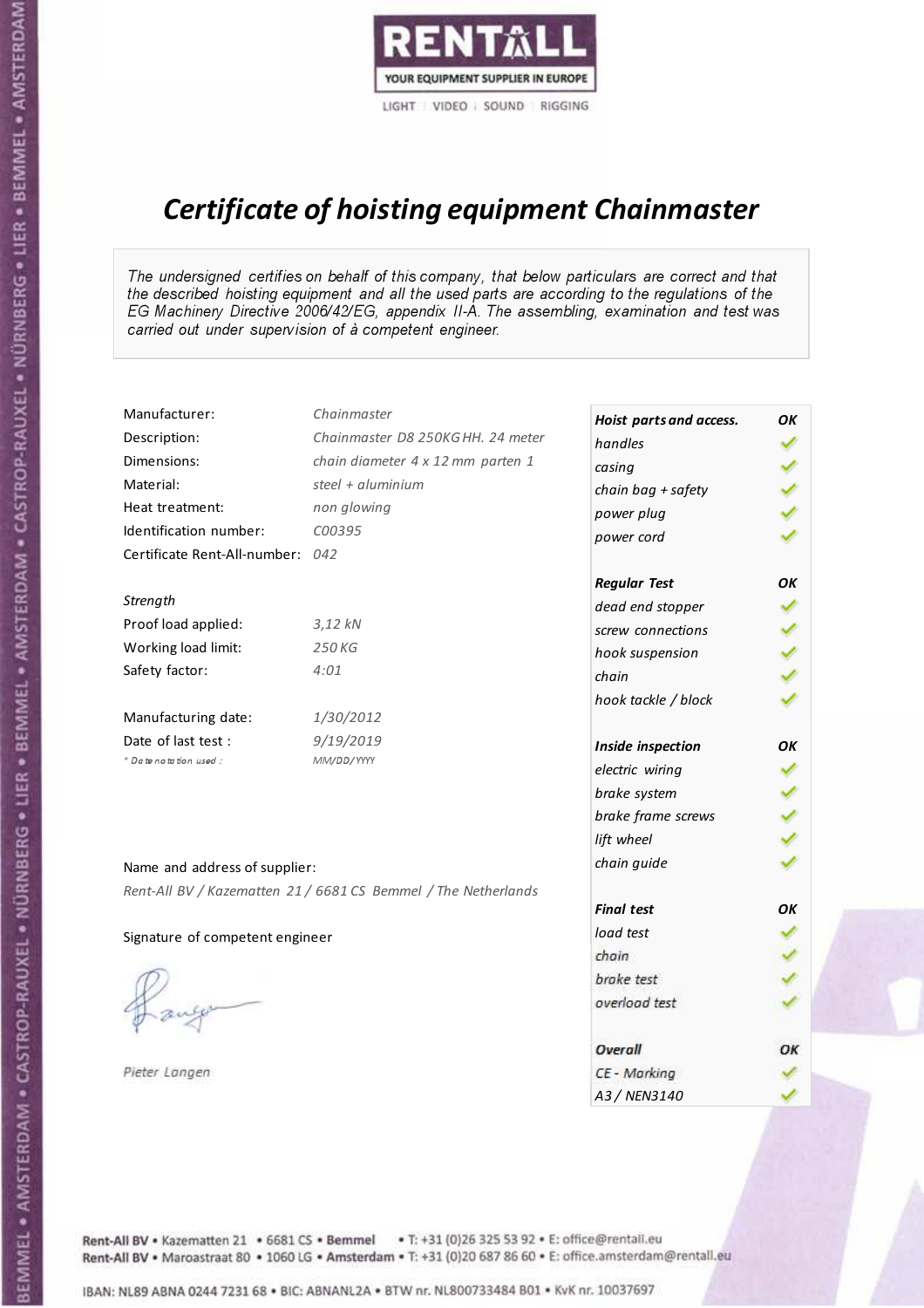

# Certificate of hoisting equipment Chainmaster

The undersigned certifies on behalf of this company, that below particulars are correct and that the described hoisting equipment and all the used parts are according to the regulations of the EG Machinery Directive 2006/42/EG, appendix II-A. The assembling, examination and test was carried out under supervision of à competent engineer.

| Manufacturer:                    | Chainmaster                                                    | Hoist parts and access. | OK  |
|----------------------------------|----------------------------------------------------------------|-------------------------|-----|
| Description:                     | Chainmaster D8 250KG HH. 24 meter                              | handles                 |     |
| Dimensions:                      | chain diameter 4 x 12 mm parten 1                              | casing                  |     |
| Material:                        | steel + aluminium                                              | chain bag + safety      |     |
| Heat treatment:                  | non glowing                                                    | power plug              |     |
| Identification number:           | C00396                                                         | power cord              |     |
| Certificate Rent-All-number: 043 |                                                                |                         |     |
|                                  |                                                                | <b>Regular Test</b>     | OK  |
| Strength                         |                                                                | dead end stopper        | ✔   |
| Proof load applied:              | $3,12$ $kN$                                                    | screw connections       |     |
| Working load limit:              | 250KG                                                          | hook suspension         |     |
| Safety factor:                   | 4:01                                                           | chain                   | くくく |
|                                  |                                                                | hook tackle / block     |     |
| Manufacturing date:              | 1/30/2012                                                      |                         |     |
| Date of last test :              | 4/26/2019                                                      | Inside inspection       | ОΚ  |
| * Date notation used :           | MM/DD/YYYY                                                     | electric wiring         | ✓   |
|                                  |                                                                | brake system            |     |
|                                  |                                                                | brake frame screws      |     |
|                                  |                                                                | lift wheel              |     |
| Name and address of supplier:    |                                                                | chain guide             |     |
|                                  | Rent-All BV / Kazematten 21 / 6681 CS Bemmel / The Netherlands |                         |     |
|                                  |                                                                | <b>Final test</b>       | OK  |
| Signature of competent engineer  |                                                                | load test               |     |
|                                  |                                                                | chain                   |     |
|                                  |                                                                | brake test              |     |
|                                  |                                                                | overload test           |     |
|                                  |                                                                | Overall                 | ОК  |
| Pieter Langen                    |                                                                | CE - Marking            |     |
|                                  |                                                                | A3 / NEN3140            |     |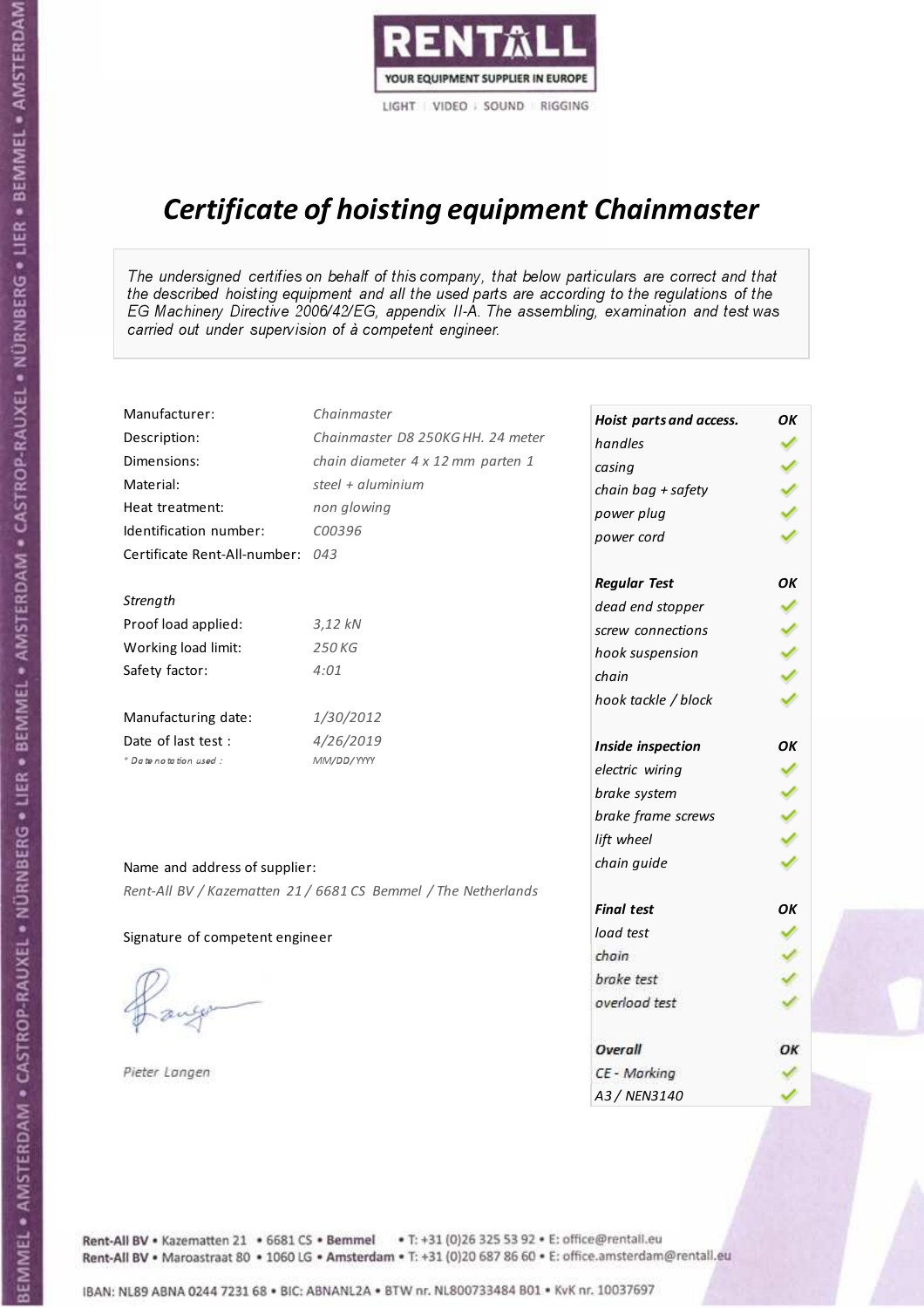

# Certificate of hoisting equipment Chainmaster

The undersigned certifies on behalf of this company, that below particulars are correct and that the described hoisting equipment and all the used parts are according to the regulations of the EG Machinery Directive 2006/42/EG, appendix II-A. The assembling, examination and test was carried out under supervision of à competent engineer.

| Manufacturer:                    | Chainmaster                                                    | Hoist parts and access. | OΚ  |
|----------------------------------|----------------------------------------------------------------|-------------------------|-----|
| Description:                     | Chainmaster D8 250KG HH. 24 meter                              | handles                 | ✓   |
| Dimensions:                      | chain diameter 4 x 12 mm parten 1                              | casing                  |     |
| Material:                        | steel + aluminium                                              | chain bag + safety      |     |
| Heat treatment:                  | non glowing                                                    | power plug              |     |
| Identification number:           | C00402                                                         | power cord              |     |
| Certificate Rent-All-number: 044 |                                                                |                         |     |
|                                  |                                                                | <b>Regular Test</b>     | OK  |
| Strength                         |                                                                | dead end stopper        | ✔   |
| Proof load applied:              | $3,12$ $kN$                                                    | screw connections       |     |
| Working load limit:              | 250 KG                                                         | hook suspension         |     |
| Safety factor:                   | 4:01                                                           | chain                   | くくく |
|                                  |                                                                | hook tackle / block     |     |
| Manufacturing date:              | 1/30/2012                                                      |                         |     |
| Date of last test :              | 9/19/2019                                                      | Inside inspection       | OK  |
| * Date notation used :           | MM/DD/YYYY                                                     | electric wiring         | ✔   |
|                                  |                                                                | brake system            | ✔   |
|                                  |                                                                | brake frame screws      |     |
|                                  |                                                                | lift wheel              |     |
| Name and address of supplier:    |                                                                | chain guide             |     |
|                                  | Rent-All BV / Kazematten 21 / 6681 CS Bemmel / The Netherlands |                         |     |
|                                  |                                                                | <b>Final test</b>       | OK  |
| Signature of competent engineer  |                                                                | load test               |     |
|                                  |                                                                | chain                   |     |
|                                  |                                                                | brake test              |     |
|                                  |                                                                | overload test           |     |
|                                  |                                                                | Overall                 | ОК  |
| Pieter Langen                    |                                                                | CE - Marking            |     |
|                                  |                                                                | A3 / NEN3140            |     |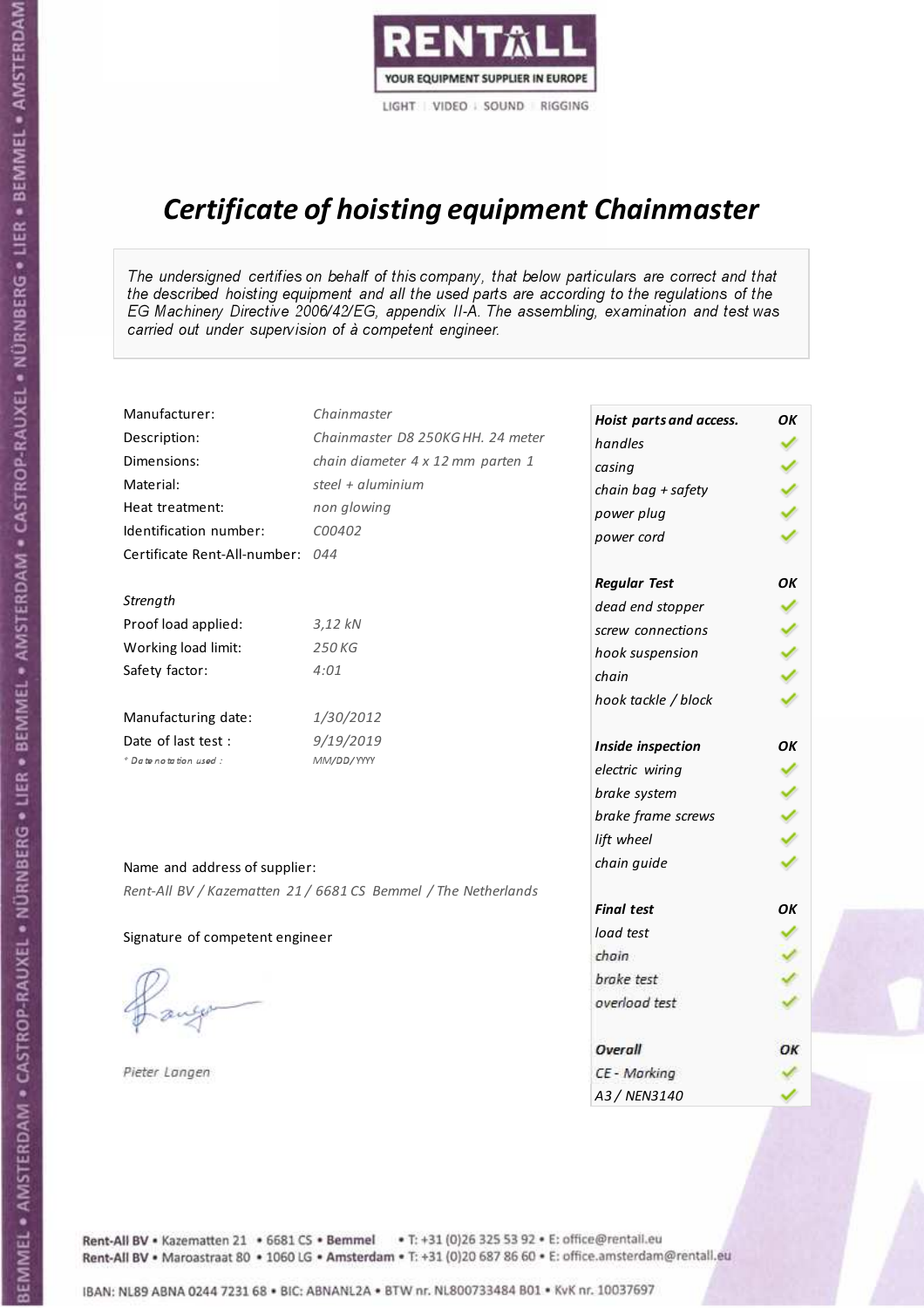

# Certificate of hoisting equipment Chainmaster

The undersigned certifies on behalf of this company, that below particulars are correct and that the described hoisting equipment and all the used parts are according to the regulations of the EG Machinery Directive 2006/42/EG, appendix II-A. The assembling, examination and test was carried out under supervision of à competent engineer.

| Manufacturer:                    | Chainmaster                                                    | Hoist parts and access. | OK  |
|----------------------------------|----------------------------------------------------------------|-------------------------|-----|
| Description:                     | Chainmaster D8 250KG HH. 24 meter                              | handles                 |     |
| Dimensions:                      | chain diameter 4 x 12 mm parten 1                              | casing                  |     |
| Material:                        | steel + $aluminim$                                             | chain bag + safety      |     |
| Heat treatment:                  | non glowing                                                    | power plug              |     |
| Identification number:           | C00397                                                         | power cord              |     |
| Certificate Rent-All-number: 045 |                                                                |                         |     |
|                                  |                                                                | <b>Regular Test</b>     | OK  |
| Strength                         |                                                                | dead end stopper        |     |
| Proof load applied:              | 3,12 kN                                                        | screw connections       |     |
| Working load limit:              | 250 KG                                                         | hook suspension         |     |
| Safety factor:                   | 4:01                                                           | chain                   | くくく |
|                                  |                                                                | hook tackle / block     |     |
| Manufacturing date:              | 1/30/2012                                                      |                         |     |
| Date of last test :              | 2/23/2017                                                      | Inside inspection       | OK  |
| + Date notation used:            | MM/DD/YYYY                                                     | electric wiring         | ✓   |
|                                  |                                                                | brake system            |     |
|                                  |                                                                | brake frame screws      |     |
|                                  |                                                                | lift wheel              |     |
| Name and address of supplier:    |                                                                | chain guide             |     |
|                                  | Rent-All BV / Kazematten 21 / 6681 CS Bemmel / The Netherlands |                         |     |
|                                  |                                                                | <b>Final test</b>       | OK  |
| Signature of competent engineer  |                                                                | load test               |     |
|                                  |                                                                | chain                   |     |
|                                  |                                                                | brake test              |     |
|                                  |                                                                | overload test           |     |
|                                  |                                                                | Overall                 | ОК  |
| Pieter Langen                    |                                                                | CE - Marking            |     |
|                                  |                                                                | A3 / NEN3140            |     |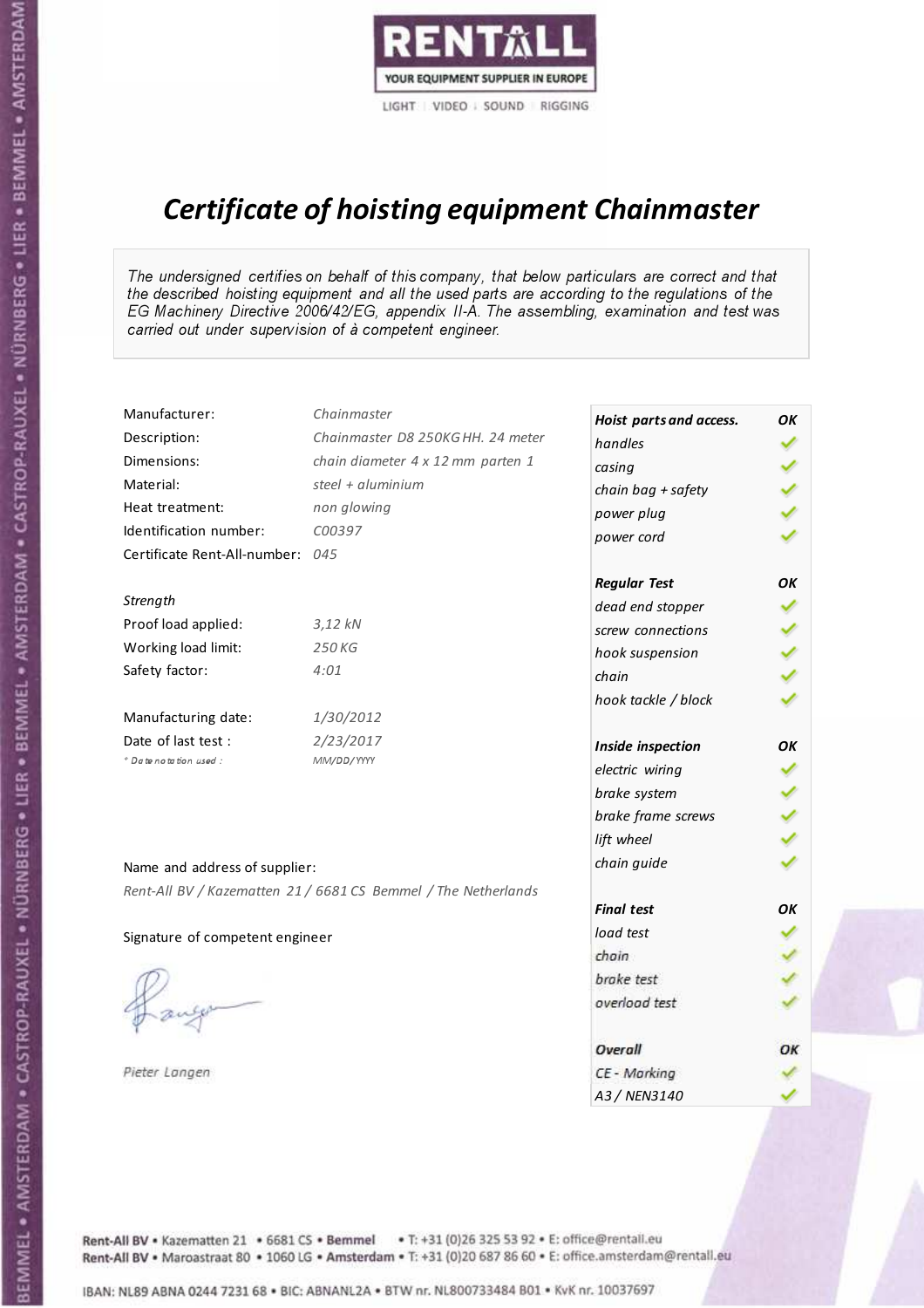

# Certificate of hoisting equipment Chainmaster

The undersigned certifies on behalf of this company, that below particulars are correct and that the described hoisting equipment and all the used parts are according to the regulations of the EG Machinery Directive 2006/42/EG, appendix II-A. The assembling, examination and test was carried out under supervision of à competent engineer.

| Manufacturer:                    | Chainmaster                                                    | Hoist parts and access. | OК            |
|----------------------------------|----------------------------------------------------------------|-------------------------|---------------|
| Description:                     | Chainmaster D8 250KG HH. 24 meter                              | handles                 |               |
| Dimensions:                      | chain diameter 4 x 12 mm parten 1                              | casing                  |               |
| Material:                        | steel + aluminium                                              | chain bag + safety      |               |
| Heat treatment:                  | non glowing                                                    | power plug              |               |
| Identification number:           | C00401                                                         | power cord              |               |
| Certificate Rent-All-number: 046 |                                                                |                         |               |
|                                  |                                                                | <b>Regular Test</b>     | OK            |
| Strength                         |                                                                | dead end stopper        | ✔             |
| Proof load applied:              | $3,12$ $kN$                                                    | screw connections       | ✔             |
| Working load limit:              | 250 KG                                                         | hook suspension         |               |
| Safety factor:                   | 4:01                                                           | chain                   | $\frac{2}{3}$ |
|                                  |                                                                | hook tackle / block     |               |
| Manufacturing date:              | 1/30/2012                                                      |                         |               |
| Date of last test :              | 3/17/2020                                                      | Inside inspection       | ОΚ            |
| + Date notation used :           | MM/DD/YYYY                                                     | electric wiring         | ✓             |
|                                  |                                                                | brake system            |               |
|                                  |                                                                | brake frame screws      | くくく           |
|                                  |                                                                | lift wheel              |               |
| Name and address of supplier:    |                                                                | chain guide             |               |
|                                  | Rent-All BV / Kazematten 21 / 6681 CS Bemmel / The Netherlands |                         |               |
|                                  |                                                                | <b>Final test</b>       | OK            |
| Signature of competent engineer  |                                                                | load test               |               |
|                                  |                                                                | chain                   |               |
|                                  |                                                                | brake test              |               |
|                                  |                                                                | overload test           |               |
|                                  |                                                                | Overall                 | ОК            |
| Pieter Langen                    |                                                                | CE - Marking            |               |
|                                  |                                                                | A3 / NEN3140            |               |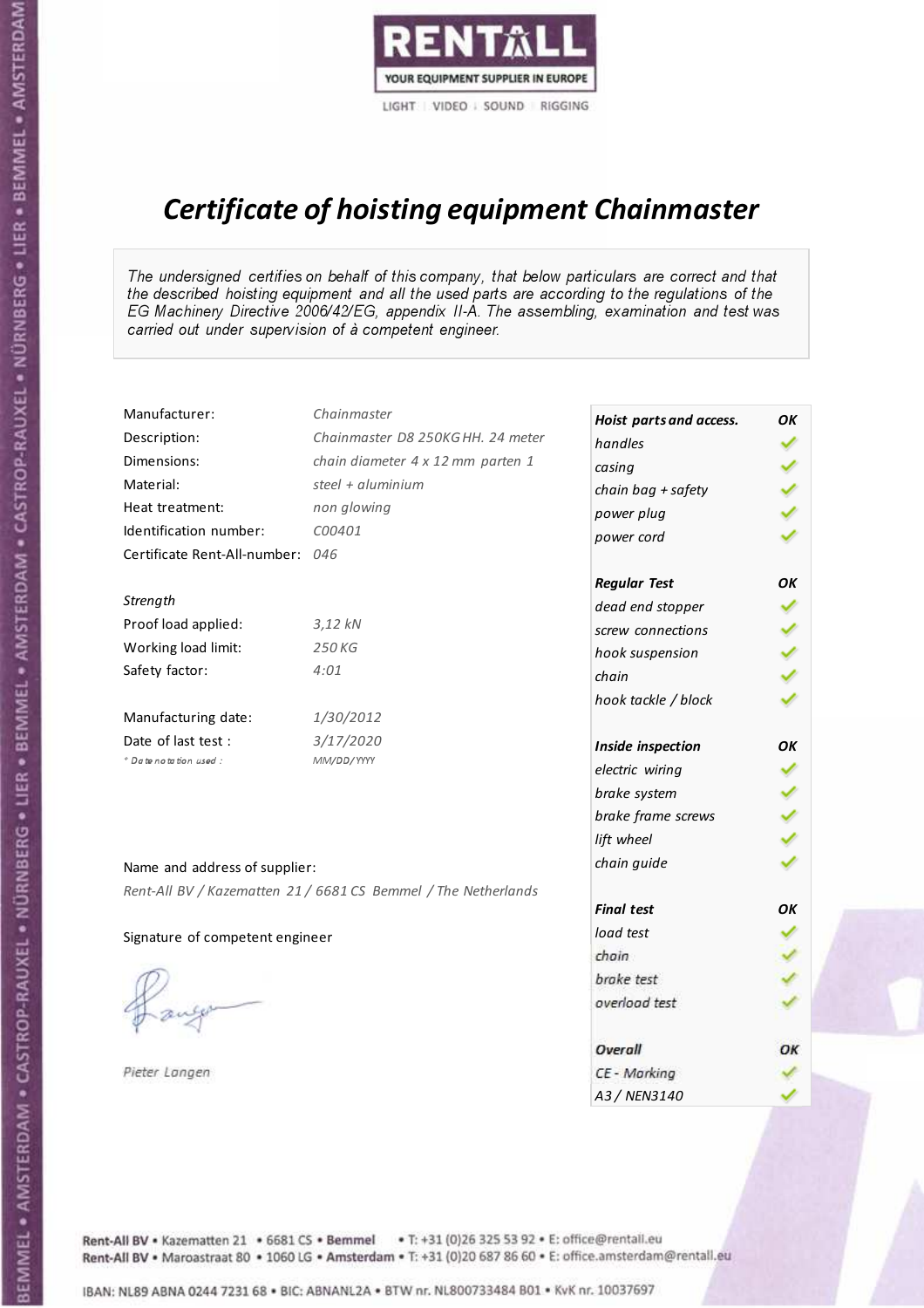

# Certificate of hoisting equipment Chainmaster

The undersigned certifies on behalf of this company, that below particulars are correct and that the described hoisting equipment and all the used parts are according to the regulations of the EG Machinery Directive 2006/42/EG, appendix II-A. The assembling, examination and test was carried out under supervision of à competent engineer.

| Manufacturer:                    | Chainmaster                                                    | Hoist parts and access. | OΚ  |
|----------------------------------|----------------------------------------------------------------|-------------------------|-----|
| Description:                     | Chainmaster D8 250KG HH. 24 meter                              | handles                 | ✓   |
| Dimensions:                      | chain diameter 4 x 12 mm parten 1                              | casing                  |     |
| Material:                        | steel + aluminium                                              | chain bag + safety      |     |
| Heat treatment:                  | non glowing                                                    | power plug              |     |
| Identification number:           | B10648                                                         | power cord              |     |
| Certificate Rent-All-number: 047 |                                                                |                         |     |
|                                  |                                                                | <b>Regular Test</b>     | OK  |
| Strength                         |                                                                | dead end stopper        | ✔   |
| Proof load applied:              | $3,12$ $kN$                                                    | screw connections       |     |
| Working load limit:              | 250 KG                                                         | hook suspension         |     |
| Safety factor:                   | 4:01                                                           | chain                   | くくく |
|                                  |                                                                | hook tackle / block     |     |
| Manufacturing date:              | 1/30/2012                                                      |                         |     |
| Date of last test:               | 10/9/2019                                                      | Inside inspection       | OK  |
| * Date notation used :           | MM/DD/YYYY                                                     | electric wiring         | ✓   |
|                                  |                                                                | brake system            | ✔   |
|                                  |                                                                | brake frame screws      |     |
|                                  |                                                                | lift wheel              |     |
| Name and address of supplier:    |                                                                | chain guide             |     |
|                                  | Rent-All BV / Kazematten 21 / 6681 CS Bemmel / The Netherlands |                         |     |
|                                  |                                                                | <b>Final test</b>       | OK  |
| Signature of competent engineer  |                                                                | load test               |     |
|                                  |                                                                | chain                   |     |
|                                  |                                                                | brake test              |     |
|                                  |                                                                | overload test           |     |
|                                  |                                                                | Overall                 | ОК  |
| Pieter Langen                    |                                                                | CE - Marking            |     |
|                                  |                                                                | A3 / NEN3140            |     |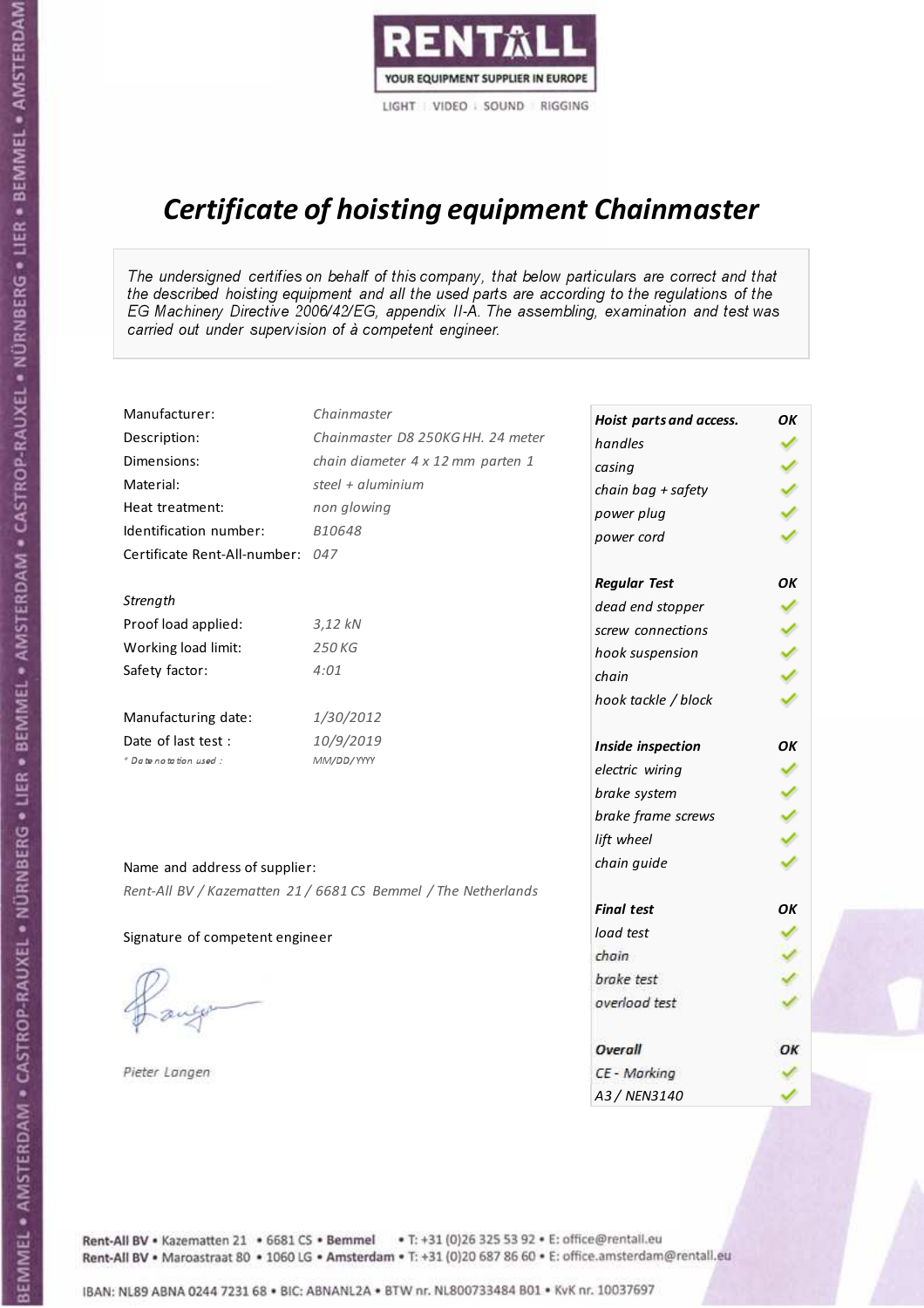

# Certificate of hoisting equipment Chainmaster

The undersigned certifies on behalf of this company, that below particulars are correct and that the described hoisting equipment and all the used parts are according to the regulations of the EG Machinery Directive 2006/42/EG, appendix II-A. The assembling, examination and test was carried out under supervision of à competent engineer.

| Manufacturer:                    | Chainmaster                                                    | Hoist parts and access. | OK  |
|----------------------------------|----------------------------------------------------------------|-------------------------|-----|
| Description:                     | Chainmaster D8 250KG HH. 24 meter                              | handles                 |     |
| Dimensions:                      | chain diameter 4 x 12 mm parten 1                              | casing                  |     |
| Material:                        | steel + $aluminium$                                            | chain bag + safety      |     |
| Heat treatment:                  | non glowing                                                    | power plug              |     |
| Identification number:           | C00398                                                         | power cord              |     |
| Certificate Rent-All-number: 048 |                                                                |                         |     |
|                                  |                                                                | <b>Regular Test</b>     | OK  |
| Strength                         |                                                                | dead end stopper        |     |
| Proof load applied:              | $3.12$ kN                                                      | screw connections       |     |
| Working load limit:              | 250 KG                                                         | hook suspension         |     |
| Safety factor:                   | 4:01                                                           | chain                   | くくく |
|                                  |                                                                | hook tackle / block     |     |
| Manufacturing date:              | 1/30/2012                                                      |                         |     |
| Date of last test :              | 10/3/2019                                                      | Inside inspection       | ОΚ  |
| + Date notation used :           | MM/DD/YYYY                                                     | electric wiring         | ✔   |
|                                  |                                                                | brake system            |     |
|                                  |                                                                | brake frame screws      |     |
|                                  |                                                                | lift wheel              |     |
| Name and address of supplier:    |                                                                | chain guide             |     |
|                                  | Rent-All BV / Kazematten 21 / 6681 CS Bemmel / The Netherlands |                         |     |
|                                  |                                                                | <b>Final test</b>       | OK  |
| Signature of competent engineer  |                                                                | load test               |     |
|                                  |                                                                | chain                   |     |
|                                  |                                                                | brake test              |     |
|                                  |                                                                | overload test           |     |
|                                  |                                                                | Overall                 | ОК  |
| Pieter Langen                    |                                                                | CE - Marking            |     |
|                                  |                                                                | A3 / NEN3140            |     |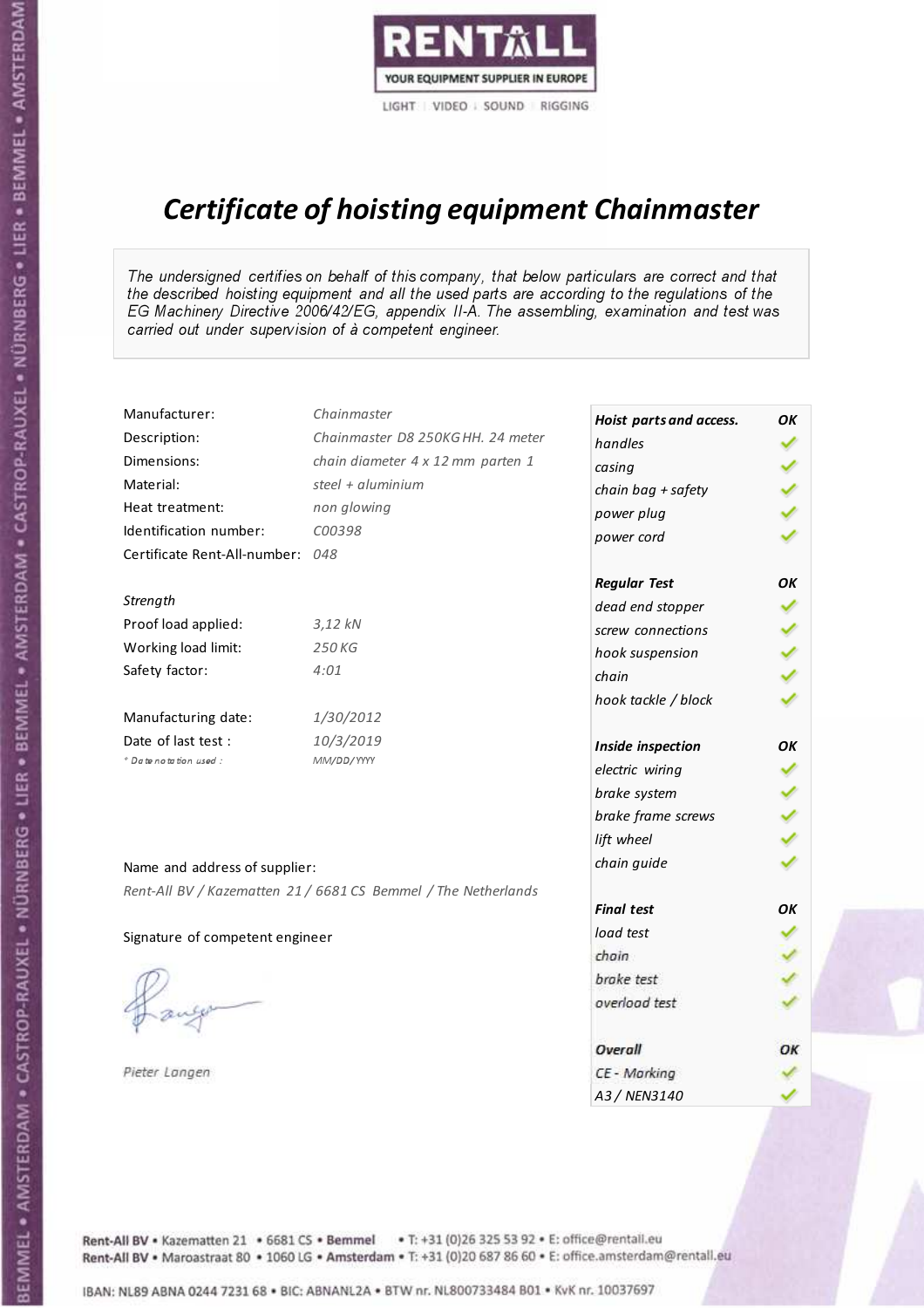

# Certificate of hoisting equipment Chainmaster

The undersigned certifies on behalf of this company, that below particulars are correct and that the described hoisting equipment and all the used parts are according to the regulations of the EG Machinery Directive 2006/42/EG, appendix II-A. The assembling, examination and test was carried out under supervision of à competent engineer.

| Manufacturer:                    | Chainmaster                                                    | Hoist parts and access. | OK  |
|----------------------------------|----------------------------------------------------------------|-------------------------|-----|
| Description:                     | Chainmaster D8 250KG HH. 24 meter                              | handles                 |     |
| Dimensions:                      | chain diameter 4 x 12 mm parten 1                              | casing                  |     |
| Material:                        | steel + aluminium                                              | chain bag + safety      |     |
| Heat treatment:                  | non glowing                                                    | power plug              |     |
| Identification number:           | B04045                                                         | power cord              |     |
| Certificate Rent-All-number: 049 |                                                                |                         |     |
|                                  |                                                                | <b>Regular Test</b>     | ОΚ  |
| Strength                         |                                                                | dead end stopper        |     |
| Proof load applied:              | $3,12$ $kN$                                                    | screw connections       |     |
| Working load limit:              | 250 KG                                                         | hook suspension         |     |
| Safety factor:                   | 4:01                                                           | chain                   | くくく |
|                                  |                                                                | hook tackle / block     |     |
| Manufacturing date:              | 1/30/2012                                                      |                         |     |
| Date of last test :              | 2/23/2017                                                      | Inside inspection       | OK  |
| + Date notation used:            | MM/DD/YYYY                                                     | electric wiring         | ✔   |
|                                  |                                                                | brake system            |     |
|                                  |                                                                | brake frame screws      |     |
|                                  |                                                                | lift wheel              |     |
| Name and address of supplier:    |                                                                | chain guide             |     |
|                                  | Rent-All BV / Kazematten 21 / 6681 CS Bemmel / The Netherlands |                         |     |
|                                  |                                                                | <b>Final test</b>       | OK  |
| Signature of competent engineer  |                                                                | load test               |     |
|                                  |                                                                | chain                   |     |
|                                  |                                                                | brake test              |     |
|                                  |                                                                | overload test           |     |
|                                  |                                                                | Overall                 | ОК  |
| Pieter Langen                    |                                                                | CE - Marking            |     |
|                                  |                                                                | A3 / NEN3140            |     |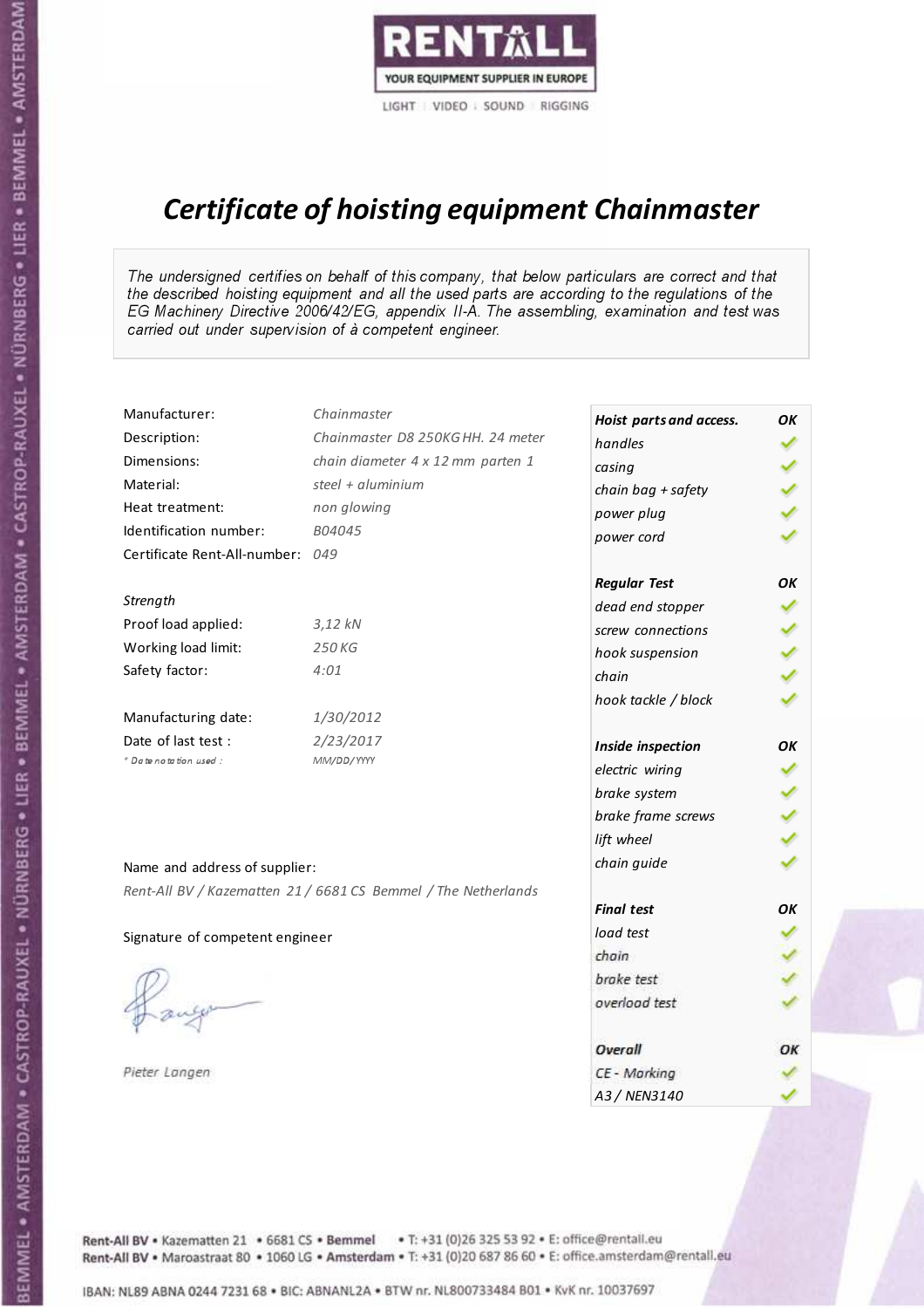

# Certificate of hoisting equipment Chainmaster

The undersigned certifies on behalf of this company, that below particulars are correct and that the described hoisting equipment and all the used parts are according to the regulations of the EG Machinery Directive 2006/42/EG, appendix II-A. The assembling, examination and test was carried out under supervision of à competent engineer.

| Manufacturer:                    | Chainmaster                                                    | Hoist parts and access. | OK  |
|----------------------------------|----------------------------------------------------------------|-------------------------|-----|
| Description:                     | Chainmaster D8 250KG HH. 24 meter                              | handles                 |     |
| Dimensions:                      | chain diameter 4 x 12 mm parten 1                              | casing                  |     |
| Material:                        | steel + $aluminium$                                            | chain bag + safety      |     |
| Heat treatment:                  | non glowing                                                    | power plug              |     |
| Identification number:           | B04050                                                         | power cord              |     |
| Certificate Rent-All-number: 050 |                                                                |                         |     |
|                                  |                                                                | <b>Regular Test</b>     | OK  |
| Strength                         |                                                                | dead end stopper        |     |
| Proof load applied:              | $3.12$ kN                                                      | screw connections       |     |
| Working load limit:              | 250 KG                                                         | hook suspension         |     |
| Safety factor:                   | 4:01                                                           | chain                   | くくく |
|                                  |                                                                | hook tackle / block     |     |
| Manufacturing date:              | 1/30/2012                                                      |                         |     |
| Date of last test :              | 1/26/2017                                                      | Inside inspection       | ОΚ  |
| + Date notation used :           | MM/DD/YYYY                                                     | electric wiring         | ✔   |
|                                  |                                                                | brake system            |     |
|                                  |                                                                | brake frame screws      |     |
|                                  |                                                                | lift wheel              |     |
| Name and address of supplier:    |                                                                | chain guide             |     |
|                                  | Rent-All BV / Kazematten 21 / 6681 CS Bemmel / The Netherlands |                         |     |
|                                  |                                                                | <b>Final test</b>       | OK  |
| Signature of competent engineer  |                                                                | load test               |     |
|                                  |                                                                | chain                   |     |
|                                  |                                                                | brake test              |     |
|                                  |                                                                | overload test           |     |
|                                  |                                                                | Overall                 | ОК  |
| Pieter Langen                    |                                                                | CE - Marking            |     |
|                                  |                                                                | A3 / NEN3140            |     |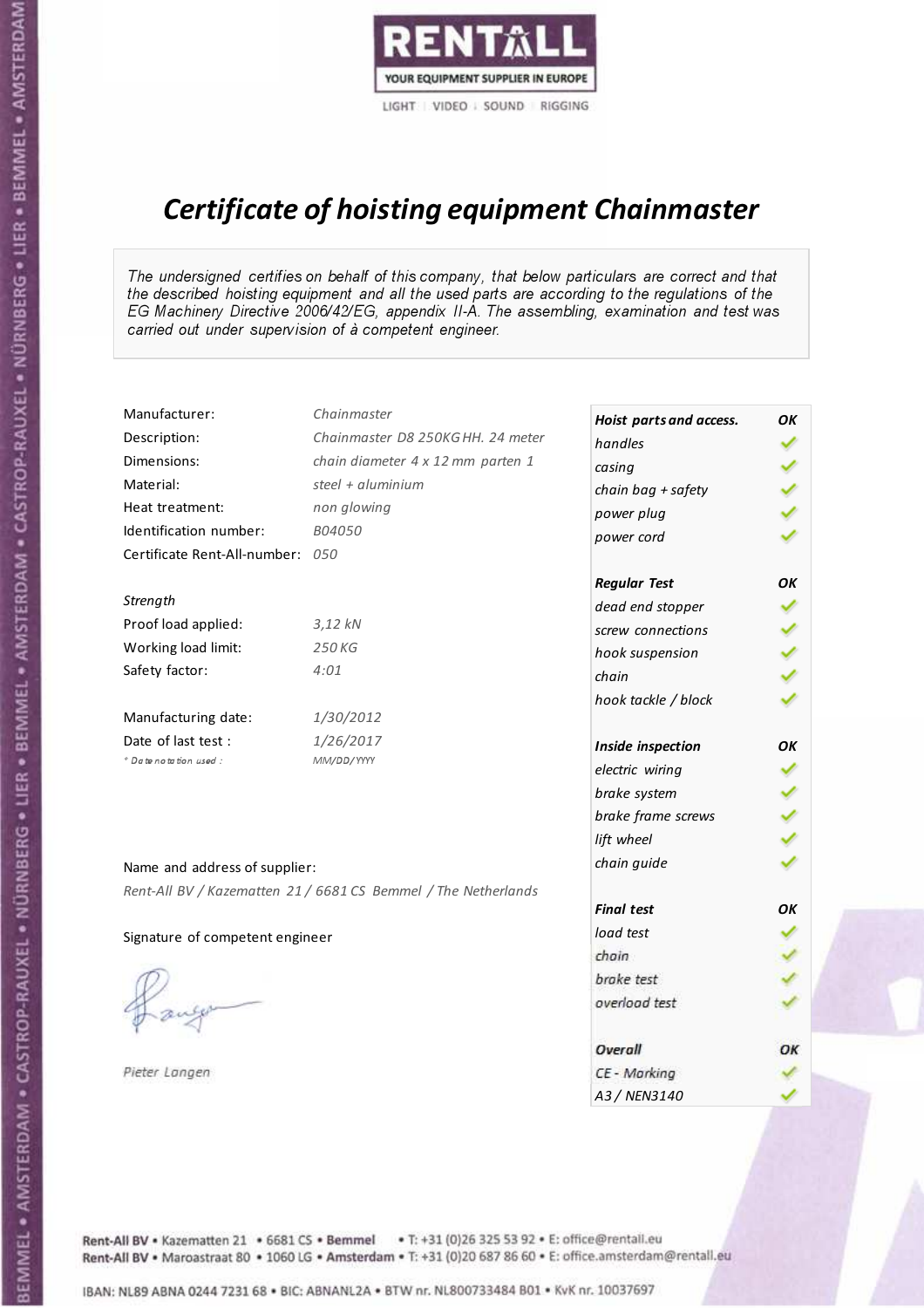

# Certificate of hoisting equipment Chainmaster

The undersigned certifies on behalf of this company, that below particulars are correct and that the described hoisting equipment and all the used parts are according to the regulations of the EG Machinery Directive 2006/42/EG, appendix II-A. The assembling, examination and test was carried out under supervision of à competent engineer.

| Manufacturer:                    | Chainmaster                                                    | Hoist parts and access. | OK  |
|----------------------------------|----------------------------------------------------------------|-------------------------|-----|
| Description:                     | Chainmaster D8 250KG HH. 24 meter                              | handles                 |     |
| Dimensions:                      | chain diameter 4 x 12 mm parten 1                              | casing                  |     |
| Material:                        | steel + aluminium                                              | chain bag + safety      |     |
| Heat treatment:                  | non glowing                                                    | power plug              |     |
| Identification number:           | B04052                                                         | power cord              |     |
| Certificate Rent-All-number: 051 |                                                                |                         |     |
|                                  |                                                                | <b>Regular Test</b>     | ОΚ  |
| Strength                         |                                                                | dead end stopper        | ✔   |
| Proof load applied:              | $3,12$ kN                                                      | screw connections       |     |
| Working load limit:              | 250 KG                                                         | hook suspension         |     |
| Safety factor:                   | 4:01                                                           | chain                   | くくく |
|                                  |                                                                | hook tackle / block     |     |
| Manufacturing date:              | 1/30/2012                                                      |                         |     |
| Date of last test :              | 2/6/2017                                                       | Inside inspection       | ОΚ  |
| * Date notation used :           | MM/DD/YYYY                                                     | electric wiring         | ✔   |
|                                  |                                                                | brake system            |     |
|                                  |                                                                | brake frame screws      |     |
|                                  |                                                                | lift wheel              |     |
| Name and address of supplier:    |                                                                | chain guide             |     |
|                                  | Rent-All BV / Kazematten 21 / 6681 CS Bemmel / The Netherlands |                         |     |
|                                  |                                                                | <b>Final test</b>       | OK  |
| Signature of competent engineer  |                                                                | load test               |     |
|                                  |                                                                | chain                   |     |
|                                  |                                                                | brake test              |     |
|                                  |                                                                | overload test           |     |
|                                  |                                                                | Overall                 | ОК  |
| Pieter Langen                    |                                                                | CE - Marking            |     |
|                                  |                                                                | A3 / NEN3140            |     |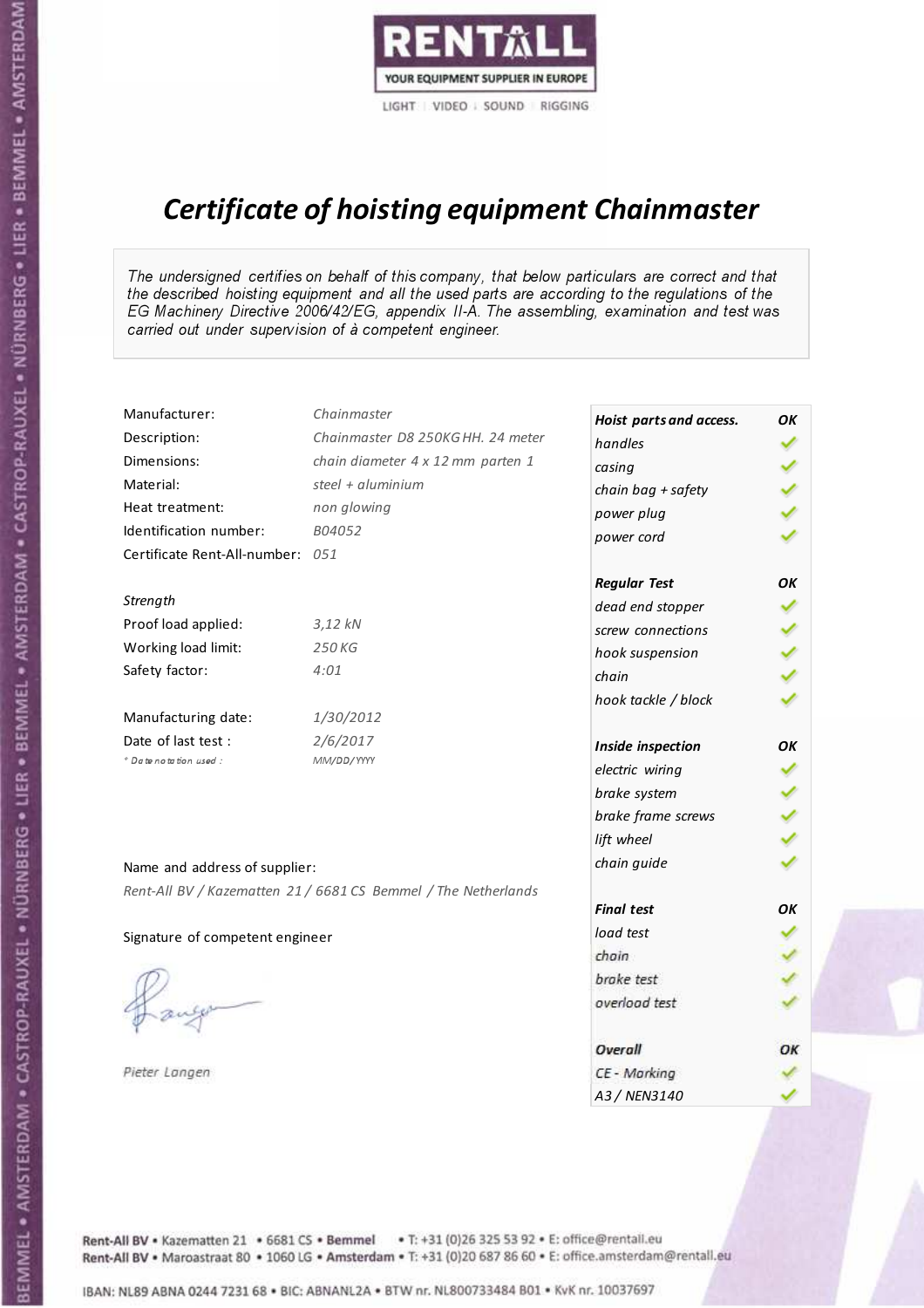

# Certificate of hoisting equipment Chainmaster

The undersigned certifies on behalf of this company, that below particulars are correct and that the described hoisting equipment and all the used parts are according to the regulations of the EG Machinery Directive 2006/42/EG, appendix II-A. The assembling, examination and test was carried out under supervision of à competent engineer.

| Manufacturer:                    | Chainmaster                                                    | Hoist parts and access. | OK  |
|----------------------------------|----------------------------------------------------------------|-------------------------|-----|
| Description:                     | Chainmaster D8 250KG HH. 24 meter                              | handles                 |     |
| Dimensions:                      | chain diameter 4 x 12 mm parten 1                              | casing                  |     |
| Material:                        | steel + aluminium                                              | chain bag + safety      |     |
| Heat treatment:                  | non glowing                                                    | power plug              |     |
| Identification number:           | B04068                                                         | power cord              |     |
| Certificate Rent-All-number: 052 |                                                                |                         |     |
|                                  |                                                                | <b>Regular Test</b>     | ОΚ  |
| Strength                         |                                                                | dead end stopper        |     |
| Proof load applied:              | $3,12$ $kN$                                                    | screw connections       |     |
| Working load limit:              | 250 KG                                                         | hook suspension         |     |
| Safety factor:                   | 4:01                                                           | chain                   | くくく |
|                                  |                                                                | hook tackle / block     |     |
| Manufacturing date:              | 1/30/2012                                                      |                         |     |
| Date of last test :              | 2/8/2017                                                       | Inside inspection       | OK  |
| + Date notation used:            | MM/DD/YYYY                                                     | electric wiring         | ✔   |
|                                  |                                                                | brake system            |     |
|                                  |                                                                | brake frame screws      |     |
|                                  |                                                                | lift wheel              | くくく |
| Name and address of supplier:    |                                                                | chain guide             |     |
|                                  | Rent-All BV / Kazematten 21 / 6681 CS Bemmel / The Netherlands |                         |     |
|                                  |                                                                | <b>Final test</b>       | OK  |
| Signature of competent engineer  |                                                                | load test               |     |
|                                  |                                                                | chain                   |     |
|                                  |                                                                | brake test              |     |
|                                  |                                                                | overload test           |     |
|                                  |                                                                |                         |     |
|                                  |                                                                | Overall                 | ОК  |
| Pieter Langen                    |                                                                | CE - Marking            |     |
|                                  |                                                                | A3 / NEN3140            |     |

Rent-All BV . Kazematten 21 . 6681 CS . Bemmel . T: +31 (0)26 325 53 92 . E: office@rentall.eu Rent-All BV · Maroastraat 80 · 1060 LG · Amsterdam · T: +31 (0)20 687 86 60 · E: office.amsterdam@rentall.eu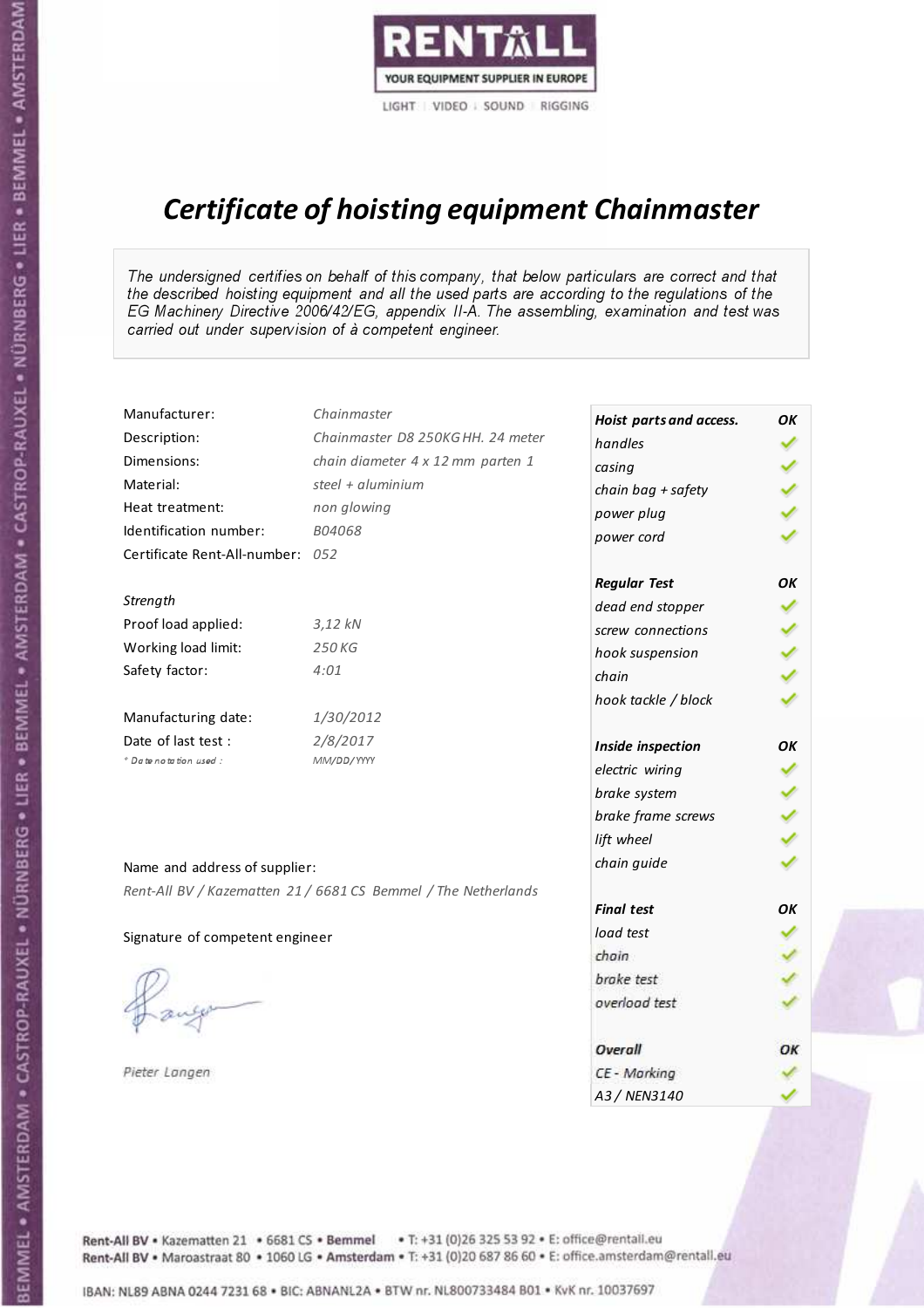

# Certificate of hoisting equipment Chainmaster

The undersigned certifies on behalf of this company, that below particulars are correct and that the described hoisting equipment and all the used parts are according to the regulations of the EG Machinery Directive 2006/42/EG, appendix II-A. The assembling, examination and test was carried out under supervision of à competent engineer.

| Manufacturer:                    | Chainmaster                                                    | Hoist parts and access. | OK  |
|----------------------------------|----------------------------------------------------------------|-------------------------|-----|
| Description:                     | Chainmaster D8 250KG HH. 24 meter                              | handles                 |     |
| Dimensions:                      | chain diameter 4 x 12 mm parten 1                              | casing                  |     |
| Material:                        | steel + $aluminim$                                             | chain bag + safety      |     |
| Heat treatment:                  | non glowing                                                    | power plug              |     |
| Identification number:           | B04064                                                         | power cord              |     |
| Certificate Rent-All-number: 053 |                                                                |                         |     |
|                                  |                                                                | <b>Regular Test</b>     | OK  |
| Strength                         |                                                                | dead end stopper        |     |
| Proof load applied:              | 3,12 kN                                                        | screw connections       |     |
| Working load limit:              | 250 KG                                                         | hook suspension         |     |
| Safety factor:                   | 4:01                                                           | chain                   | くくく |
|                                  |                                                                | hook tackle / block     |     |
| Manufacturing date:              | 1/30/2012                                                      |                         |     |
| Date of last test :              | 2/23/2017                                                      | Inside inspection       | OK  |
| + Date notation used:            | MM/DD/YYYY                                                     | electric wiring         | ✓   |
|                                  |                                                                | brake system            |     |
|                                  |                                                                | brake frame screws      |     |
|                                  |                                                                | lift wheel              |     |
| Name and address of supplier:    |                                                                | chain guide             |     |
|                                  | Rent-All BV / Kazematten 21 / 6681 CS Bemmel / The Netherlands |                         |     |
|                                  |                                                                | <b>Final test</b>       | OK  |
| Signature of competent engineer  |                                                                | load test               |     |
|                                  |                                                                | chain                   |     |
|                                  |                                                                | brake test              |     |
|                                  |                                                                | overload test           |     |
|                                  |                                                                | Overall                 | ОК  |
| Pieter Langen                    |                                                                | CE - Marking            |     |
|                                  |                                                                | A3 / NEN3140            |     |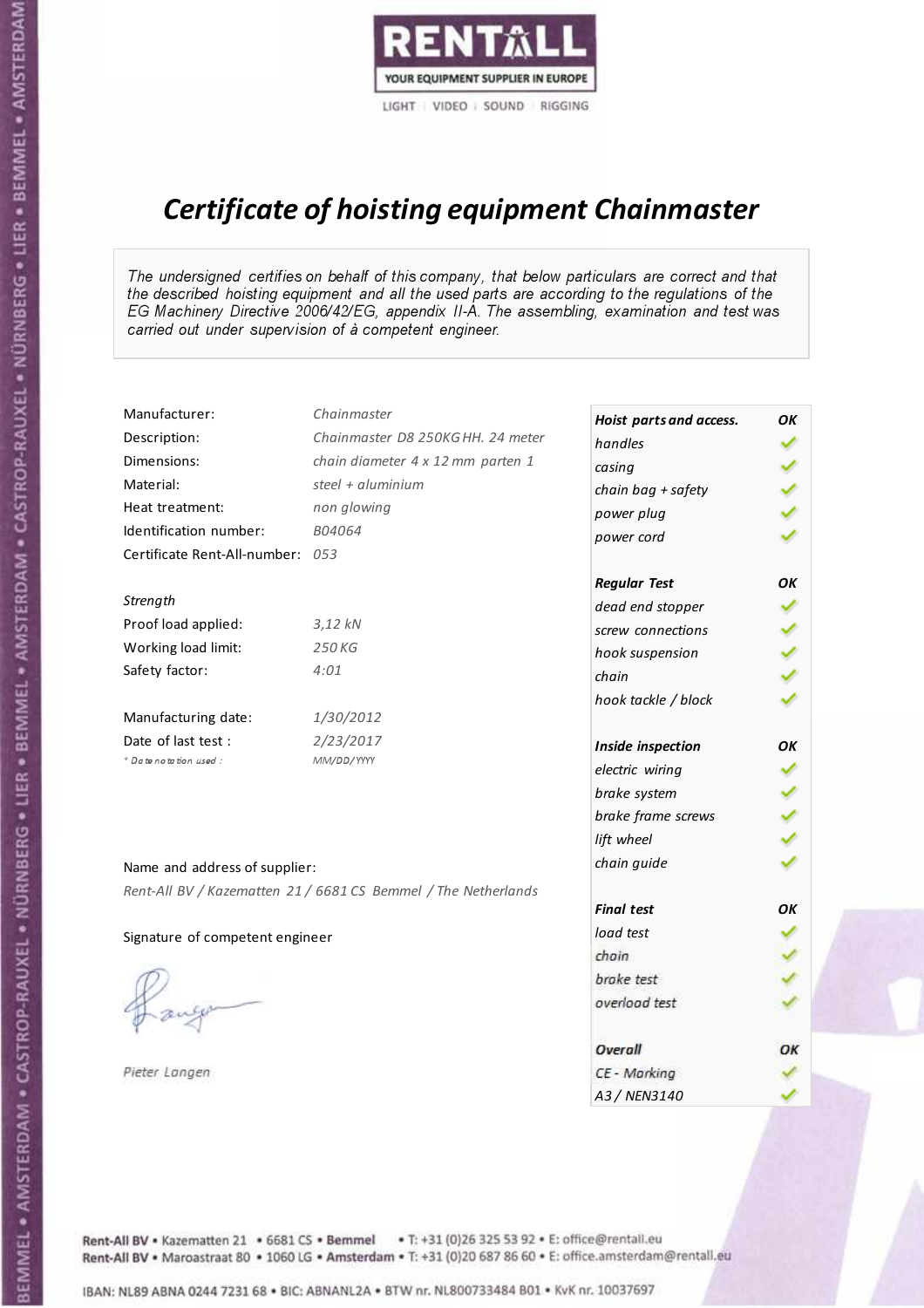

# Certificate of hoisting equipment Chainmaster

The undersigned certifies on behalf of this company, that below particulars are correct and that the described hoisting equipment and all the used parts are according to the regulations of the EG Machinery Directive 2006/42/EG, appendix II-A. The assembling, examination and test was carried out under supervision of à competent engineer.

| Manufacturer:                    | Chainmaster                                                    | Hoist parts and access. | OK  |
|----------------------------------|----------------------------------------------------------------|-------------------------|-----|
| Description:                     | Chainmaster D8 250KG HH. 24 meter                              | handles                 |     |
| Dimensions:                      | chain diameter 4 x 12 mm parten 1                              | casing                  |     |
| Material:                        | steel + aluminium                                              | chain bag + safety      |     |
| Heat treatment:                  | non glowing                                                    | power plug              |     |
| Identification number:           | B04058                                                         | power cord              |     |
| Certificate Rent-All-number: 054 |                                                                |                         |     |
|                                  |                                                                | <b>Regular Test</b>     | ОΚ  |
| Strength                         |                                                                | dead end stopper        | ✔   |
| Proof load applied:              | $3,12$ $kN$                                                    | screw connections       |     |
| Working load limit:              | 250 KG                                                         | hook suspension         |     |
| Safety factor:                   | 4:01                                                           | chain                   | くくく |
|                                  |                                                                | hook tackle / block     |     |
| Manufacturing date:              | 1/30/2012                                                      |                         |     |
| Date of last test :              | 2/19/2019                                                      | Inside inspection       | ОΚ  |
| * Date notation used :           | MM/DD/YYYY                                                     | electric wiring         | ✔   |
|                                  |                                                                | brake system            |     |
|                                  |                                                                | brake frame screws      |     |
|                                  |                                                                | lift wheel              |     |
| Name and address of supplier:    |                                                                | chain guide             |     |
|                                  | Rent-All BV / Kazematten 21 / 6681 CS Bemmel / The Netherlands |                         |     |
|                                  |                                                                | <b>Final test</b>       | OK  |
| Signature of competent engineer  |                                                                | load test               |     |
|                                  |                                                                | chain                   |     |
|                                  |                                                                | brake test              |     |
|                                  |                                                                | overload test           |     |
|                                  |                                                                | Overall                 | ОК  |
| Pieter Langen                    |                                                                | CE - Marking            |     |
|                                  |                                                                | A3 / NEN3140            |     |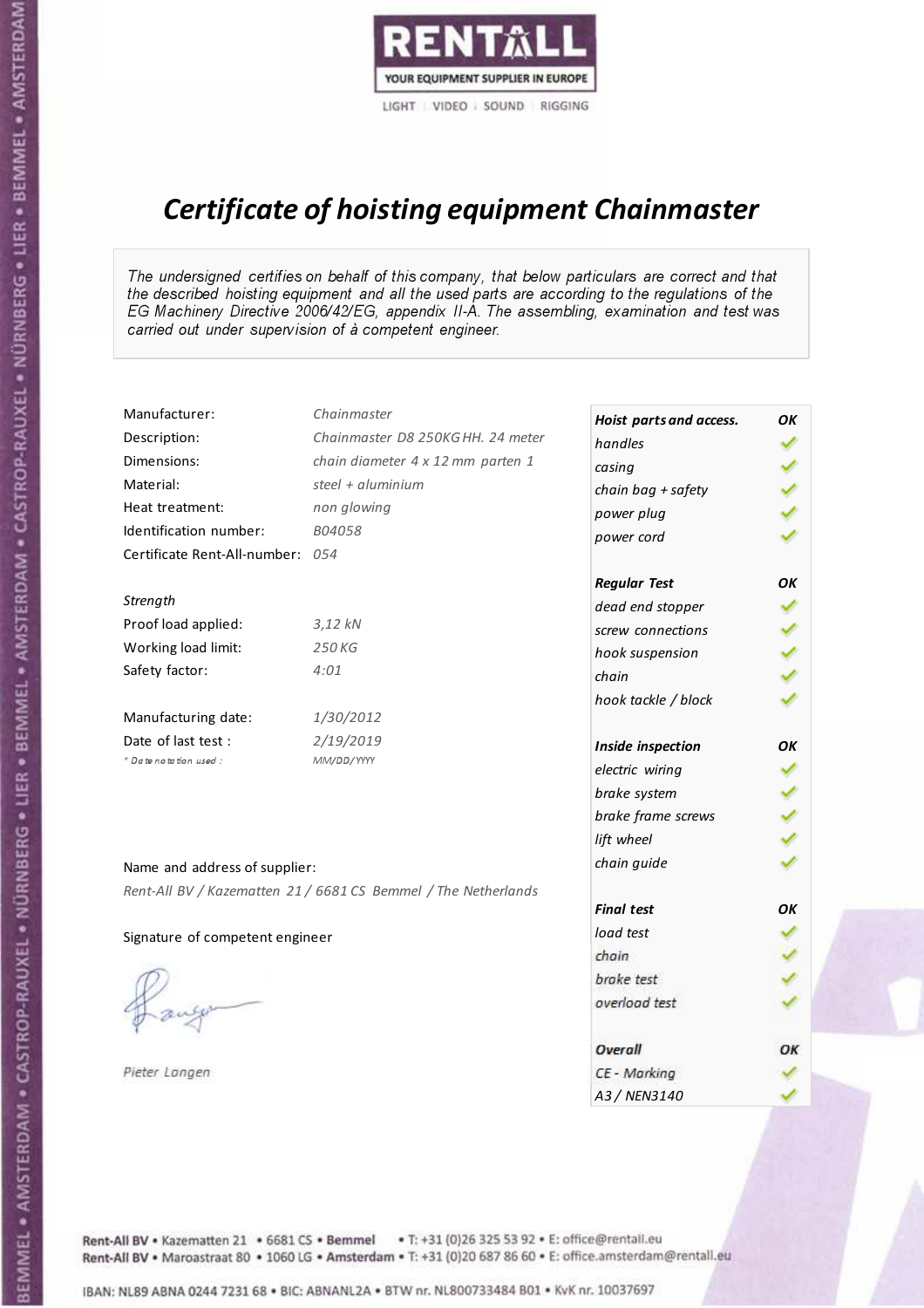

# Certificate of hoisting equipment Chainmaster

The undersigned certifies on behalf of this company, that below particulars are correct and that the described hoisting equipment and all the used parts are according to the regulations of the EG Machinery Directive 2006/42/EG, appendix II-A. The assembling, examination and test was carried out under supervision of à competent engineer.

| Manufacturer:                    | Chainmaster                                                    | Hoist parts and access. | OK  |
|----------------------------------|----------------------------------------------------------------|-------------------------|-----|
| Description:                     | Chainmaster D8 250KG HH. 24 meter                              | handles                 |     |
| Dimensions:                      | chain diameter 4 x 12 mm parten 1                              | casing                  |     |
| Material:                        | steel + aluminium                                              | chain bag + safety      |     |
| Heat treatment:                  | non glowing                                                    | power plug              |     |
| Identification number:           | B04053                                                         | power cord              |     |
| Certificate Rent-All-number: 055 |                                                                |                         |     |
|                                  |                                                                | <b>Regular Test</b>     | OK  |
| Strength                         |                                                                | dead end stopper        | ✔   |
| Proof load applied:              | $3,12$ kN                                                      | screw connections       |     |
| Working load limit:              | 250 KG                                                         | hook suspension         |     |
| Safety factor:                   | 4:01                                                           | chain                   | くくく |
|                                  |                                                                | hook tackle / block     |     |
| Manufacturing date:              | 1/30/2012                                                      |                         |     |
| Date of last test :              | 10/11/2019                                                     | Inside inspection       | ОΚ  |
| + Date notation used :           | MM/DD/YYYY                                                     | electric wiring         | ✓   |
|                                  |                                                                | brake system            |     |
|                                  |                                                                | brake frame screws      |     |
|                                  |                                                                | lift wheel              |     |
| Name and address of supplier:    |                                                                | chain guide             |     |
|                                  | Rent-All BV / Kazematten 21 / 6681 CS Bemmel / The Netherlands |                         |     |
|                                  |                                                                | <b>Final test</b>       | OK  |
| Signature of competent engineer  |                                                                | load test               |     |
|                                  |                                                                | chain                   |     |
|                                  |                                                                | brake test              |     |
|                                  |                                                                | overload test           |     |
|                                  |                                                                | Overall                 | ОК  |
| Pieter Langen                    |                                                                | CE - Marking            |     |
|                                  |                                                                | A3 / NEN3140            |     |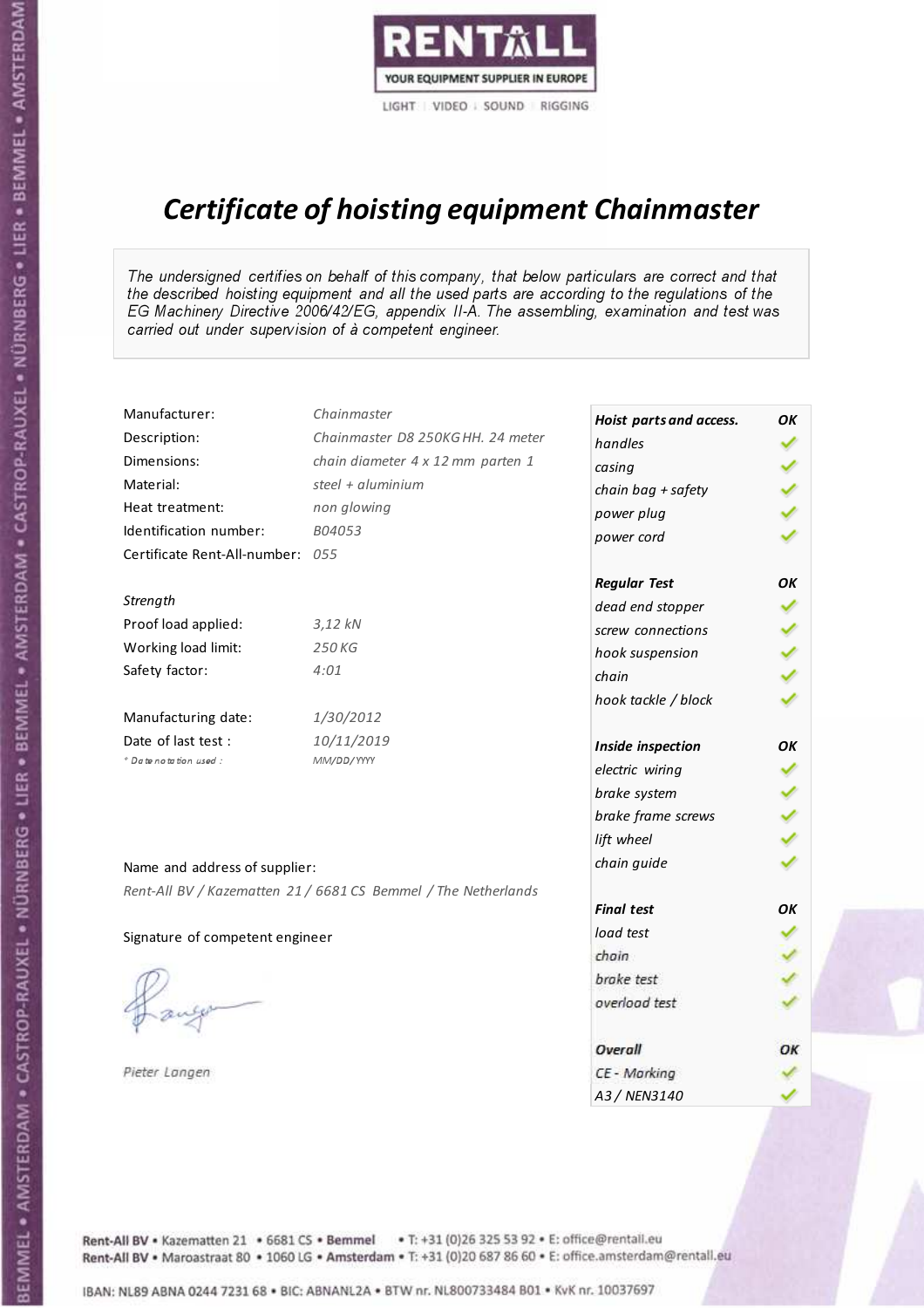

# Certificate of hoisting equipment Chainmaster

The undersigned certifies on behalf of this company, that below particulars are correct and that the described hoisting equipment and all the used parts are according to the regulations of the EG Machinery Directive 2006/42/EG, appendix II-A. The assembling, examination and test was carried out under supervision of à competent engineer.

| Manufacturer:                    | Chainmaster                                                    | Hoist parts and access. | OK                   |
|----------------------------------|----------------------------------------------------------------|-------------------------|----------------------|
| Description:                     | Chainmaster D8 250KG HH. 24 meter                              | handles                 |                      |
| Dimensions:                      | chain diameter 4 x 12 mm parten 1                              | casing                  |                      |
| Material:                        | steel $+$ aluminium                                            | chain bag + safety      |                      |
| Heat treatment:                  | non glowing                                                    | power plug              |                      |
| Identification number:           | B04057                                                         | power cord              |                      |
| Certificate Rent-All-number: 056 |                                                                |                         |                      |
|                                  |                                                                | <b>Regular Test</b>     | OK                   |
| Strength                         |                                                                | dead end stopper        | ✔                    |
| Proof load applied:              | 3,12 kN                                                        | screw connections       |                      |
| Working load limit:              | 250 KG                                                         | hook suspension         |                      |
| Safety factor:                   | 4:01                                                           | chain                   | くくく                  |
|                                  |                                                                | hook tackle / block     |                      |
| Manufacturing date:              | 1/30/2012                                                      |                         |                      |
| Date of last test:               | 2/23/2017                                                      | Inside inspection       | OΚ                   |
| * Date notation used :           | MM/DD/YYYY                                                     | electric wiring         | ✔                    |
|                                  |                                                                | brake system            |                      |
|                                  |                                                                | brake frame screws      |                      |
|                                  |                                                                | lift wheel              | $\sim$ $\sim$ $\sim$ |
| Name and address of supplier:    |                                                                | chain guide             |                      |
|                                  | Rent-All BV / Kazematten 21 / 6681 CS Bemmel / The Netherlands |                         |                      |
|                                  |                                                                | <b>Final test</b>       | OK                   |
| Signature of competent engineer  |                                                                | load test               |                      |
|                                  |                                                                | chain                   |                      |
|                                  |                                                                | brake test              |                      |
|                                  |                                                                | overload test           |                      |
|                                  |                                                                | Overall                 | ОК                   |
| Pieter Langen                    |                                                                | CE - Marking            |                      |
|                                  |                                                                | A3 / NEN3140            |                      |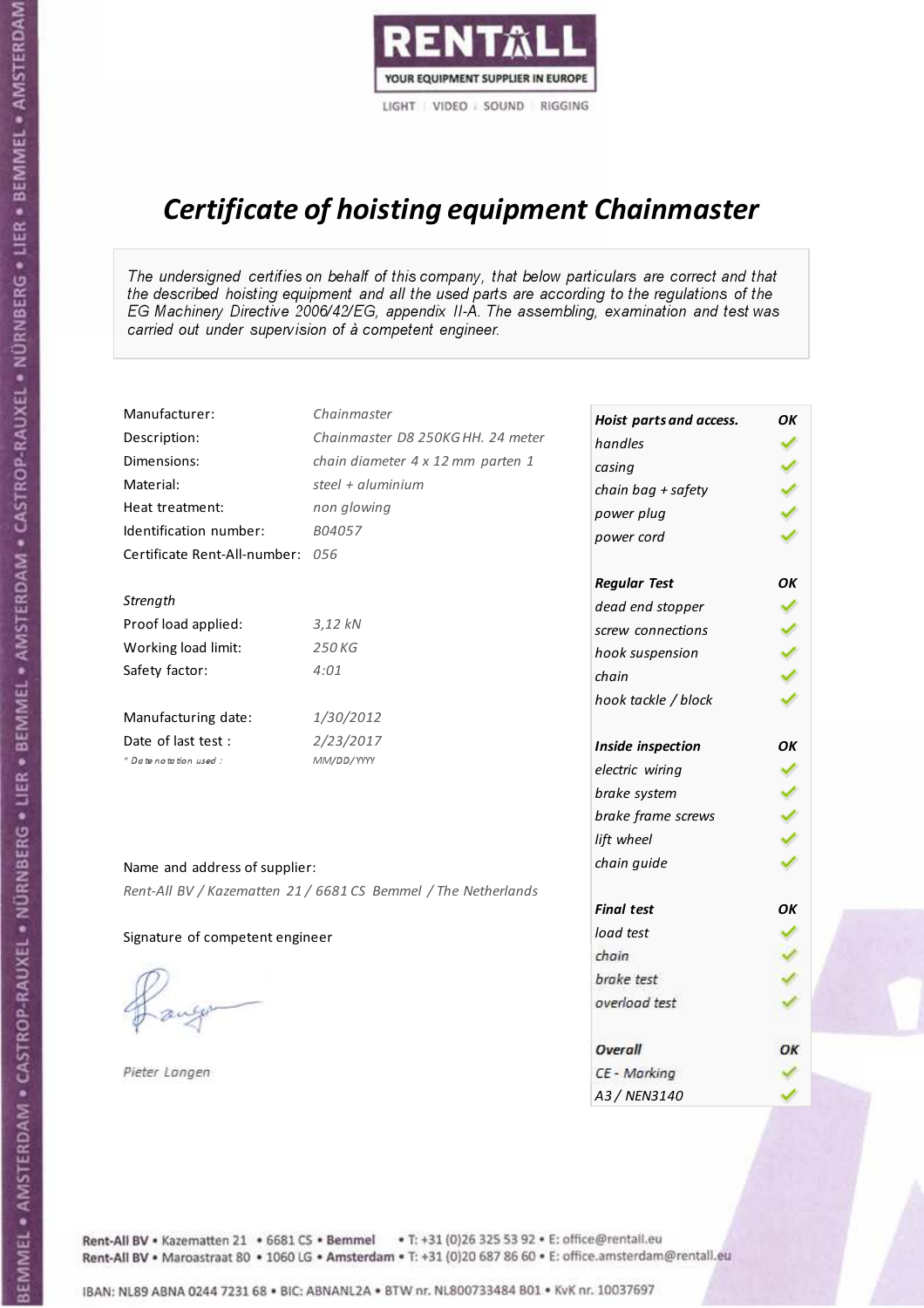

# Certificate of hoisting equipment Chainmaster

The undersigned certifies on behalf of this company, that below particulars are correct and that the described hoisting equipment and all the used parts are according to the regulations of the EG Machinery Directive 2006/42/EG, appendix II-A. The assembling, examination and test was carried out under supervision of à competent engineer.

| Manufacturer:                    | Chainmaster                                                    | Hoist parts and access. | OK  |
|----------------------------------|----------------------------------------------------------------|-------------------------|-----|
| Description:                     | Chainmaster D8 250KG HH. 24 meter                              | handles                 |     |
| Dimensions:                      | chain diameter 4 x 12 mm parten 1                              | casing                  |     |
| Material:                        | steel $+$ aluminium                                            | chain bag + safety      |     |
| Heat treatment:                  | non glowing                                                    | power plug              |     |
| Identification number:           | B04051                                                         | power cord              |     |
| Certificate Rent-All-number: 057 |                                                                |                         |     |
|                                  |                                                                | <b>Regular Test</b>     | OK  |
| Strength                         |                                                                | dead end stopper        | ✔   |
| Proof load applied:              | $3,12$ $kN$                                                    | screw connections       |     |
| Working load limit:              | 250 KG                                                         | hook suspension         |     |
| Safety factor:                   | 4:01                                                           | chain                   | くくく |
|                                  |                                                                | hook tackle / block     |     |
| Manufacturing date:              | 1/30/2012                                                      |                         |     |
| Date of last test :              | 1/25/2017                                                      | Inside inspection       | ОΚ  |
| * Date notation used :           | MM/DD/YYYY                                                     | electric wiring         | ✓   |
|                                  |                                                                | brake system            |     |
|                                  |                                                                | brake frame screws      |     |
|                                  |                                                                | lift wheel              | くくく |
| Name and address of supplier:    |                                                                | chain guide             |     |
|                                  | Rent-All BV / Kazematten 21 / 6681 CS Bemmel / The Netherlands |                         |     |
|                                  |                                                                | <b>Final test</b>       | OK  |
| Signature of competent engineer  |                                                                | load test               |     |
|                                  |                                                                | chain                   |     |
|                                  |                                                                | brake test              |     |
|                                  |                                                                | overload test           |     |
|                                  |                                                                | Overall                 | OK  |
| Pieter Langen                    |                                                                | CE - Marking            |     |
|                                  |                                                                | A3 / NEN3140            |     |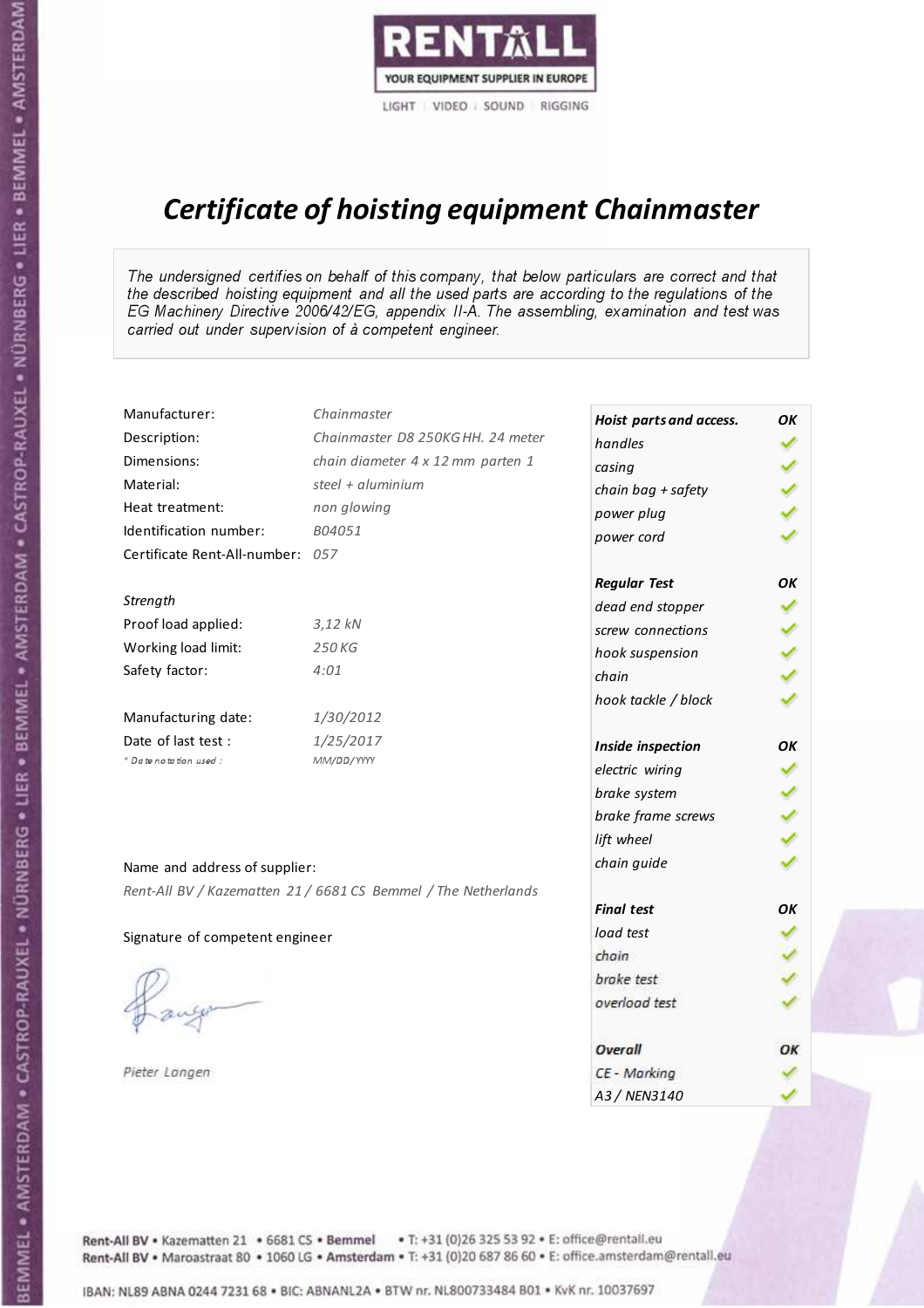

# Certificate of hoisting equipment Chainmaster

The undersigned certifies on behalf of this company, that below particulars are correct and that the described hoisting equipment and all the used parts are according to the regulations of the EG Machinery Directive 2006/42/EG, appendix II-A. The assembling, examination and test was carried out under supervision of à competent engineer.

| Manufacturer:                    | Chainmaster                                                    | Hoist parts and access. | OΚ  |
|----------------------------------|----------------------------------------------------------------|-------------------------|-----|
| Description:                     | Chainmaster D8 250KG HH. 24 meter                              | handles                 | ✓   |
| Dimensions:                      | chain diameter 4 x 12 mm parten 1                              | casing                  |     |
| Material:                        | steel + aluminium                                              | chain bag + safety      |     |
| Heat treatment:                  | non glowing                                                    | power plug              |     |
| Identification number:           | B04063                                                         | power cord              |     |
| Certificate Rent-All-number: 058 |                                                                |                         |     |
|                                  |                                                                | <b>Regular Test</b>     | OK  |
| Strength                         |                                                                | dead end stopper        | ✔   |
| Proof load applied:              | $3,12$ $kN$                                                    | screw connections       |     |
| Working load limit:              | 250 KG                                                         | hook suspension         |     |
| Safety factor:                   | 4:01                                                           | chain                   | くくく |
|                                  |                                                                | hook tackle / block     |     |
| Manufacturing date:              | 1/30/2012                                                      |                         |     |
| Date of last test :              | 3/17/2020                                                      | Inside inspection       | OK  |
| * Date notation used :           | MM/DD/YYYY                                                     | electric wiring         | ✔   |
|                                  |                                                                | brake system            | ✔   |
|                                  |                                                                | brake frame screws      |     |
|                                  |                                                                | lift wheel              |     |
| Name and address of supplier:    |                                                                | chain guide             |     |
|                                  | Rent-All BV / Kazematten 21 / 6681 CS Bemmel / The Netherlands |                         |     |
|                                  |                                                                | <b>Final test</b>       | OK  |
| Signature of competent engineer  |                                                                | load test               |     |
|                                  |                                                                | chain                   |     |
|                                  |                                                                | brake test              |     |
|                                  |                                                                | overload test           |     |
|                                  |                                                                | Overall                 | ОК  |
| Pieter Langen                    |                                                                | CE - Marking            |     |
|                                  |                                                                | A3 / NEN3140            |     |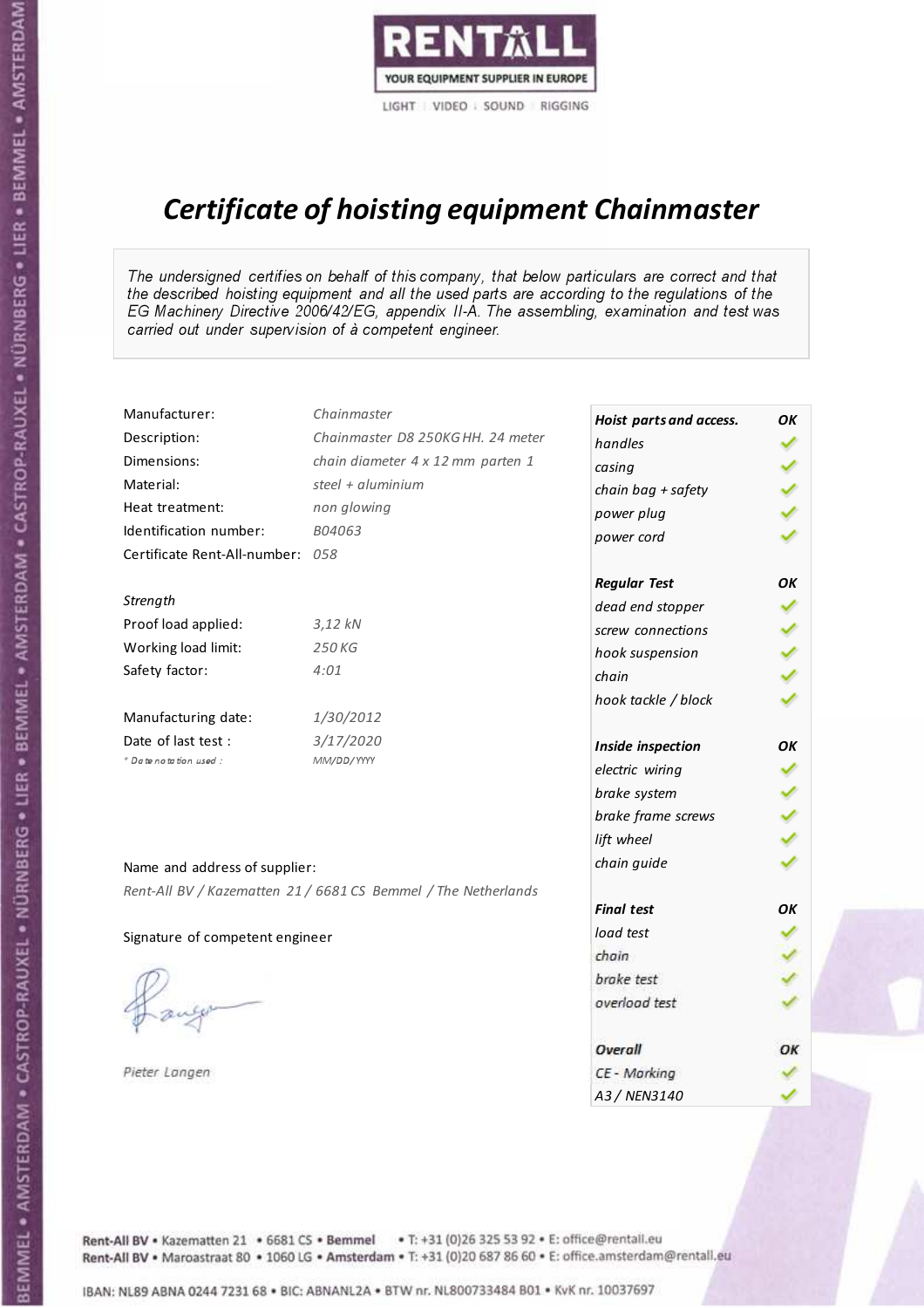

# Certificate of hoisting equipment Chainmaster

The undersigned certifies on behalf of this company, that below particulars are correct and that the described hoisting equipment and all the used parts are according to the regulations of the EG Machinery Directive 2006/42/EG, appendix II-A. The assembling, examination and test was carried out under supervision of à competent engineer.

| Manufacturer:                    | Chainmaster                                                    | Hoist parts and access. | OK  |
|----------------------------------|----------------------------------------------------------------|-------------------------|-----|
| Description:                     | Chainmaster D8 250KG HH. 24 meter                              | handles                 |     |
| Dimensions:                      | chain diameter 4 x 12 mm parten 1                              | casing                  |     |
| Material:                        | steel + aluminium                                              | chain bag + safety      |     |
| Heat treatment:                  | non glowing                                                    | power plug              |     |
| Identification number:           | B04046                                                         | power cord              |     |
| Certificate Rent-All-number: 059 |                                                                |                         |     |
|                                  |                                                                | <b>Regular Test</b>     | ОΚ  |
| Strength                         |                                                                | dead end stopper        | ✔   |
| Proof load applied:              | $3,12$ $kN$                                                    | screw connections       |     |
| Working load limit:              | 250 KG                                                         | hook suspension         |     |
| Safety factor:                   | 4:01                                                           | chain                   | くくく |
|                                  |                                                                | hook tackle / block     |     |
| Manufacturing date:              | 1/30/2012                                                      |                         |     |
| Date of last test :              | 2/6/2017                                                       | Inside inspection       | ОΚ  |
| * Date notation used :           | MM/DD/YYYY                                                     | electric wiring         | ✔   |
|                                  |                                                                | brake system            |     |
|                                  |                                                                | brake frame screws      |     |
|                                  |                                                                | lift wheel              |     |
| Name and address of supplier:    |                                                                | chain guide             |     |
|                                  | Rent-All BV / Kazematten 21 / 6681 CS Bemmel / The Netherlands |                         |     |
|                                  |                                                                | <b>Final test</b>       | OK  |
| Signature of competent engineer  |                                                                | load test               |     |
|                                  |                                                                | chain                   |     |
|                                  |                                                                | brake test              |     |
|                                  |                                                                | overload test           |     |
|                                  |                                                                | Overall                 | ОК  |
| Pieter Langen                    |                                                                | CE - Marking            |     |
|                                  |                                                                | A3 / NEN3140            |     |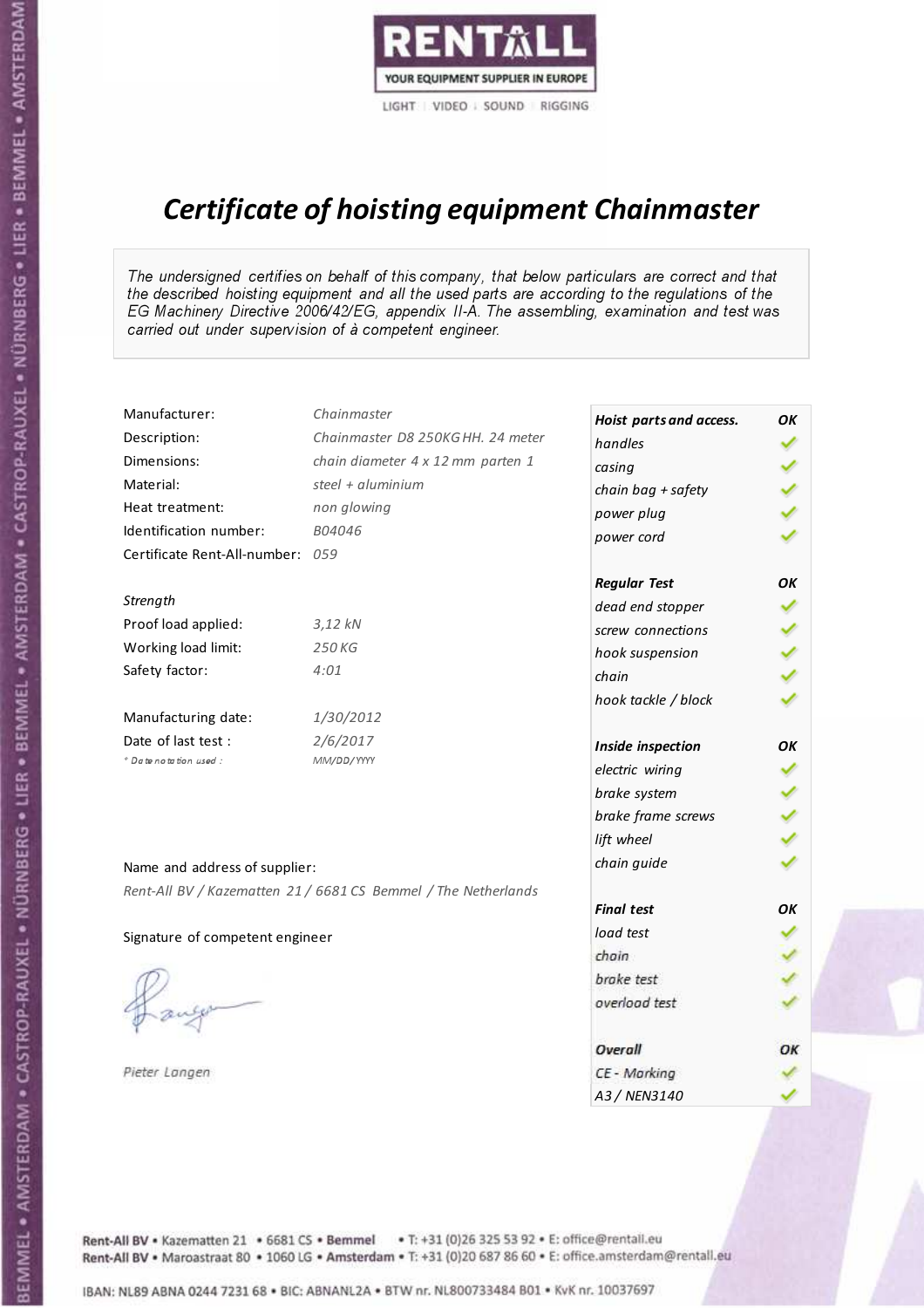

# Certificate of hoisting equipment Chainmaster

The undersigned certifies on behalf of this company, that below particulars are correct and that the described hoisting equipment and all the used parts are according to the regulations of the EG Machinery Directive 2006/42/EG, appendix II-A. The assembling, examination and test was carried out under supervision of à competent engineer.

| Manufacturer:                    | Chainmaster                                                    | Hoist parts and access. | OK  |
|----------------------------------|----------------------------------------------------------------|-------------------------|-----|
| Description:                     | Chainmaster D8 250KG HH. 24 meter                              | handles                 |     |
| Dimensions:                      | chain diameter 4 x 12 mm parten 1                              | casing                  |     |
| Material:                        | steel + $aluminim$                                             | chain bag + safety      |     |
| Heat treatment:                  | non glowing                                                    | power plug              |     |
| Identification number:           | B04054                                                         | power cord              |     |
| Certificate Rent-All-number: 060 |                                                                |                         |     |
|                                  |                                                                | <b>Regular Test</b>     | OK  |
| Strength                         |                                                                | dead end stopper        | ✔   |
| Proof load applied:              | $3,12$ $kN$                                                    | screw connections       |     |
| Working load limit:              | 250 KG                                                         | hook suspension         |     |
| Safety factor:                   | 4:01                                                           | chain                   | くくく |
|                                  |                                                                | hook tackle / block     |     |
| Manufacturing date:              | 1/30/2012                                                      |                         |     |
| Date of last test :              | 1/21/2019                                                      | Inside inspection       | OΚ  |
| * Date notation used :           | MM/DD/YYYY                                                     | electric wiring         | ✓   |
|                                  |                                                                | brake system            |     |
|                                  |                                                                | brake frame screws      |     |
|                                  |                                                                | lift wheel              |     |
| Name and address of supplier:    |                                                                | chain guide             |     |
|                                  | Rent-All BV / Kazematten 21 / 6681 CS Bemmel / The Netherlands |                         |     |
|                                  |                                                                | <b>Final test</b>       | OK  |
| Signature of competent engineer  |                                                                | load test               |     |
|                                  |                                                                | chain                   |     |
|                                  |                                                                | brake test              |     |
|                                  |                                                                | overload test           |     |
|                                  |                                                                | Overall                 | ОК  |
| Pieter Langen                    |                                                                | CE - Marking            |     |
|                                  |                                                                | A3 / NEN3140            |     |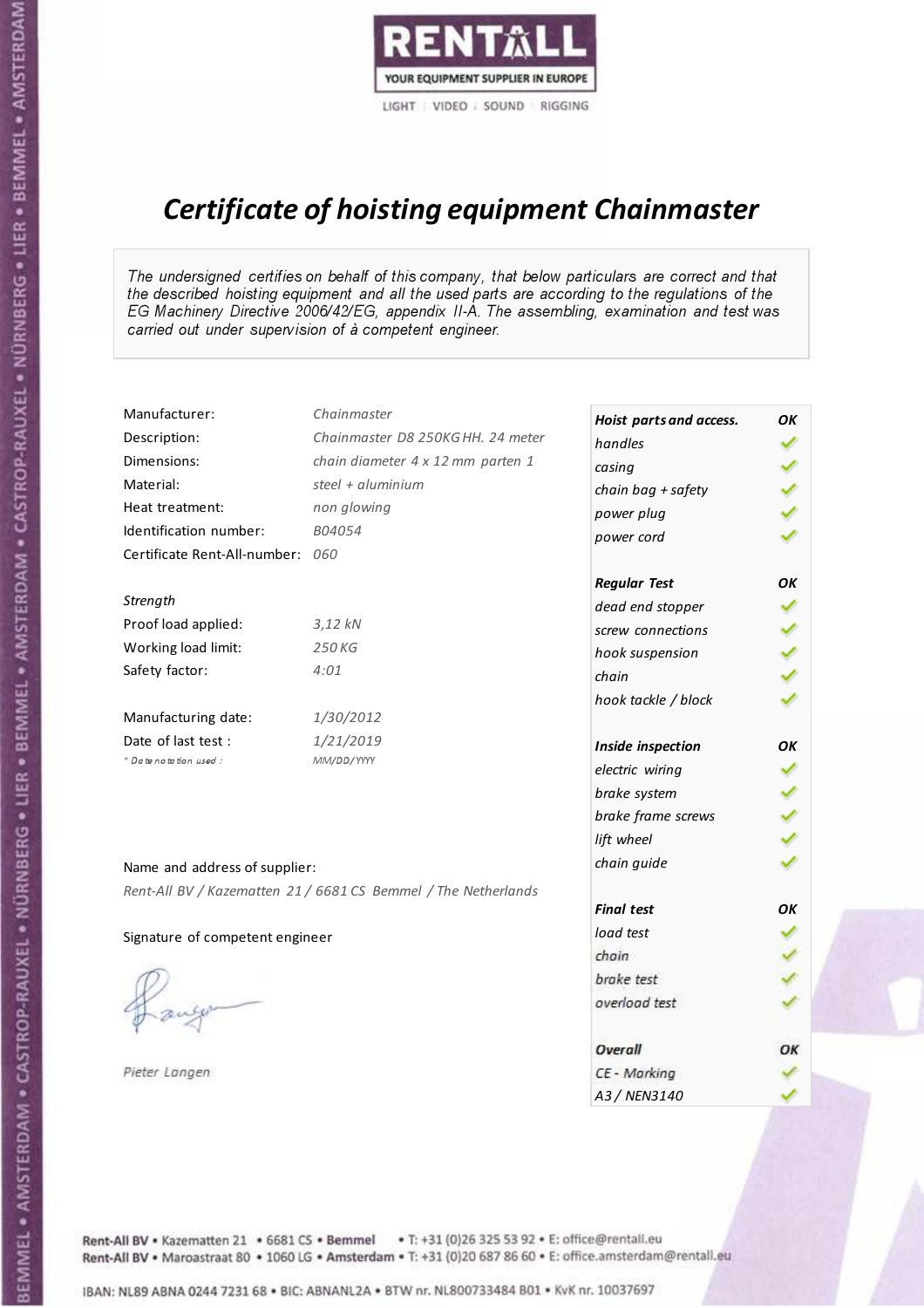

# Certificate of hoisting equipment Chainmaster

The undersigned certifies on behalf of this company, that below particulars are correct and that the described hoisting equipment and all the used parts are according to the regulations of the EG Machinery Directive 2006/42/EG, appendix II-A. The assembling, examination and test was carried out under supervision of à competent engineer.

| Manufacturer:                    | Chainmaster                                                    | Hoist parts and access. | OΚ  |
|----------------------------------|----------------------------------------------------------------|-------------------------|-----|
| Description:                     | Chainmaster D8 250KG HH. 24 meter                              | handles                 |     |
| Dimensions:                      | chain diameter 4 x 12 mm parten 1                              | casing                  |     |
| Material:                        | steel + aluminium                                              | chain bag + safety      | くりょ |
| Heat treatment:                  | non glowing                                                    | power plug              |     |
| Identification number:           | B04049                                                         | power cord              |     |
| Certificate Rent-All-number: 061 |                                                                |                         |     |
|                                  |                                                                | <b>Regular Test</b>     | OK  |
| Strength                         |                                                                | dead end stopper        | ✔   |
| Proof load applied:              | $3,12$ $kN$                                                    | screw connections       |     |
| Working load limit:              | 250KG                                                          | hook suspension         |     |
| Safety factor:                   | 4:01                                                           | chain                   | りょ  |
|                                  |                                                                | hook tackle / block     |     |
| Manufacturing date:              | 1/30/2012                                                      |                         |     |
| Date of last test :              | 9/19/2019                                                      | Inside inspection       | ОΚ  |
| + Date notation used :           | MM/DD/YYYY                                                     | electric wiring         |     |
|                                  |                                                                | brake system            |     |
|                                  |                                                                | brake frame screws      |     |
|                                  |                                                                | lift wheel              |     |
| Name and address of supplier:    |                                                                | chain guide             |     |
|                                  | Rent-All BV / Kazematten 21 / 6681 CS Bemmel / The Netherlands |                         |     |
|                                  |                                                                | <b>Final test</b>       | OK  |
| Signature of competent engineer  |                                                                | load test               |     |
|                                  |                                                                | chain                   |     |
|                                  |                                                                | brake test              |     |
|                                  |                                                                | overload test           |     |
|                                  |                                                                | Overall                 | ОК  |
| Pieter Langen                    |                                                                | CE - Marking            |     |
|                                  |                                                                | A3 / NEN3140            |     |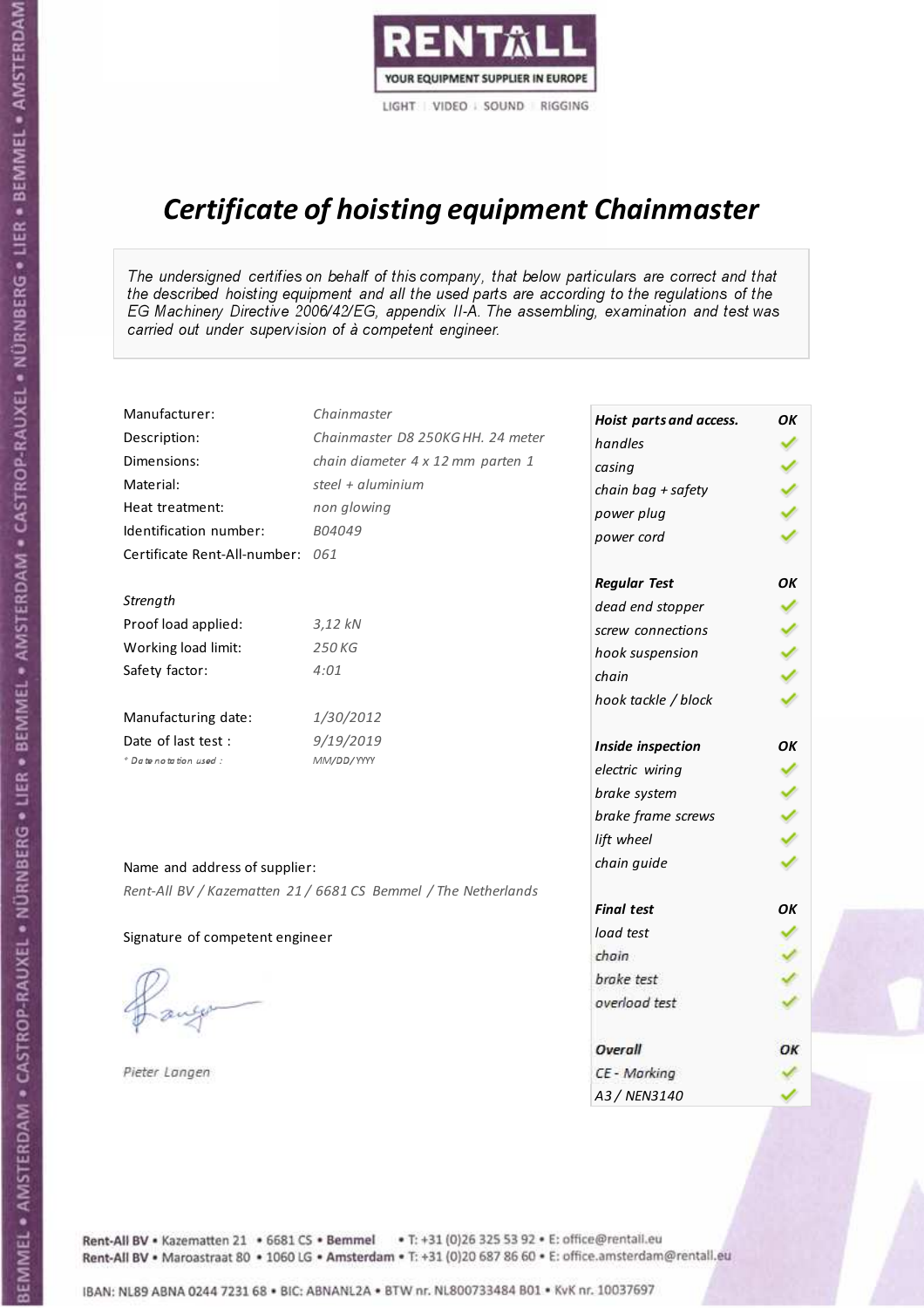

# Certificate of hoisting equipment Chainmaster

The undersigned certifies on behalf of this company, that below particulars are correct and that the described hoisting equipment and all the used parts are according to the regulations of the EG Machinery Directive 2006/42/EG, appendix II-A. The assembling, examination and test was carried out under supervision of à competent engineer.

| Manufacturer:                    | Chainmaster                                                    | Hoist parts and access. | OΚ  |
|----------------------------------|----------------------------------------------------------------|-------------------------|-----|
| Description:                     | Chainmaster D8 250KG HH. 24 meter                              | handles                 | ✓   |
| Dimensions:                      | chain diameter 4 x 12 mm parten 1                              | casing                  |     |
| Material:                        | steel + aluminium                                              | chain bag + safety      |     |
| Heat treatment:                  | non glowing                                                    | power plug              |     |
| Identification number:           | B04056                                                         | power cord              |     |
| Certificate Rent-All-number: 062 |                                                                |                         |     |
|                                  |                                                                | <b>Regular Test</b>     | OK  |
| Strength                         |                                                                | dead end stopper        | ✔   |
| Proof load applied:              | $3,12$ $kN$                                                    | screw connections       |     |
| Working load limit:              | 250 KG                                                         | hook suspension         |     |
| Safety factor:                   | 4:01                                                           | chain                   | くくく |
|                                  |                                                                | hook tackle / block     |     |
| Manufacturing date:              | 1/30/2012                                                      |                         |     |
| Date of last test :              | 9/19/2019                                                      | Inside inspection       | OK  |
| * Date notation used :           | MM/DD/YYYY                                                     | electric wiring         | ✔   |
|                                  |                                                                | brake system            | ✔   |
|                                  |                                                                | brake frame screws      |     |
|                                  |                                                                | lift wheel              |     |
| Name and address of supplier:    |                                                                | chain guide             |     |
|                                  | Rent-All BV / Kazematten 21 / 6681 CS Bemmel / The Netherlands |                         |     |
|                                  |                                                                | <b>Final test</b>       | OK  |
| Signature of competent engineer  |                                                                | load test               |     |
|                                  |                                                                | chain                   |     |
|                                  |                                                                | brake test              |     |
|                                  |                                                                | overload test           |     |
|                                  |                                                                | Overall                 | ОК  |
| Pieter Langen                    |                                                                | CE - Marking            |     |
|                                  |                                                                | A3 / NEN3140            |     |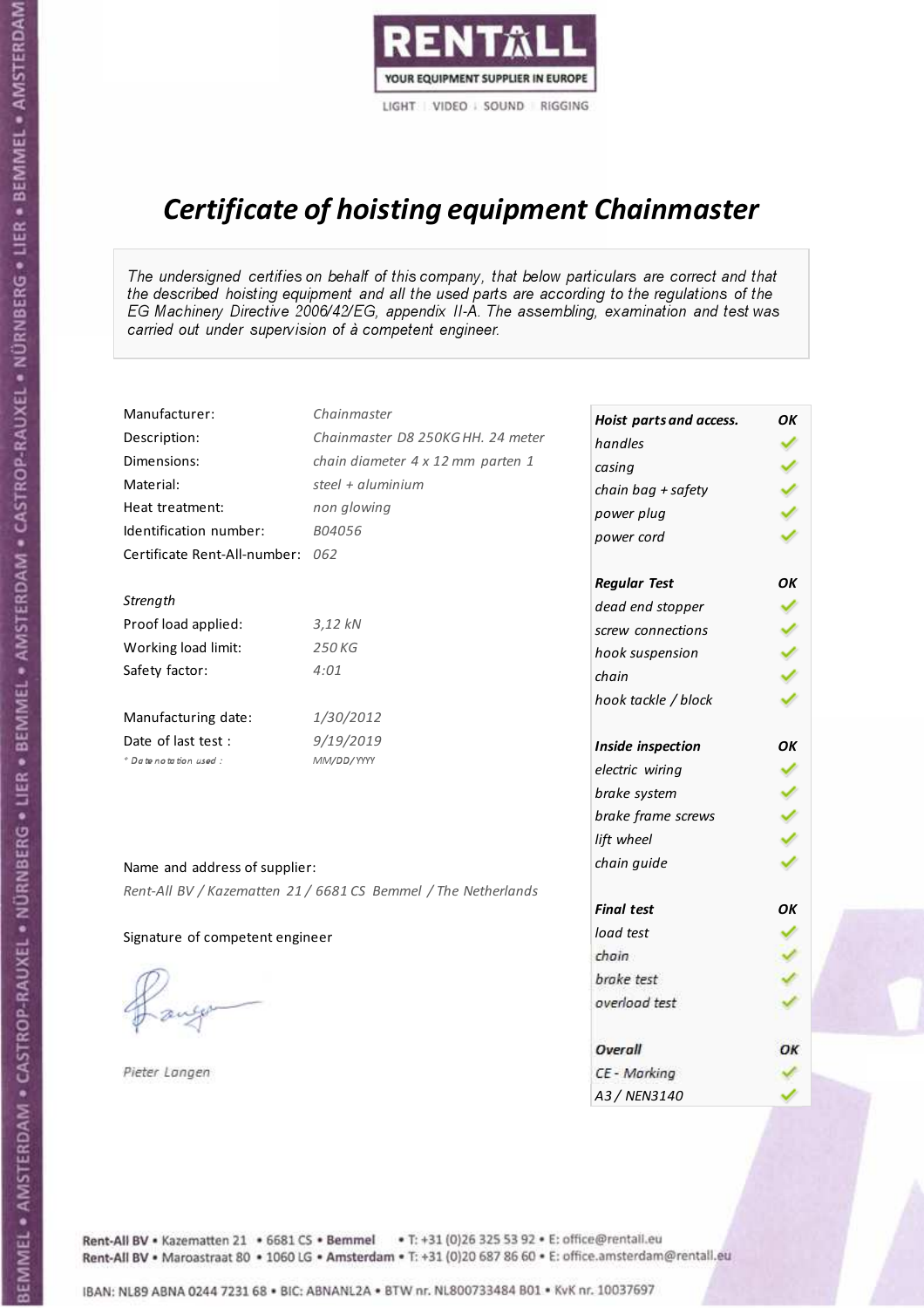

# Certificate of hoisting equipment Chainmaster

The undersigned certifies on behalf of this company, that below particulars are correct and that the described hoisting equipment and all the used parts are according to the regulations of the EG Machinery Directive 2006/42/EG, appendix II-A. The assembling, examination and test was carried out under supervision of à competent engineer.

| Manufacturer:                    | Chainmaster                                                    | Hoist parts and access. | OK  |
|----------------------------------|----------------------------------------------------------------|-------------------------|-----|
| Description:                     | Chainmaster D8 250KG HH. 24 meter                              | handles                 |     |
| Dimensions:                      | chain diameter 4 x 12 mm parten 1                              | casing                  |     |
| Material:                        | steel $+$ aluminium                                            | chain bag + safety      |     |
| Heat treatment:                  | non glowing                                                    | power plug              |     |
| Identification number:           | B04055                                                         | power cord              |     |
| Certificate Rent-All-number: 063 |                                                                |                         |     |
|                                  |                                                                | <b>Regular Test</b>     | OK  |
| Strength                         |                                                                | dead end stopper        | ✔   |
| Proof load applied:              | $3,12$ $kN$                                                    | screw connections       |     |
| Working load limit:              | 250 KG                                                         | hook suspension         |     |
| Safety factor:                   | 4:01                                                           | chain                   | くりょ |
|                                  |                                                                | hook tackle / block     |     |
| Manufacturing date:              | 1/30/2012                                                      |                         |     |
| Date of last test :              | 10/3/2019                                                      | Inside inspection       | ОΚ  |
| * Date notation used :           | MM/DD/YYYY                                                     | electric wiring         | ✓   |
|                                  |                                                                | brake system            |     |
|                                  |                                                                | brake frame screws      |     |
|                                  |                                                                | lift wheel              |     |
| Name and address of supplier:    |                                                                | chain guide             |     |
|                                  | Rent-All BV / Kazematten 21 / 6681 CS Bemmel / The Netherlands |                         |     |
|                                  |                                                                | <b>Final test</b>       | OK  |
| Signature of competent engineer  |                                                                | load test               |     |
|                                  |                                                                | chain                   |     |
|                                  |                                                                | brake test              |     |
|                                  |                                                                | overload test           |     |
|                                  |                                                                | Overall                 | OK  |
| Pieter Langen                    |                                                                | CE - Marking            |     |
|                                  |                                                                | A3 / NEN3140            |     |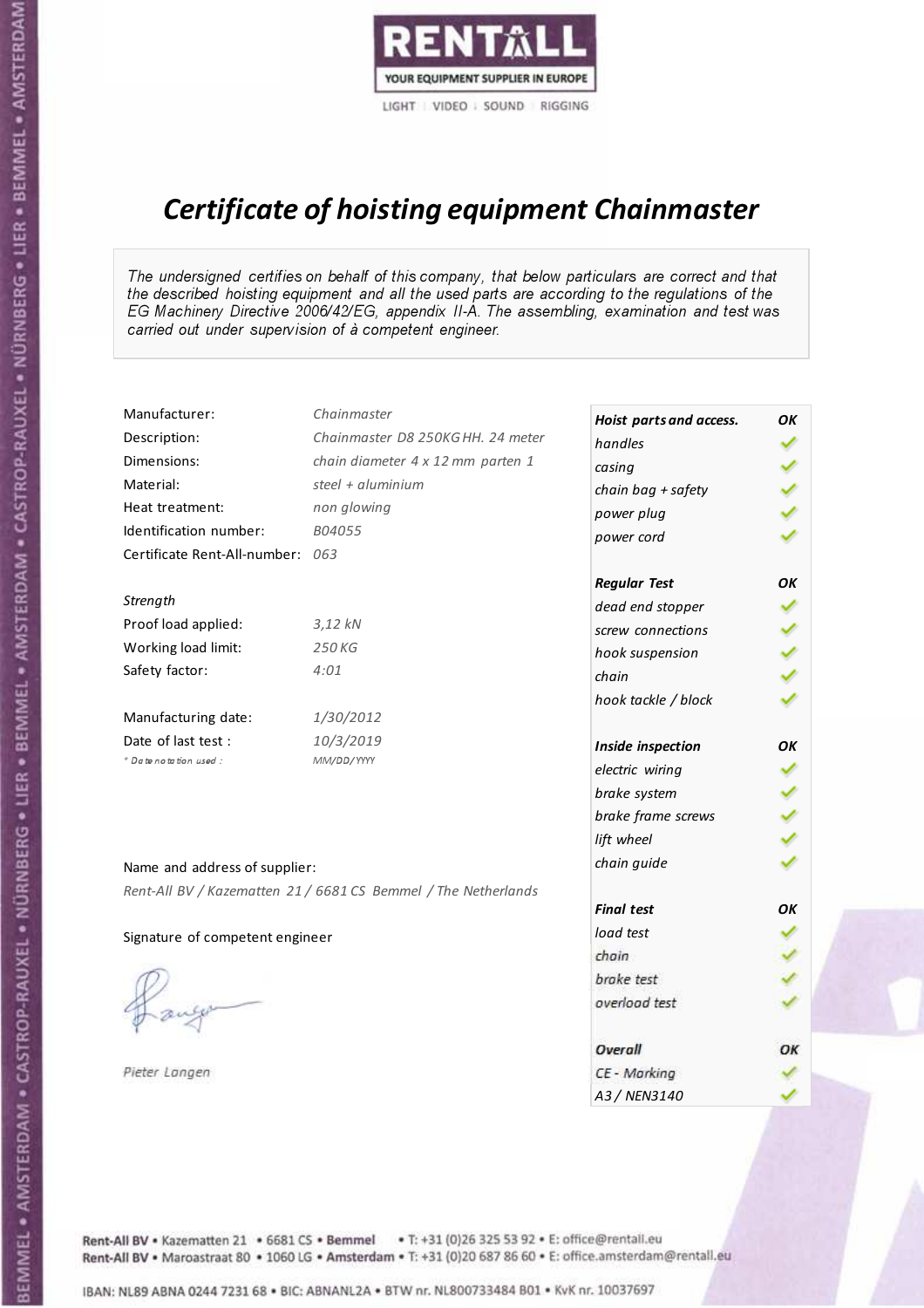

# Certificate of hoisting equipment Chainmaster

The undersigned certifies on behalf of this company, that below particulars are correct and that the described hoisting equipment and all the used parts are according to the regulations of the EG Machinery Directive 2006/42/EG, appendix II-A. The assembling, examination and test was carried out under supervision of à competent engineer.

| Manufacturer:                    | Chainmaster                                                    | Hoist parts and access. | OΚ  |
|----------------------------------|----------------------------------------------------------------|-------------------------|-----|
| Description:                     | Chainmaster D8 250KG HH. 24 meter                              | handles                 | ✓   |
| Dimensions:                      | chain diameter 4 x 12 mm parten 1                              | casing                  |     |
| Material:                        | steel + aluminium                                              | chain bag + safety      |     |
| Heat treatment:                  | non glowing                                                    | power plug              |     |
| Identification number:           | B04060                                                         | power cord              |     |
| Certificate Rent-All-number: 064 |                                                                |                         |     |
|                                  |                                                                | <b>Regular Test</b>     | OK  |
| Strength                         |                                                                | dead end stopper        | ✔   |
| Proof load applied:              | $3,12$ $kN$                                                    | screw connections       |     |
| Working load limit:              | 250 KG                                                         | hook suspension         |     |
| Safety factor:                   | 4:01                                                           | chain                   | くくく |
|                                  |                                                                | hook tackle / block     |     |
| Manufacturing date:              | 1/30/2012                                                      |                         |     |
| Date of last test :              | 9/19/2019                                                      | Inside inspection       | OK  |
| * Date notation used :           | MM/DD/YYYY                                                     | electric wiring         |     |
|                                  |                                                                | brake system            |     |
|                                  |                                                                | brake frame screws      |     |
|                                  |                                                                | lift wheel              |     |
| Name and address of supplier:    |                                                                | chain guide             |     |
|                                  | Rent-All BV / Kazematten 21 / 6681 CS Bemmel / The Netherlands |                         |     |
|                                  |                                                                | <b>Final test</b>       | OK  |
| Signature of competent engineer  |                                                                | load test               |     |
|                                  |                                                                | chain                   |     |
|                                  |                                                                | brake test              |     |
|                                  |                                                                | overload test           |     |
|                                  |                                                                | <b>Overall</b>          | ОК  |
| Pieter Langen                    |                                                                | CE - Marking            |     |
|                                  |                                                                | A3 / NEN3140            |     |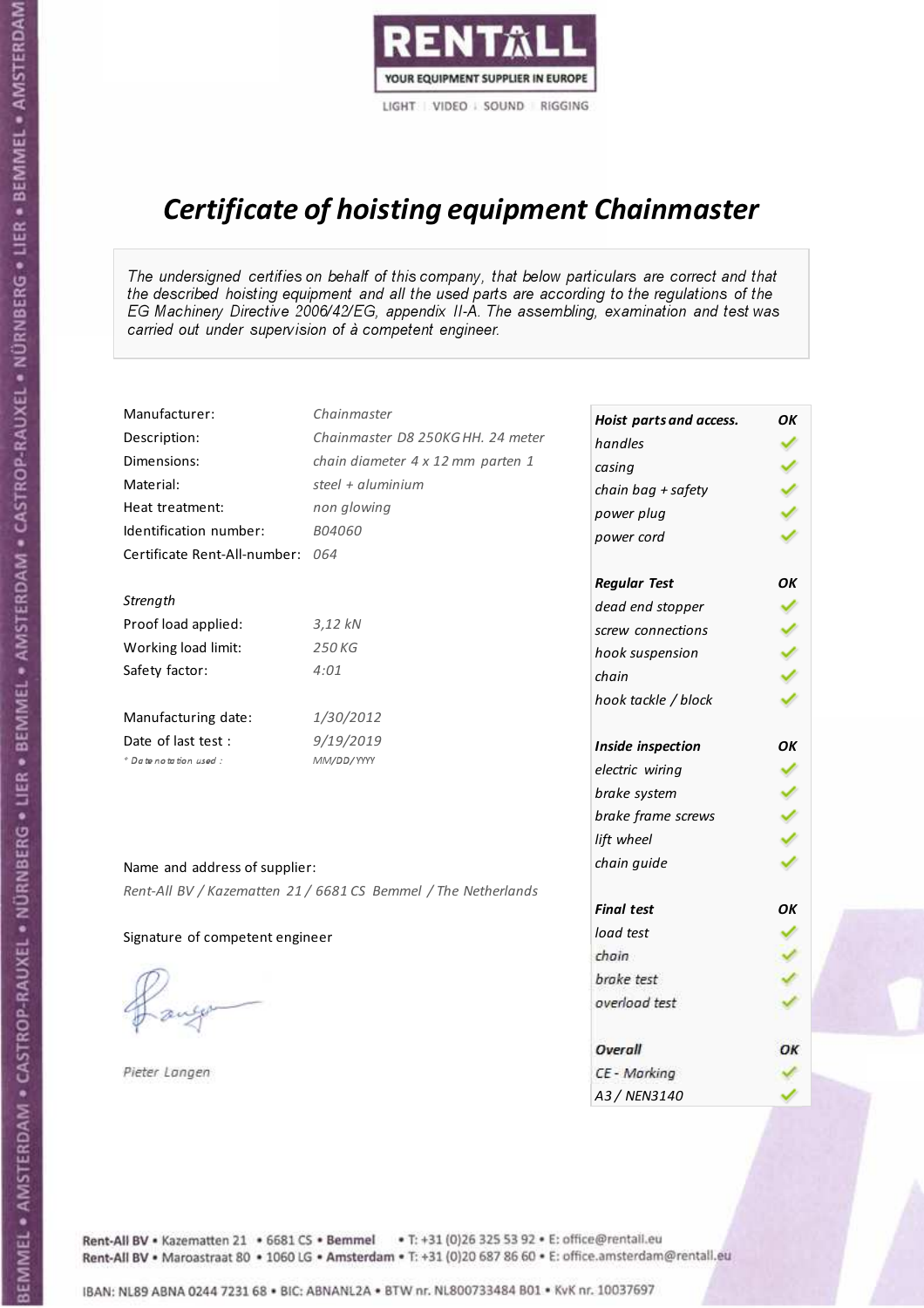

# Certificate of hoisting equipment Chainmaster

The undersigned certifies on behalf of this company, that below particulars are correct and that the described hoisting equipment and all the used parts are according to the regulations of the EG Machinery Directive 2006/42/EG, appendix II-A. The assembling, examination and test was carried out under supervision of à competent engineer.

| Manufacturer:                    | Chainmaster                                                    | Hoist parts and access. | OK  |
|----------------------------------|----------------------------------------------------------------|-------------------------|-----|
| Description:                     | Chainmaster D8 250KG HH. 24 meter                              | handles                 |     |
| Dimensions:                      | chain diameter 4 x 12 mm parten 1                              | casing                  |     |
| Material:                        | steel + $aluminim$                                             | chain bag + safety      |     |
| Heat treatment:                  | non glowing                                                    | power plug              |     |
| Identification number:           | B04066                                                         | power cord              |     |
| Certificate Rent-All-number: 065 |                                                                |                         |     |
|                                  |                                                                | <b>Regular Test</b>     | OK  |
| Strength                         |                                                                | dead end stopper        |     |
| Proof load applied:              | $3,12$ kN                                                      | screw connections       |     |
| Working load limit:              | 250 KG                                                         | hook suspension         |     |
| Safety factor:                   | 4:01                                                           | chain                   | くくく |
|                                  |                                                                | hook tackle / block     |     |
| Manufacturing date:              | 3/15/2012                                                      |                         |     |
| Date of last test :              | 2/6/2017                                                       | Inside inspection       | OK  |
| + Date notation used:            | MM/DD/YYYY                                                     | electric wiring         | ✔   |
|                                  |                                                                | brake system            |     |
|                                  |                                                                | brake frame screws      |     |
|                                  |                                                                | lift wheel              |     |
| Name and address of supplier:    |                                                                | chain guide             |     |
|                                  | Rent-All BV / Kazematten 21 / 6681 CS Bemmel / The Netherlands |                         |     |
|                                  |                                                                | <b>Final test</b>       | OK  |
| Signature of competent engineer  |                                                                | load test               |     |
|                                  |                                                                | chain                   |     |
|                                  |                                                                | brake test              |     |
|                                  |                                                                | overload test           |     |
|                                  |                                                                | Overall                 | ОК  |
| Pieter Langen                    |                                                                | CE - Marking            |     |
|                                  |                                                                | A3 / NEN3140            |     |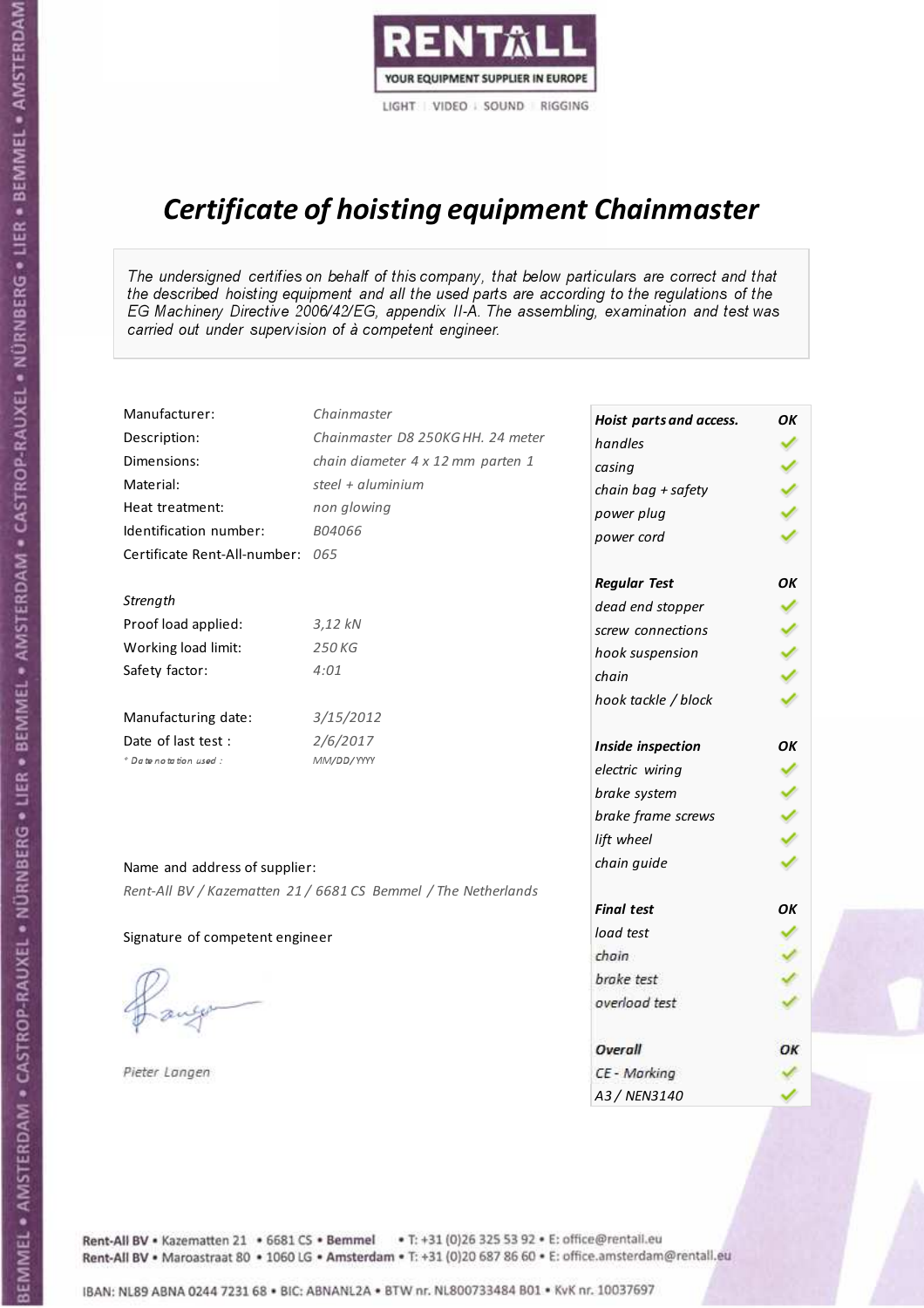

# Certificate of hoisting equipment Chainmaster

The undersigned certifies on behalf of this company, that below particulars are correct and that the described hoisting equipment and all the used parts are according to the regulations of the EG Machinery Directive 2006/42/EG, appendix II-A. The assembling, examination and test was carried out under supervision of à competent engineer.

| Manufacturer:                    | Chainmaster                                                    | Hoist parts and access. | OК  |
|----------------------------------|----------------------------------------------------------------|-------------------------|-----|
| Description:                     | Chainmaster D8 250KG HH. 24 meter                              | handles                 |     |
| Dimensions:                      | chain diameter 4 x 12 mm parten 1                              | casing                  |     |
| Material:                        | steel + aluminium                                              | chain bag + safety      |     |
| Heat treatment:                  | non glowing                                                    | power plug              |     |
| Identification number:           | B04065                                                         | power cord              |     |
| Certificate Rent-All-number: 066 |                                                                |                         |     |
|                                  |                                                                | <b>Regular Test</b>     | OK  |
| Strength                         |                                                                | dead end stopper        | ✔   |
| Proof load applied:              | 3,12 kN                                                        | screw connections       |     |
| Working load limit:              | 250 KG                                                         | hook suspension         |     |
| Safety factor:                   | 4:01                                                           | chain                   | くくく |
|                                  |                                                                | hook tackle / block     |     |
| Manufacturing date:              | 3/15/2012                                                      |                         |     |
| Date of last test :              | 8/16/2019                                                      | Inside inspection       | ОΚ  |
| * Date notation used :           | MM/DD/YYYY                                                     | electric wiring         | ✓   |
|                                  |                                                                | brake system            |     |
|                                  |                                                                | brake frame screws      |     |
|                                  |                                                                | lift wheel              | くくく |
| Name and address of supplier:    |                                                                | chain guide             |     |
|                                  | Rent-All BV / Kazematten 21 / 6681 CS Bemmel / The Netherlands |                         |     |
|                                  |                                                                | <b>Final test</b>       | OK  |
| Signature of competent engineer  |                                                                | load test               |     |
|                                  |                                                                | chain                   |     |
|                                  |                                                                | brake test              |     |
|                                  |                                                                | overload test           |     |
|                                  |                                                                | Overall                 | ОК  |
| Pieter Langen                    |                                                                | CE - Marking            |     |
|                                  |                                                                | A3 / NEN3140            |     |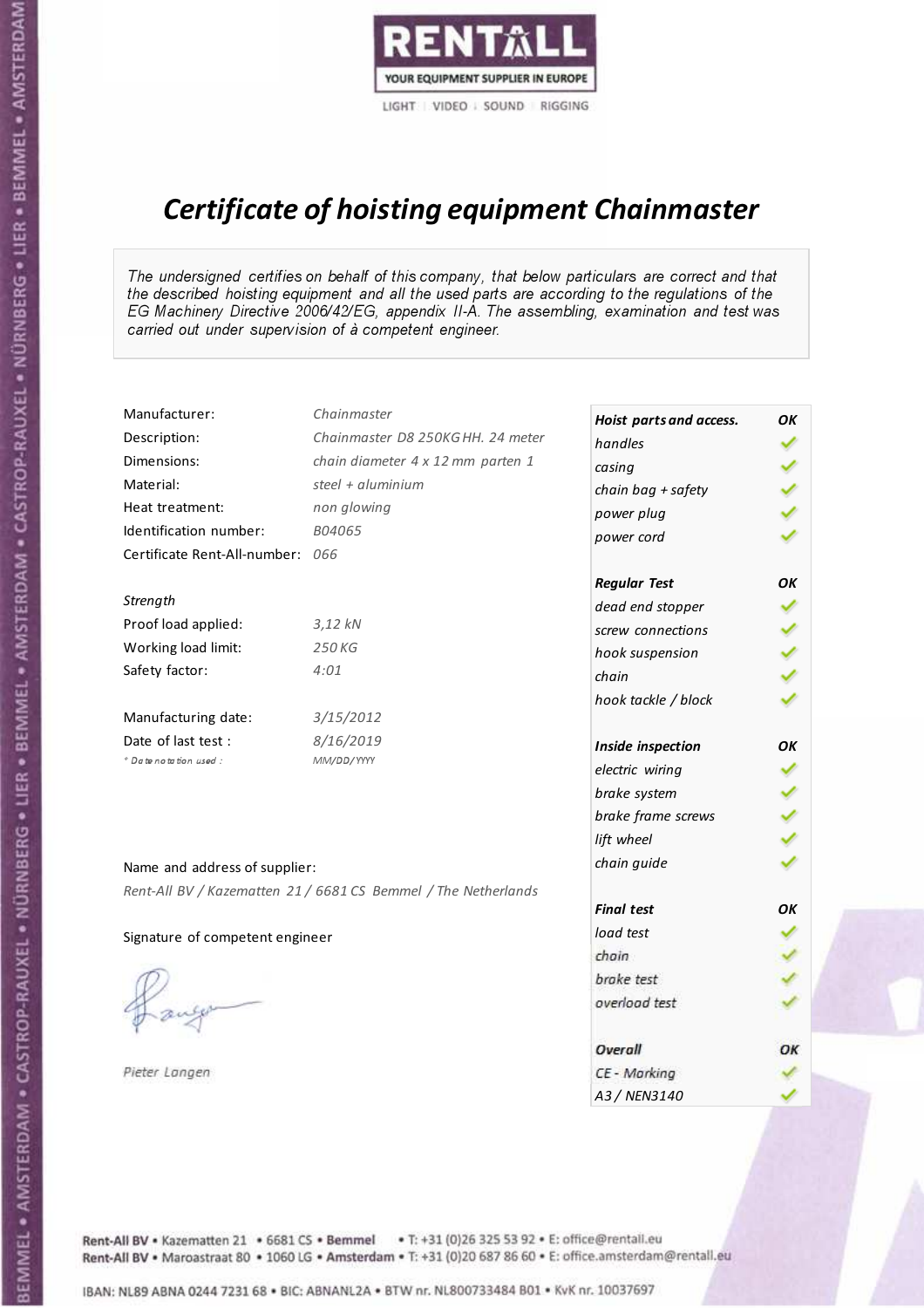

# Certificate of hoisting equipment Chainmaster

The undersigned certifies on behalf of this company, that below particulars are correct and that the described hoisting equipment and all the used parts are according to the regulations of the EG Machinery Directive 2006/42/EG, appendix II-A. The assembling, examination and test was carried out under supervision of à competent engineer.

| Manufacturer:                    | Chainmaster                                                    | Hoist parts and access. | OΚ |
|----------------------------------|----------------------------------------------------------------|-------------------------|----|
| Description:                     | Chainmaster D8 250KG HH. 24 meter                              | handles                 | ✓  |
| Dimensions:                      | chain diameter 4 x 12 mm parten 1                              | casing                  |    |
| Material:                        | steel + $aluminim$                                             | chain bag + safety      |    |
| Heat treatment:                  | non glowing                                                    | power plug              |    |
| Identification number:           | B04062                                                         | power cord              |    |
| Certificate Rent-All-number: 067 |                                                                |                         |    |
|                                  |                                                                | <b>Regular Test</b>     | OK |
| Strength                         |                                                                | dead end stopper        | ✔  |
| Proof load applied:              | $3,12$ $kN$                                                    | screw connections       |    |
| Working load limit:              | 250 KG                                                         | hook suspension         |    |
| Safety factor:                   | 4:01                                                           | chain                   | りょ |
|                                  |                                                                | hook tackle / block     |    |
| Manufacturing date:              | 3/15/2012                                                      |                         |    |
| Date of last test :              | 1/13/2020                                                      | Inside inspection       | OΚ |
| * Date notation used :           | MM/DD/YYYY                                                     | electric wiring         | ✓  |
|                                  |                                                                | brake system            |    |
|                                  |                                                                | brake frame screws      |    |
|                                  |                                                                | lift wheel              |    |
| Name and address of supplier:    |                                                                | chain guide             |    |
|                                  | Rent-All BV / Kazematten 21 / 6681 CS Bemmel / The Netherlands |                         |    |
|                                  |                                                                | <b>Final test</b>       | OK |
| Signature of competent engineer  |                                                                | load test               |    |
|                                  |                                                                | chain                   |    |
|                                  |                                                                | brake test              |    |
|                                  |                                                                | overload test           |    |
|                                  |                                                                | <b>Overall</b>          | ОК |
| Pieter Langen                    |                                                                | CE - Marking            |    |
|                                  |                                                                | A3 / NEN3140            |    |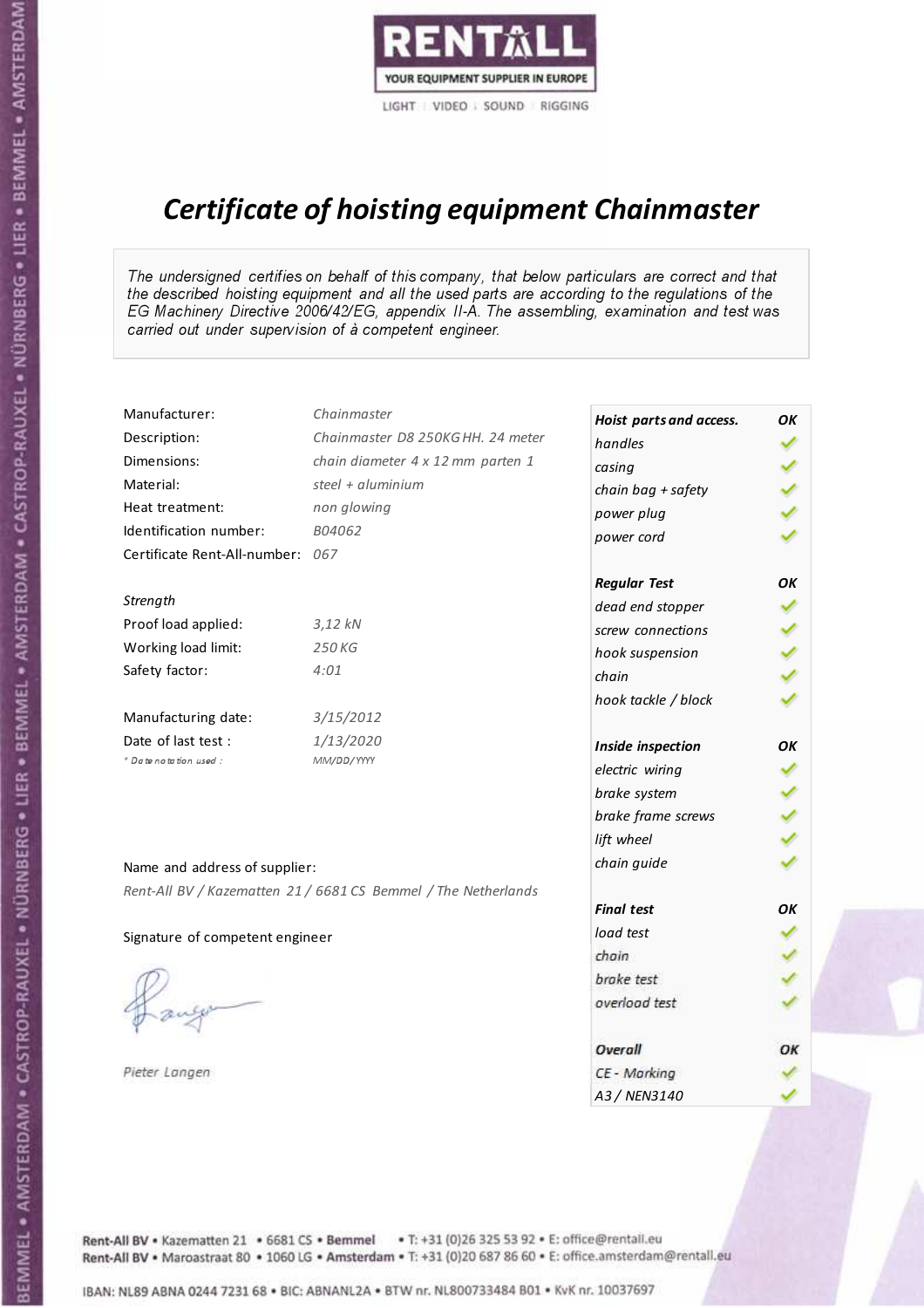

# Certificate of hoisting equipment Chainmaster

The undersigned certifies on behalf of this company, that below particulars are correct and that the described hoisting equipment and all the used parts are according to the regulations of the EG Machinery Directive 2006/42/EG, appendix II-A. The assembling, examination and test was carried out under supervision of à competent engineer.

| Manufacturer:                    | Chainmaster                                                    | Hoist parts and access. | OΚ  |
|----------------------------------|----------------------------------------------------------------|-------------------------|-----|
| Description:                     | Chainmaster D8 250KG HH. 24 meter                              | handles                 |     |
| Dimensions:                      | chain diameter 4 x 12 mm parten 1                              | casing                  |     |
| Material:                        | steel + aluminium                                              | chain bag + safety      | くりょ |
| Heat treatment:                  | non glowing                                                    | power plug              |     |
| Identification number:           | B04059                                                         | power cord              |     |
| Certificate Rent-All-number: 068 |                                                                |                         |     |
|                                  |                                                                | <b>Regular Test</b>     | OK  |
| Strength                         |                                                                | dead end stopper        | ✔   |
| Proof load applied:              | $3,12$ $kN$                                                    | screw connections       |     |
| Working load limit:              | 250 KG                                                         | hook suspension         |     |
| Safety factor:                   | 4:01                                                           | chain                   | りょ  |
|                                  |                                                                | hook tackle / block     |     |
| Manufacturing date:              | 3/15/2012                                                      |                         |     |
| Date of last test :              | 1/26/2017                                                      | Inside inspection       | ОΚ  |
| * Date notation used :           | MM/DD/YYYY                                                     | electric wiring         | ✓   |
|                                  |                                                                | brake system            |     |
|                                  |                                                                | brake frame screws      |     |
|                                  |                                                                | lift wheel              |     |
| Name and address of supplier:    |                                                                | chain guide             |     |
|                                  | Rent-All BV / Kazematten 21 / 6681 CS Bemmel / The Netherlands |                         |     |
|                                  |                                                                | <b>Final test</b>       | OK  |
| Signature of competent engineer  |                                                                | load test               |     |
|                                  |                                                                | chain                   |     |
|                                  |                                                                | brake test              |     |
|                                  |                                                                | overload test           |     |
|                                  |                                                                | <b>Overall</b>          | ОК  |
| Pieter Langen                    |                                                                | CE - Marking            |     |
|                                  |                                                                | A3 / NEN3140            |     |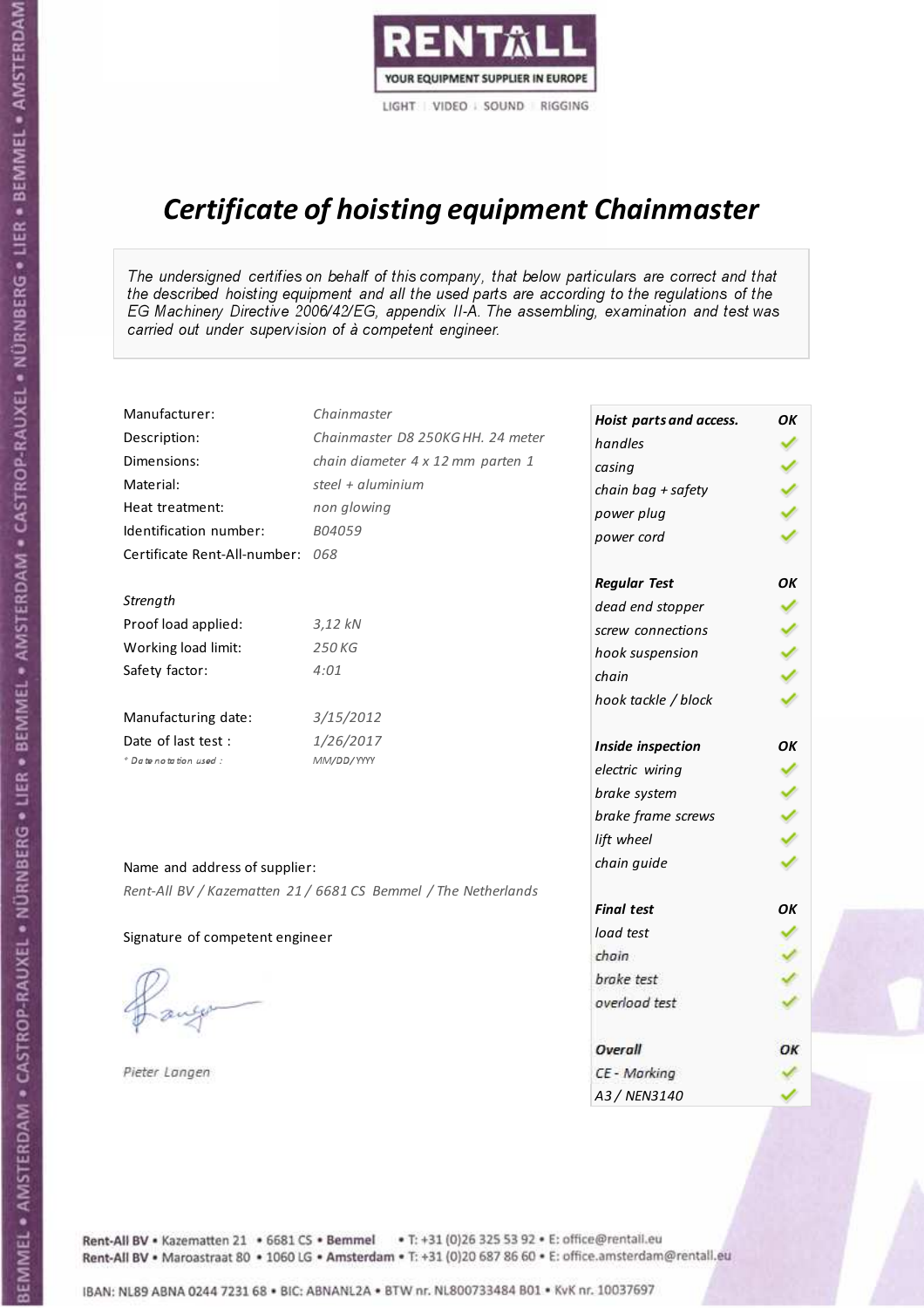

# Certificate of hoisting equipment Chainmaster

The undersigned certifies on behalf of this company, that below particulars are correct and that the described hoisting equipment and all the used parts are according to the regulations of the EG Machinery Directive 2006/42/EG, appendix II-A. The assembling, examination and test was carried out under supervision of à competent engineer.

| Manufacturer:                    | Chainmaster                                                    | Hoist parts and access. | OK  |
|----------------------------------|----------------------------------------------------------------|-------------------------|-----|
| Description:                     | Chainmaster D8 250KG HH. 24 meter                              | handles                 |     |
| Dimensions:                      | chain diameter 4 x 12 mm parten 1                              | casing                  |     |
| Material:                        | steel + aluminium                                              | chain bag + safety      |     |
| Heat treatment:                  | non glowing                                                    | power plug              |     |
| Identification number:           | B04048                                                         | power cord              |     |
| Certificate Rent-All-number: 069 |                                                                |                         |     |
|                                  |                                                                | <b>Regular Test</b>     | ОΚ  |
| Strength                         |                                                                | dead end stopper        | ✔   |
| Proof load applied:              | $3,12$ $kN$                                                    | screw connections       |     |
| Working load limit:              | 250 KG                                                         | hook suspension         |     |
| Safety factor:                   | 4:01                                                           | chain                   | くくく |
|                                  |                                                                | hook tackle / block     |     |
| Manufacturing date:              | 1/30/2012                                                      |                         |     |
| Date of last test :              | 2/6/2017                                                       | Inside inspection       | ОΚ  |
| * Date notation used :           | MM/DD/YYYY                                                     | electric wiring         | ✔   |
|                                  |                                                                | brake system            |     |
|                                  |                                                                | brake frame screws      |     |
|                                  |                                                                | lift wheel              |     |
| Name and address of supplier:    |                                                                | chain guide             |     |
|                                  | Rent-All BV / Kazematten 21 / 6681 CS Bemmel / The Netherlands |                         |     |
|                                  |                                                                | <b>Final test</b>       | OK  |
| Signature of competent engineer  |                                                                | load test               |     |
|                                  |                                                                | chain                   |     |
|                                  |                                                                | brake test              |     |
|                                  |                                                                | overload test           |     |
|                                  |                                                                | Overall                 | ОК  |
| Pieter Langen                    |                                                                | CE - Marking            |     |
|                                  |                                                                | A3 / NEN3140            |     |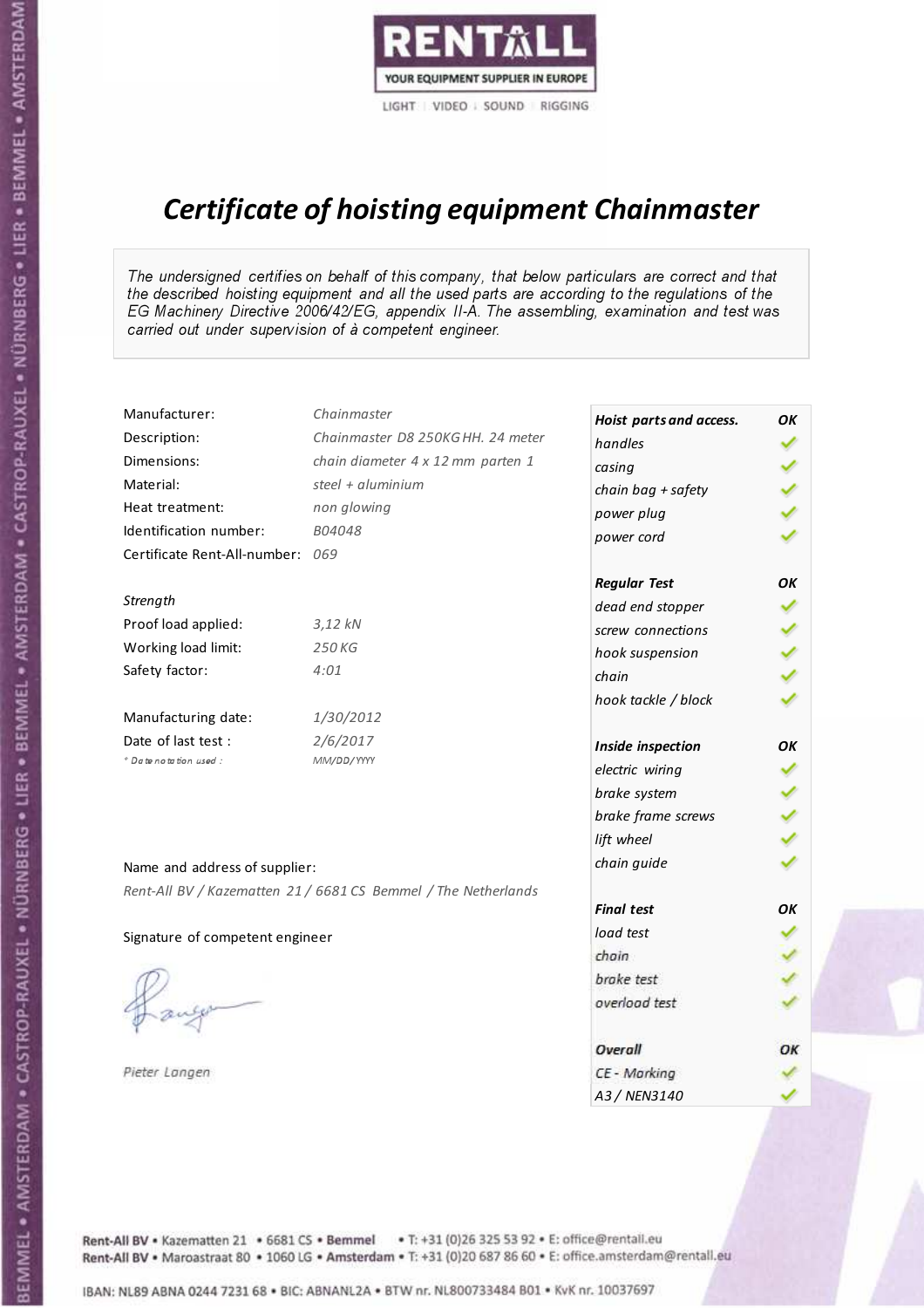

# Certificate of hoisting equipment Chainmaster

The undersigned certifies on behalf of this company, that below particulars are correct and that the described hoisting equipment and all the used parts are according to the regulations of the EG Machinery Directive 2006/42/EG, appendix II-A. The assembling, examination and test was carried out under supervision of à competent engineer.

| Manufacturer:                    | Chainmaster                                                    | Hoist parts and access. | OК            |
|----------------------------------|----------------------------------------------------------------|-------------------------|---------------|
| Description:                     | Chainmaster D8 250KG HH. 24 meter                              | handles                 |               |
| Dimensions:                      | chain diameter 4 x 12 mm parten 1                              | casing                  |               |
| Material:                        | steel + aluminium                                              | chain bag + safety      |               |
| Heat treatment:                  | non glowing                                                    | power plug              |               |
| Identification number:           | B04067                                                         | power cord              |               |
| Certificate Rent-All-number: 070 |                                                                |                         |               |
|                                  |                                                                | <b>Regular Test</b>     | OK            |
| Strength                         |                                                                | dead end stopper        | ✔             |
| Proof load applied:              | $3,12$ $kN$                                                    | screw connections       | ✔             |
| Working load limit:              | 250 KG                                                         | hook suspension         |               |
| Safety factor:                   | 4:01                                                           | chain                   | $\frac{2}{3}$ |
|                                  |                                                                | hook tackle / block     |               |
| Manufacturing date:              | 1/30/2012                                                      |                         |               |
| Date of last test :              | 10/2/2019                                                      | Inside inspection       | ОΚ            |
| + Date notation used :           | MM/DD/YYYY                                                     | electric wiring         | ✓             |
|                                  |                                                                | brake system            |               |
|                                  |                                                                | brake frame screws      | くくく           |
|                                  |                                                                | lift wheel              |               |
| Name and address of supplier:    |                                                                | chain guide             |               |
|                                  | Rent-All BV / Kazematten 21 / 6681 CS Bemmel / The Netherlands |                         |               |
|                                  |                                                                | <b>Final test</b>       | OK            |
| Signature of competent engineer  |                                                                | load test               |               |
|                                  |                                                                | chain                   |               |
|                                  |                                                                | brake test              |               |
|                                  |                                                                | overload test           |               |
|                                  |                                                                | Overall                 | ОК            |
| Pieter Langen                    |                                                                | CE - Marking            |               |
|                                  |                                                                | A3 / NEN3140            |               |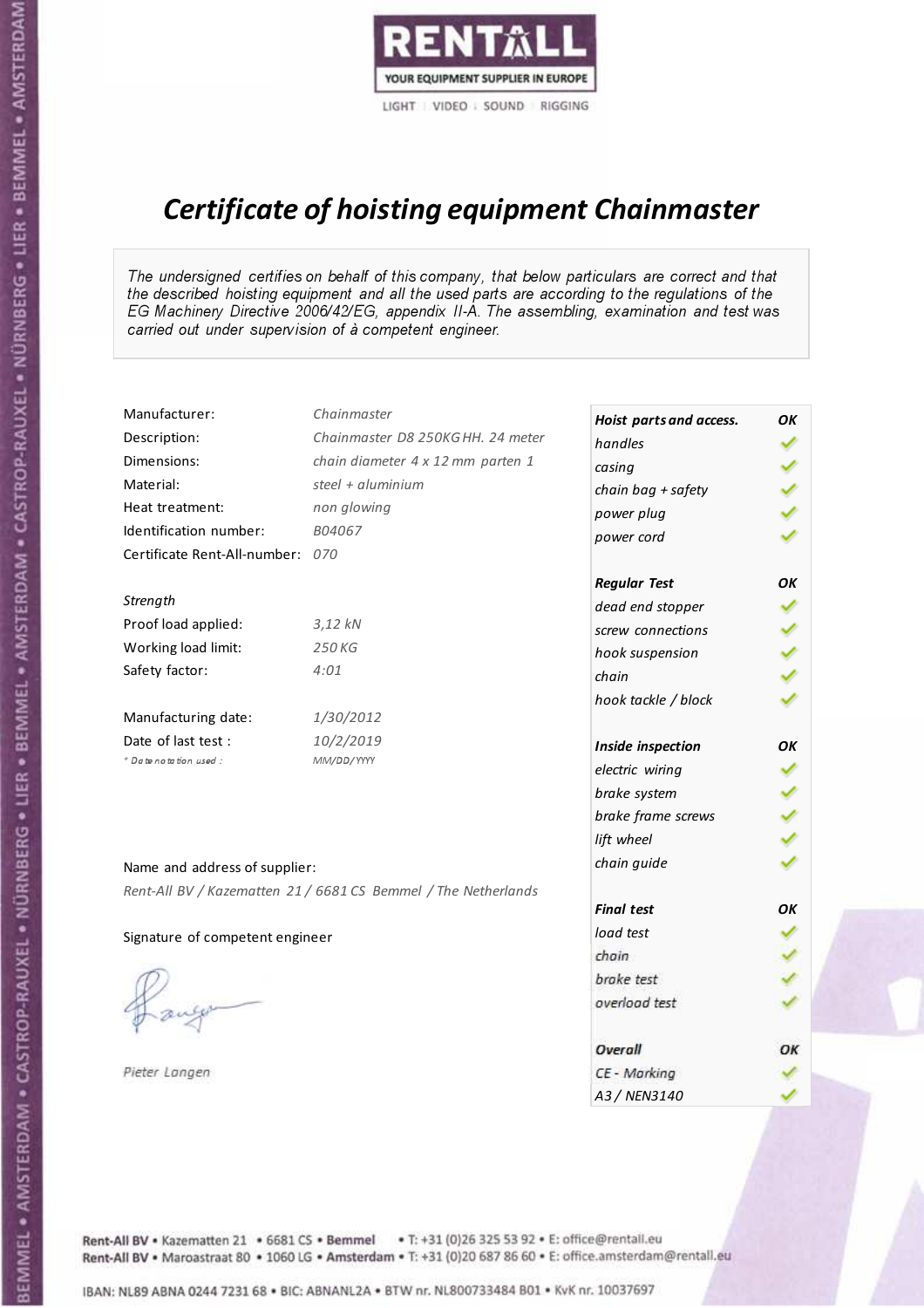

# Certificate of hoisting equipment Chainmaster

The undersigned certifies on behalf of this company, that below particulars are correct and that the described hoisting equipment and all the used parts are according to the regulations of the EG Machinery Directive 2006/42/EG, appendix II-A. The assembling, examination and test was carried out under supervision of à competent engineer.

| Manufacturer:                    | Chainmaster                                                    | Hoist parts and access. | OK  |
|----------------------------------|----------------------------------------------------------------|-------------------------|-----|
| Description:                     | Chainmaster D8 250KG HH. 24 meter                              | handles                 |     |
| Dimensions:                      | chain diameter 4 x 12 mm parten 1                              | casing                  |     |
| Material:                        | steel $+$ aluminium                                            | chain bag + safety      |     |
| Heat treatment:                  | non glowing                                                    | power plug              |     |
| Identification number:           | B04061                                                         | power cord              |     |
| Certificate Rent-All-number: 071 |                                                                |                         |     |
|                                  |                                                                | <b>Regular Test</b>     | OK  |
| Strength                         |                                                                | dead end stopper        |     |
| Proof load applied:              | $3,12$ kN                                                      | screw connections       |     |
| Working load limit:              | 250 KG                                                         | hook suspension         |     |
| Safety factor:                   | 4:01                                                           | chain                   | くくく |
|                                  |                                                                | hook tackle / block     |     |
| Manufacturing date:              | 1/30/2012                                                      |                         |     |
| Date of last test :              | 9/27/2018                                                      | Inside inspection       | ОΚ  |
| * Date notation used :           | MM/DD/YYYY                                                     | electric wiring         | ✔   |
|                                  |                                                                | brake system            |     |
|                                  |                                                                | brake frame screws      |     |
|                                  |                                                                | lift wheel              |     |
| Name and address of supplier:    |                                                                | chain guide             |     |
|                                  | Rent-All BV / Kazematten 21 / 6681 CS Bemmel / The Netherlands |                         |     |
|                                  |                                                                | <b>Final test</b>       | OK  |
| Signature of competent engineer  |                                                                | load test               |     |
|                                  |                                                                | chain                   |     |
|                                  |                                                                | brake test              |     |
|                                  |                                                                | overload test           |     |
|                                  |                                                                | Overall                 | OK  |
| Pieter Langen                    |                                                                | CE - Marking            |     |
|                                  |                                                                | A3 / NEN3140            |     |